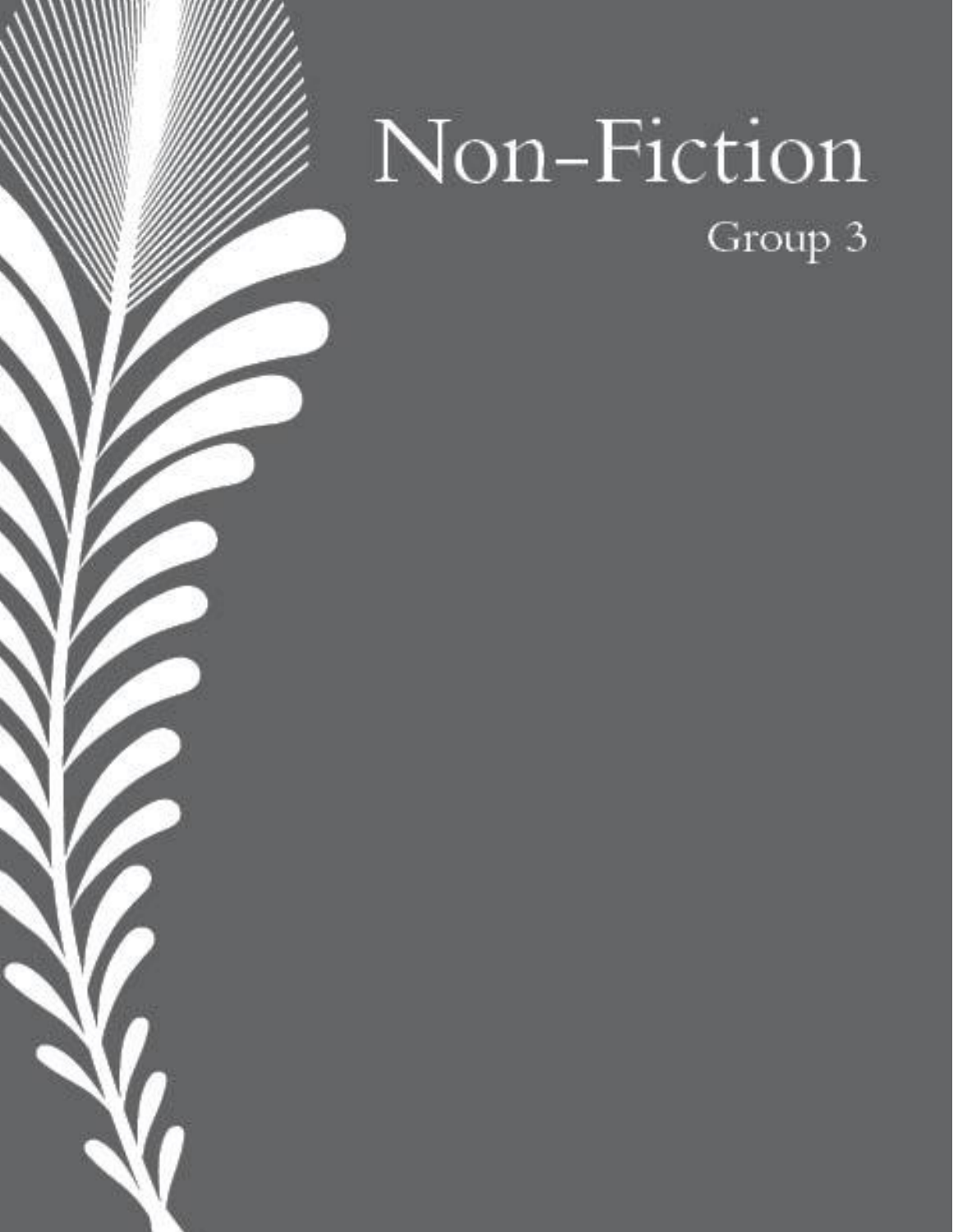# Hidden Caves, Common Ground: Lessons from Mogao

### Canadian International School of Hong Kong, Xu, Patrick  $-12$

The year is 1900. It is the rising of a new century in human history. In the northern territories of China, a Daoist monk by the name of Wang Yuanlu is exploring the recently uncovered Mogao Caves at Dunhuang. Hundreds of fresco paintings of Buddha and other religious figures have already been noted to cover the walls of the caves there, provoking interest from around the world. That interest, however, is about to be multiplied one hundredfold, almost overnight. Because Wang Yuanlu is about to discover the "library cave," a hidden chamber in the rock alcove known only as "Cave 17," a treasure chest of a room that houses over fifty thousand precious documents, paintings, clothing and other historical artifacts. A window into the past is opened, and it will shed light on Chinese history for the next one hundred years, weaving a trail from the ancient into the modern 21st century<sup>1</sup>.

 The Mogao caves are located at the edge of the Gobi Desert, about 25km south of Dunhuang. Known as one of the world's most plentiful sources of ancient art and artifacts, the caves are filled with wall paintings (frescoes), sculptures, and statues. To help keep track of the many caves, archeologists have assigned them numbers; each cave reveals a different moment in time, or even a different sense of place. So if you want to take a look at the Tang Dynasty, you can explore Cave 23 and Cave 156, where you'll find paintings of warriors lining up for battle and workers tilling their fields in planting season. Cave 254 offers traditional Chinese dresses whose woven silk has withstood years of decay, along with decorative motifs from the Sasanian Empire. Cave 302, one of the oldest, contains a broad fresco showing many of the interactions between travelers that were common along the massive trade route between Asia and the Mediterranean known today as the "Silk Road." A later cave, like Cave 61, might include depictions of landscapes that represent early Chinese cartography, revealing the cultural practice of combining important information with beautiful artistic  $\exp$ ression $^2$ . Yet while the subjects of these artworks thus clearly vary quite a bit, one theme is predominant: revering the holy Buddha.

The Mogao grottoes are home to many Buddhas. The spiritual leader appears in his various incarnations hundreds of times across paintings, etchings, sculptures, and scrolls. But before we can understand the significance of the way Buddhism is represented in these ancient caves, we need to be aware of some Buddhist beliefs and religious traditions. Of course, Buddhists worship Buddha, believing him to be the first person to achieve nirvana, or enlightenment, by separating himself from human appetites and suffering. In the Mogao caves, many paintings illustrate jatakas, or detailed stories about the past lives of Buddhas. It is believed that retelling these stories is itself a holy act, and that studying them can give important lessons about how to lead a life of fulfillment, discipline and peace. Cave 275 is full of elaborate jakatas. One describes King Sivi, who offered his body to save a dove from an attacking hawk, while another tells the legend of King Candraprabha, who gave his own head a thousand times during his thousand past lives. When we consider such examples, we can see how these cave paintings testify to one of the enduring themes of Buddhism which is still relevant today, whatever religion we practice in our own lives: that attaining enlightenment (or any other worthy goal) often requires personal sacrifice. The entrance to Cave 275 is marked by a towering Bodhisattva statue called Maitreya, or the Future Buddha. Three crown jewels adorn his head, signifying his holiness, but also something more: the influence of cultural practices and symbols from Central Asia, likely brought to Mogao's location through social interactions facilitated by the Silk Road<sup>2</sup>.

Reaching its peak activity level in the 13th and 14th centuries, the Silk Road was a caravan route that for centuries represented the main link between "East" and "West," traveling from seaports along the Mediterranean all the way into mainland China, where it followed the Great Wall for miles. Because travelers came from so many distant lands as they traded spices for silk or precious metals for tea and paper, commerce was not their only achievement: an unavoidable byproduct of the exchange of goods was the exchange of cultural knowledge. The Mogao caves contain a Buddhist pilgrim's records of his encounters with Christian monks in the tenth century, a Hebrew book of prayers, a book of omens written in Old Turkic, and a Tibetan sutra with commentary written in Chinese characters. Buddhism itself was shaped by such exchanges, and evidence of its changing customs and ideology can be seen in the frescoes and sculptures scattered throughout the grottoes, such as the "flying apsaras" that appear in many caves. Originally Indian depictions of Hindu gods and goddesses, these figures were translated into Buddhist imagery which reimagined the apsaras as more visibly Chinese and more symbolic of Buddhist thought. The caves of Mogao therefore speak to us from across the eons as not only messengers of Chinese history,

<sup>&</sup>lt;sup>1</sup> Khan Academy, "The Mogao Caves at Dunhuang." Retrieved 1/13/22 from [https://www.khanacademy.org/humanities/art](https://www.khanacademy.org/humanities/art-asia/imperial-china/tang-dynasty/a/mogao-caves-at-dunhuang)[asia/imperial-china/tang-dynasty/a/mogao-caves-at-dunhuang.](https://www.khanacademy.org/humanities/art-asia/imperial-china/tang-dynasty/a/mogao-caves-at-dunhuang)

<sup>2</sup> Facts And Details, "Mogao Caves: Its History and Cave Art." Retrieved 1/14/22 from [https://factsanddetails.com/china/cat15/sub103/entry-6521.html.](https://factsanddetails.com/china/cat15/sub103/entry-6521.html#chapter-2)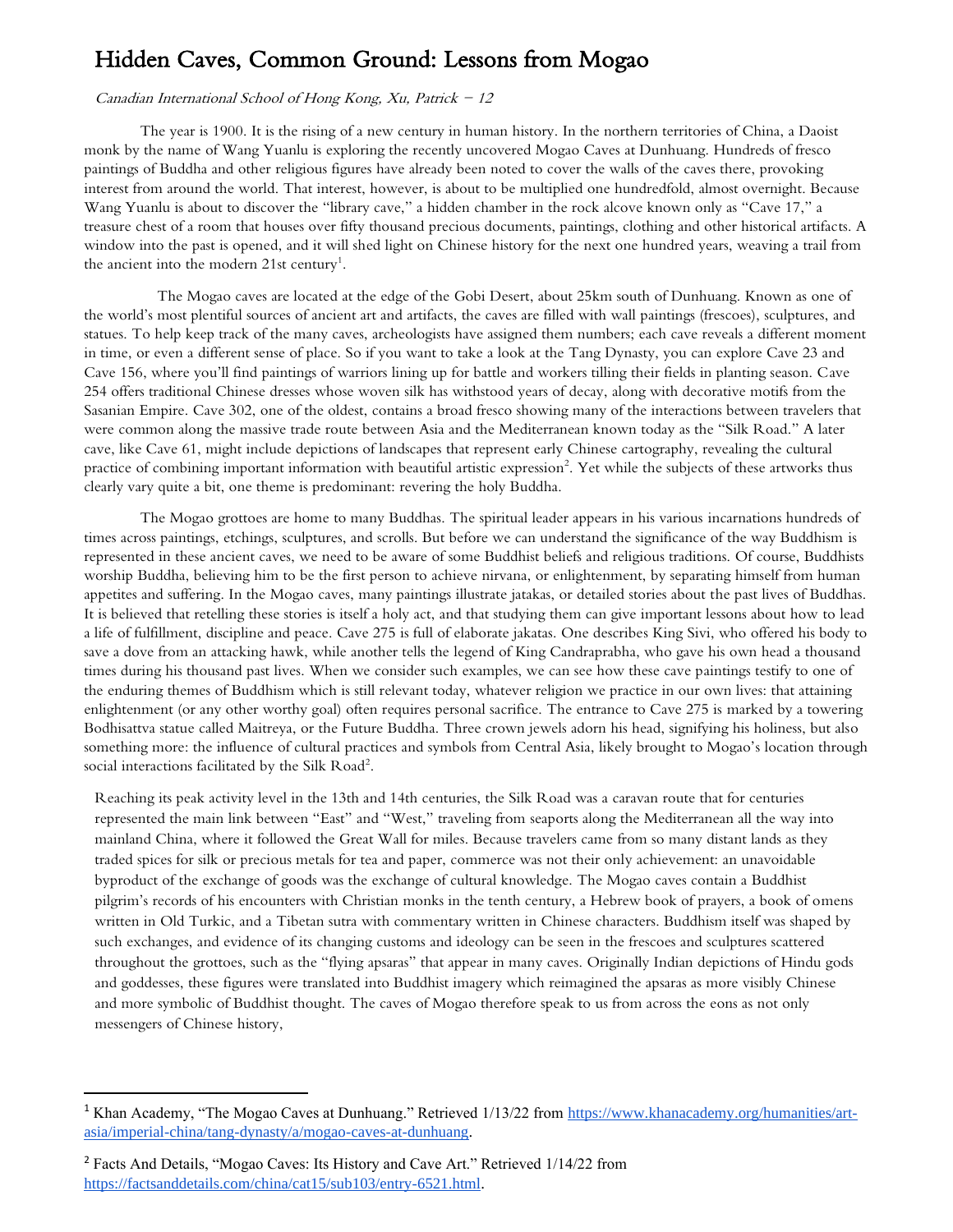### The Treasures We Seek

#### Carmel School - Elsa High School, Yahyagil, Peter Gian - 13

The Mogao Grottoes, located in North-Western China in the province of Gansu and the county of Dunhuang, the Mogao Grottoes are considered one of the Earth's historical treasures. The caves hold the largest collection of Buddhist Art in the world. It signifies a huge cultural and historical value to China and without it we would never have had the insight on the evolution of Buddhist art and the stories these very caves could tell.

The Mogao Grottoes, also known as the Thousand Buddha Caves are a system of 492 unique caves and temples. These caves hold a rare collection of some of the best Buddhist art from a period of over a thousand tears. First constructed in 366 A.D the caves came into existence after the Buddhist Monk Yuezun had a vision of a thousand buddhas filled with golden light on a cliff face, which inspired him to build the grottoes, the caves were carved into the cliffs above the Dachuan river. The caves were unearthed in the late nineteenth century, though separate caves have been found by travelers and explorers journeying along the silk roads, but one man, Abbot Wang Yuanlu, became the self appointed guardian of the very temples. Certain caves were blocked by sand and Wang tried to raise funds in restoring the caves, he even attempted a full restoration of the site. To this day we are still trying to restore the Mogao Grottoes and learn as much as we can from these caves. In 1987 it was named one of the UNESCO World Heritage Sites.

Many unique and valued items have been found in the Mogao Grottoes, with them ranging from Murals and Manuscripts to Statues at the size of 35 meters tall! In the Caves there are nearly 2400 clay sculptures that are still intact, each varying in size and depicting different people, some representing Buddha and other sculptures representing Bodhisattvas, or people on the path to Buddhahood. Rather than being an item, one of the caves, numbered Cave 17 later known as the Library Cave, was found by Wang Yuanlu. This cave was used as a memorial cave for the Monk HongBian after he died in the year 862. It is called the Library Cave due to it holding around 1,100 bundles of scrolls along with 15,000 paper books and texts! The Library Cave was walled off sometime in the 11th Century. The Manuscripts from the Library Cave were in an immense quantity, with historians saying up to 50,000 manuscripts could have been kept there. These manuscripts were not only in Chinese but were also found to be in other languages such as Tibetan, Sogdian(A language spoken in Central Asia), Uyghur (A version of old Turkic), Khotanese (An Eastern Iranian Language) and even Hebrew! The Murals in the Caves date back up to over a thousand years. The murals are so large that they cover 45,000 square meters all together. Many of the earlier murals were found to have a style found from Central Asia and India. The reason there has been so much influence from other cultures is because of the placement of the Mogao Grottoes. The caves were situated on the silk roads, allowing cultural influence from the different cultures near the area.

The artifacts and cultural treasures found in these caves are found to vary in size and form, yet they all are a form of art. Everyone has a different level of creativity, some people may be able to easily create giant statues or murals, and some people may take their creativity in a different way with texts and books. The Mogao Grottoes might be a symbol of Buddhism but the grottoes hold the very essence of imagination. Imagination was what made the caves, whether from the way it was built to the pieces of art inside. We sometimes regard our lives as monotonous and boring, yet we are at times too afraid to bring creativity and imagination into our lives.

No matter your skill or talent, creativity and life can be put into everything, because the creativity you fear to use holds the treasure you seek.

Citations:

<https://whc.unesco.org/en/list/440/> [https://en.wikipedia.org/wiki/Mogao\\_Caves#Etymology](https://en.wikipedia.org/wiki/Mogao_Caves#Etymology)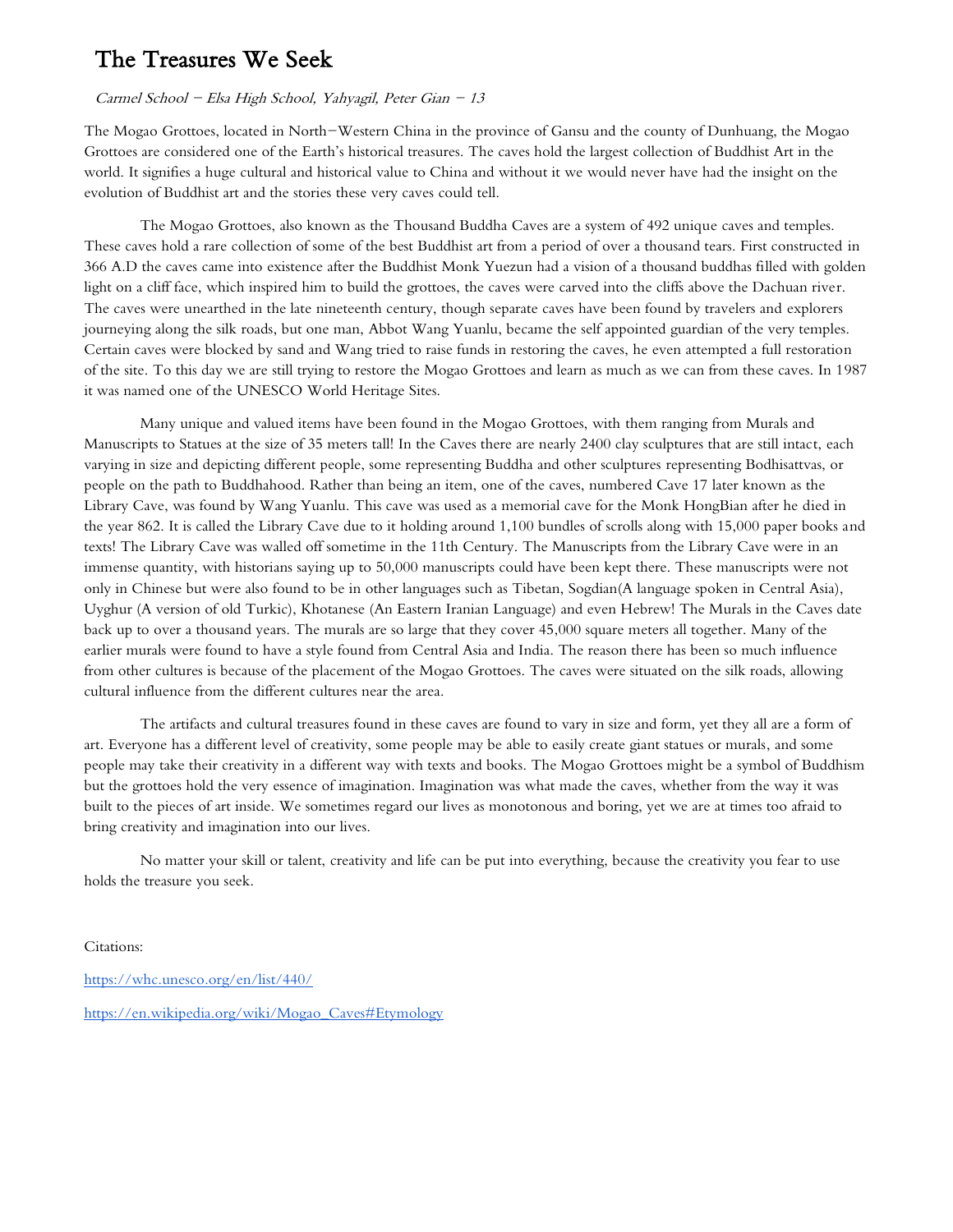# Mogao Caves: Rethinking the Lost Legacy of China's Cultural Relics

### French International School, Fung, Sum Yi Emily  $-13$

The year was 1907. Wang Yuanlu, a Daoist monk, stooped inside one of the remote Mogao Caves at the edge of Gobi Desert, and struck a bargain that would leave China reeling for more than a century. His sale to British archaeologist Aurel Stein of some 10,000 scrolls, paintings and manuscripts, which the caves had faithfully protected since medieval times, sent pieces of China's historical soul into exile in distant lands. Yet, in doing so, he may have unwittingly saved the relics from possible destruction decades later.

The Mogao Caves, 25 kilometers from Dunhuang, in Gansu province, consists of 492 caves carved into a cliff. Over the course of centuries, and far removed from human eyes, the grottoes became sanctuaries for vast and rare collections of medieval Buddhist art. Commanding more than 45,000 square meters of murals and 2,000 painted sculptures, produced between the Three Kingdoms Period (AD 220-280) and the Song Dynasty (AD 960-1279), amounts to the world's largest repository of Buddhist art. That distinction earned the caves a place on the UNESCO World Heritage List in 1987.

Their remote, desert location made the caves a landmark along the Silk Road, an ancient network of trade routes linking eastern and western Asia with India and the Mediterranean. During its heyday, the junction was popular with peripatetic monks who sought shelter during pilgrimages and travelers who looked for water and supplies. Ancient Mogao relics bear witness to the civilizations of the Sui, Tang, Song and Yuan dynasties, and the evolution of Chinese culture and philosophy.

Wang Yuanlu became a Daoist priest in 1900 following his military discharge. His subsequent perambulations led him to the Mogao Caves. Sand dunes and ridges serve as windbreaks, allowing trees to grow and rivers to flow in a desiccated landscape. Inspired by the caves' mystical air, Wang took up residence, appointing himself as guardian of the grottoes.

While sweeping sand in one cave, Wang knocked down a plaster wall, which sealed a hidden chamber, later known as the Library Cave. A deeper dive into this inner sanctum revealed a cache of more than 50,000 manuscripts, books, and silk paintings, all dating prior to 1004.

The find served as tangible evidence that the site was an early crossroads of once-vibrant, now long-vanished civilizations. Greek, Roman, Persian, Indian, and Chinese cultures mixed and melded in Dunhuang during a span of a thousand years, making it the focal point of an early form of globalism, and a marketplace for goods and ideas. The documents included those written in Chinese and other Silk Road languages such as Tibetan, Sogdian, Uyghur, Sanskrit and Hebrew. Among those carrying outsized weight were the Diamond Sutra (the oldest printed book), the Book of Heaven (the earliest musical score) and the Dunhuang Star Chart (the first graphical star map). The Library Cave also housed works on religion and philosophy, suggesting how different schools of thought had merged to shape today's "Three Teachings," which carry elements of Confucianism, Daoism and Buddhism.

Daoist Wang's pleas to the Qing government to fund the caves' restoration were met with aloofness. The notion of selling the caves' contents to fund restoration first struck Wang during his 1907 encounter with Aurel Stein. The monk eventually sold Stein 29 crates of manuscripts, paintings and artworks for 130 British pounds, equivalent to 16,000 British pounds today. During the ensuing years, Wang sold tens of thousands of manuscripts and artifacts to foreign explorers. By the time he stopped in 1924, the Library Cave's contents were half-depleted.

The lessons from the Mogao Caves' history are complex and nuanced. Wang's discovery of the Library Cave has enhanced our understanding of medieval Chinese culture, the Silk Road and many other fields. It also offers us a deeper glimpse into human nature, especially when personal and social interests collide. The behaviors of Daoist Wang, European archaeologists and Qing dynasty officials reflected greed in a myriad of forms.

Nationalists painted Wang as the scoundrel of modern China. Yet, did they use the proper lens when judging one man's decisions and actions from more than a century ago? Many have accused Wang of being a greedy simpleton, but that characterization ignores the broader complexities. It is a misguided perspective to judge Wang too harshly.

Being illiterate, Wang Yuanlu was probably oblivious to the value of his discovery. His decision to sell the relics to fund restoration work was fueled by three unsuccessful attempts to secure government funding. Without public support, how could Wang possibly have carried out his work for the remaining hundreds of caves? Wang, brushed aside by officialdom, turned to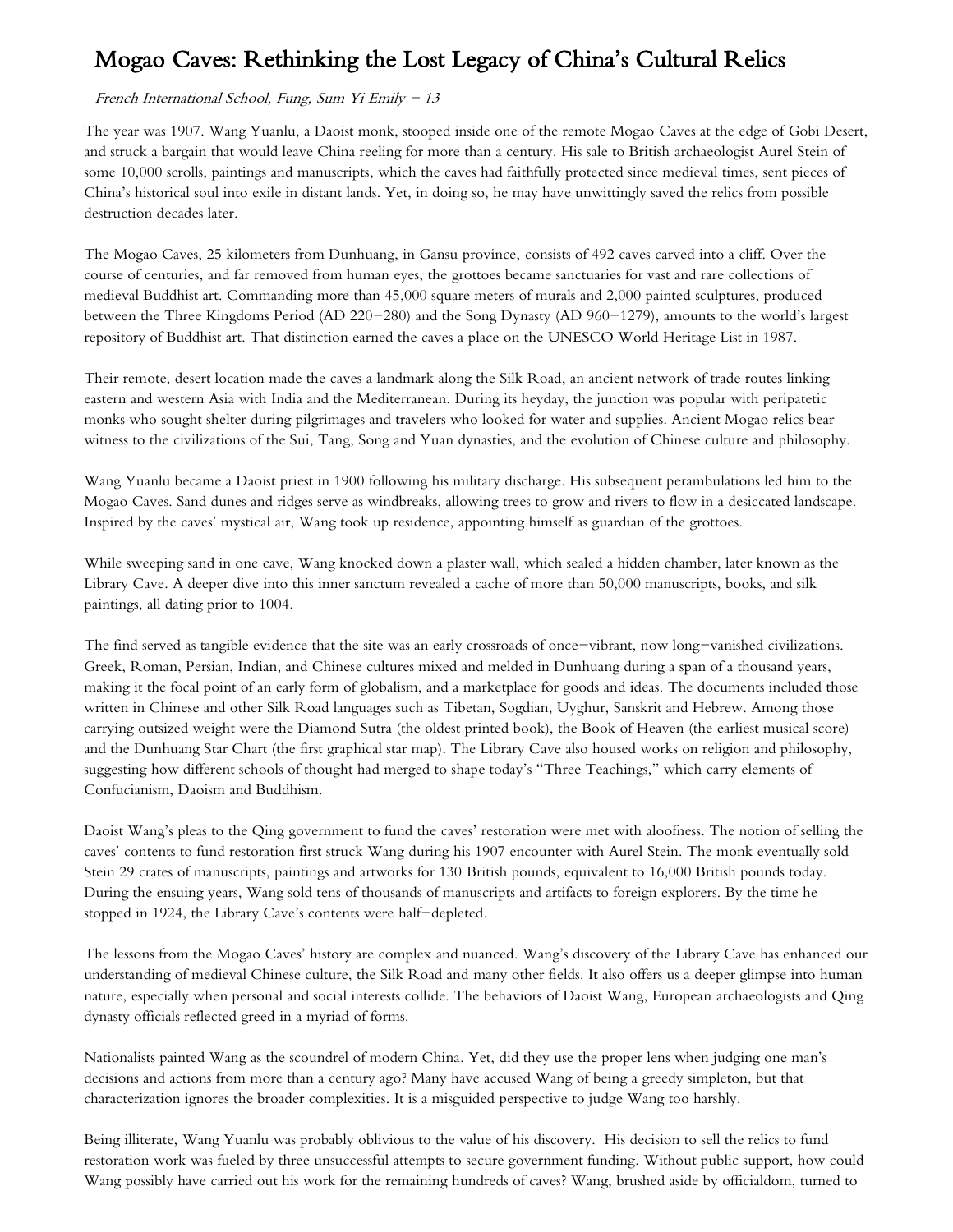selling artifacts, which seems to be his only viable option in the context of his day. He sought not fame, nor to sell his days for gold, but rather to safeguard and protect a national resource that failed to resonate with public leaders.

Committing his life to restoration and religious study until his death in 1931, Wang had stayed at the Mogao Caves for 31 years. His time in the grottoes, in an impoverished stretch of northwestern China, may have better served his pursuit of physical restoration and spiritual nourishment rather than a quest for treasure. If Wang had intended to profit personally from the relics and artifacts, he would have emptied the caves, and fled years earlier.

Did foreign archaeologists and explorers pay a fair price for the artifacts? Certainly not. The Chinese cultural conscience still flinches at the plunder of priceless patrimony, even after the passing of so many years. The early  $20<sup>th</sup>$  century was marked by the "Great Game," a diplomatic brinkmanship between the European powers and the Russian Empire for supremacy in central Asia. Their struggle extended to archaeological exploits to fill their museums. An examination of interactions of British archaeologist Aurel Stein and many others during their negotiations with Wang sheds more light on how greed shapes human behavior. Through coercion, deception and corruption, these western explorers had successfully convinced Wang to sell them the Mogao cultural treasures for a paltry amount. They may have acted in their native countries' best interest, but not in Wang's, nor in China's and certainly not in the best interest of the artifacts. Their actions were emblematic of a broader pattern of European imperialism then. For years, voices calling for the artifacts' repatriation to China have rightly grown louder.

Local Qing officials, however, aren't blameless. Bureaucratic corruption, inept leadership and ethnic discrimination stoked economic weakness, political instability and foreign invasions, including the Boxer Uprising and the Eight-Nation Alliance. The Qing empire, hanging by a thread, and leaving Wang hanging in his push for Mogao restoration, fell short of its moral responsibility to him, to the caves, and to the Chinese people.

If anyone is to be accused of putting personal interest ahead of national culture, Zhang Daqian, the prolific 20<sup>th</sup> century Chinese traditional painter, might fit the bill. In 1941, Zhang and his entourage of artists ventured to the Mogao caves, spending more than two years copying Buddhist murals. Zhang's artwork won acclaim as part of the UNESCO global contemporary art exhibition in 1945, yet a dark side to his technique would cast a pall on his distinction. His method included peeling off the outer layers of the murals, irrevocably damaging many. These techniques were later strictly forbidden by the National Research Institute on Dunhuang Art in 1945. They also exposed Zhang's self-serving, fame-seeking motives.

Public perceptions of the Mogao legend have rested on a misunderstanding of motive in human behavior and action. While Daoist Wang, European explorers and Qing officials shoulder blame for the appropriation of China's finest historical artifacts, Zhang's moral turpitude, wrongly praised as contribution, deserves censure. A misinterpretation of history would not only do injustice to Wang but distort the moral prism for future generations.

The Mogao relics, safely harbored in overseas museums, have survived the  $20<sup>th</sup>$  century upheavals that destroyed much of China's artistic heritage. The Diamond Sutra and the Dunhuang Star Chart found refuge in the British Museum. The Sutra of the Great Virtue of Wisdom and the Book of Heaven are safeguarded in the National Library of France. In hindsight, their sale may have been essential to their survival.

Perhaps the time has come for a new approach to managing these tangible ties to China's past and the symbols of its cultural heritage. The International Dunhuang Project is among those committed to restoring and digitizing Dunhuang culture and art. Doing so would not only make the relics available to experts and researchers worldwide, but also preserve them for future generations.

Mogao art's real value lies in its accessibility, not squirreled away in some tycoon's private collection. Where the artifacts are housed matters less than how easily curious eyes can access them. It's through direct contemplation of the relics of the past that the voices of our forebears break their eternal silence to share their stories, and in doing so, teach us more about ourselves.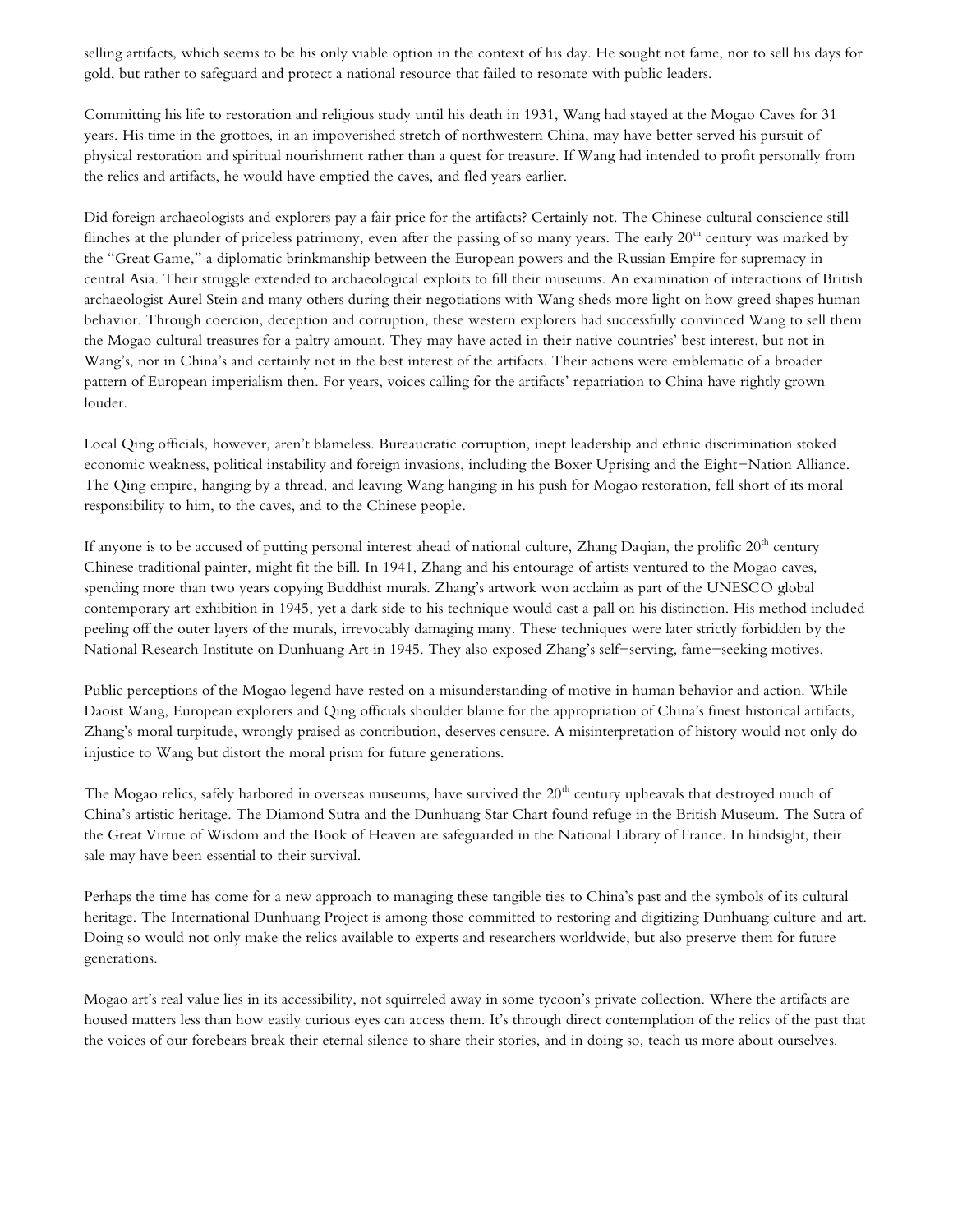### Mogao Grottoes: Traces of a Long-forgotten Past

### Harrow International School Hong Kong, Hu, Catherine  $-13$

The past is often misunderstood and enshrouded in mystery. We, as a human race, often ponder our history. We puzzle over ancient relics lost by our ancestors, contemplate the clues left behind and speculate events that we cannot, and will never be, sure about. So infrequently does a near-perfect piece of the past emerge from the waves of time, yet the Mogao Grottoes are just that: a precious time capsule left by our ancestors long ago. With 492 unique and astonishing caves, 2,000 skillfully carved sculptures and 45,000 square metres of murals, these caves are considered the epitome of oriental history and culture.

The Mogao Grottoes go by many names: the Thousand Buddha Caves, the Dunhuang caves, the list goes on. Located in Dunhuang, in the Chinese province of Gansu, the area has evidence of human habitation from as early as 200 BC and is one of the most historically significant places in China, documenting its times as a garrison town and a main stop on the silk road. The area also has many natural sights, such as the Crescent Lake, and the Singing Sand Mountains with its haunting singing and drumming emerging from seemingly nowhere.

They may just be caves, but they carry many millennia of history and the obscure stories of the past. The Grottoes provide us with information crucial to understanding ancient Chinese life, such as vivid depictions of clothing, culture, ancient politics and lifestyle, such as Cave 156 dating back to the Tang dynasty, which depicts the day of workers in a field.

It is said that long ago a monk had a vision of a thousand buddhas bathed in a radiant golden light, which pushed him on to carve these caves into the cliff as a place of worship. Books and records claim he was then joined by a second monk, and then another as the caves grew in both size and status. Though this story is questionable to some, it is noted that the beginning of the use and occupation of the caves was recorded in 111 BCE, when Han dynasty Emperor Wudi and his army used it as a military frontier in the garrison town of Dunhuang to defend from nomads from the Eurasian Steppe, the Xiongnu.

By the late Tang dynasty, the Grottoes were at their peak. Spurred by Empress Wu Zetian's iron-fisted rule from 690 to 705 AD, it became the bustling main hub of the Silk Road (as depicted by cave 302 of the Sui dynasty). Under the Empress's guide, hundreds of caves were dug, colossal statues erected and more murals brought to life, marking the most rapid growth and development during the Grottoes' history. The Grottoes created a link between the East and the West, blending cultures from far and wide, its cultural value is unmatched. It was also known as a site of pilgrimage, with travellers making the gruelling journey through deserts on foot or camels to behold the sight of the murals and shrines. Today, it's one of the few UNESCO world heritage sites that meet all six of the specific criteria because of this diverse history.

Yet glory is fleeting, and so the caves slowly were lost to time. As the Silk Road fell into an unused state during the 1400s, so did the caves. By the start of the Yuan dynasty, no work or construction was continued. The site at Dunhuang became smothered by the Gobi desert, its memory fading from people's minds. Alas, the once vibrant centre of commerce fell into a dormant rest, concealed from the outside world.

However, the story does not end here.

In the early 20th century, Taoist monk Wang Yuanlu made a big discovery. Wang had arrived in the Dunhuang area during the 1890s from his hometown of Shanxi and became the unofficial guardian of the caves. With a goal to restore statues to their former glory, he started raising money via tours, marking the beginning of the excavation and repair of the neglected grottoes.

It was the notable discovery of the Library Cave that sparked modern interest in rediscovery and excavation of the caves. The cave was, surprisingly, discovered by accident, when Wang noticed his cigarette smoke drifting to the back of the wall in a shrine. He knocked down the walls and discovered piles of ancient manuscripts, textiles, and Buddhist paraphernalia. However, when Wang brought the documents forward to local authorities, they dismissed him, occupied with the Boxer Rebellion. Though the authorities refused to acknowledge them at first, what was even more important was the interest of renowned Indologist and explorer Aurel Stein in the caves. News of the caves spread throughout the world, historians everywhere all wanting to acquire some of the documents. When the Chinese government finally decided to transfer the documents to Beijing, only a fifth remained. Today, many of them reside in museums outside of China, such as in London,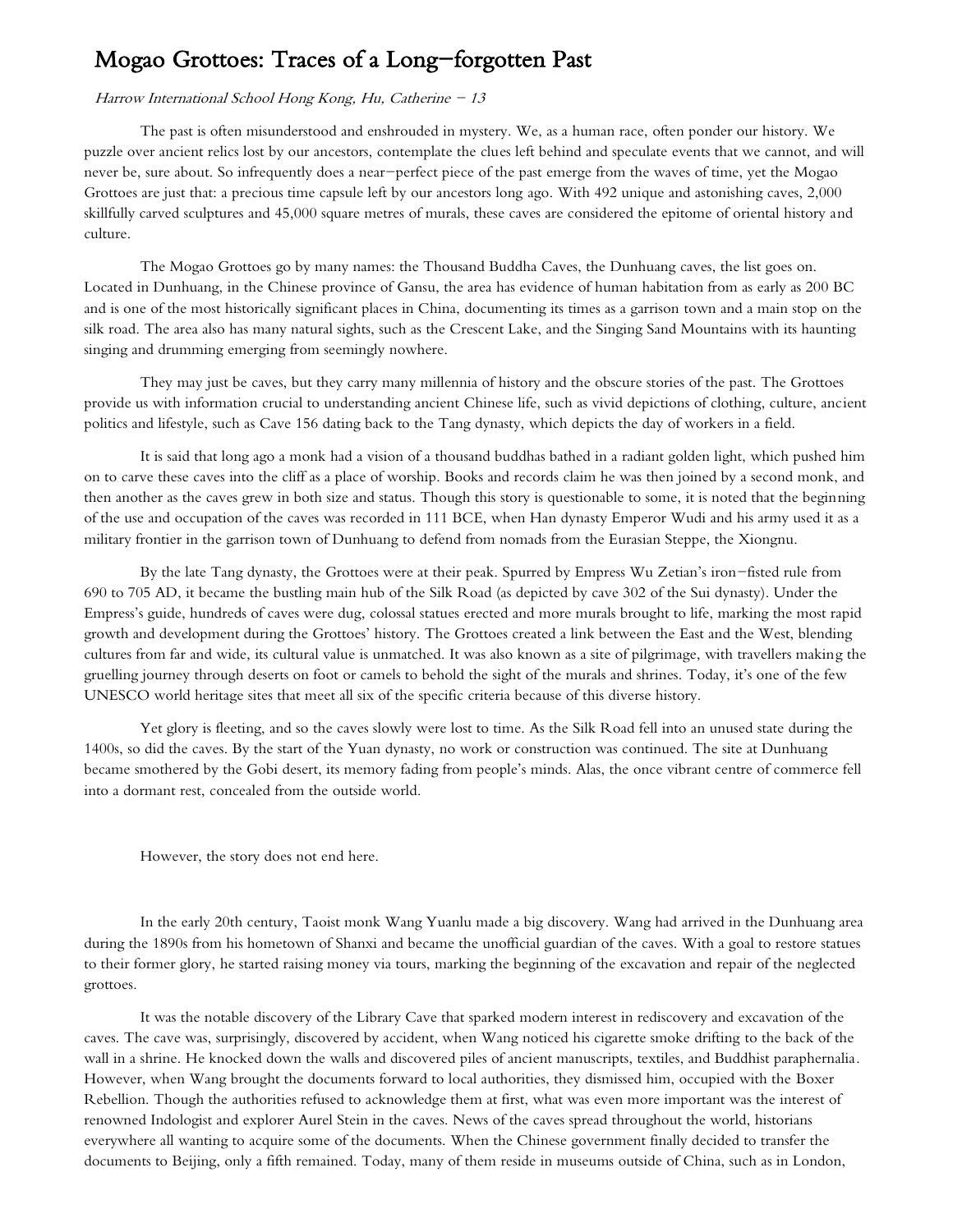Paris, Tokyo and St. Petersburg. People's interest in the caves has not subsided even today, and currently, there are multiple organizations from across the globe that work to learn more.

The Library Cave, also known as Cave 17, was originally a memorial for a monk and its original librarian, Hongbian, evident from the statue and inscriptions inside the cave. The library was used by Hongbian as a retreat during his lifetime, many of the documents and scrolls being marked with his seal.

There was an estimated amount of 1100 scrolls and 15000 paper books originally found in the caves, along with Buddhist statues. The documents date from the Western Jin dynasty to the Northern Song dynasty, with the earliest written in 406AD and the latest written 1002AD, when the caves were sealed shortly after, some speculating to protect the documents from invaders, such as Xian Xia in 1035. The library contains the earliest printed book, the Diamond Sutra, which was originally written in Sanskrit. The subject of the caves' manuscripts covers religions such as Taoism, Buddhism, Judaism and Nestorianism, as well as ancient language, politics, philosophy and art, again showing how significant the Grottoes are to understanding the past.

But it's not only the thrilling tale of Chinese history that the grottoes tell. The caves also have great religious value. The Mogao Caves are also the largest collection of Buddhist paintings, with over 500,000 square feet of art, all carved and painted by hand so many years ago. Each brushstroke in a mural, each mark painstakingly carved weaves together the elaborate web showing the progression of Buddhist art, with each individual cave to allow you to travel through the ages. The caves have a unique art style, a blend of traditional Han Chinese art, but also that of different cultures acquired from its time as a stop along the Silk Road, such as integrations of the art from Indian, Turkish and Tibetan culture.

These paintings also provide us with information about the development of Buddhism when it entered China, such as how the Bodhisattva Avalokiteśvara became Guanyin, an important figure in Chinese Taoism and Buddhism. Each cave has religious symbols that are strongly valued throughout time. One such cave is Cave 254 from the Northern Wei dynasty, one of the oldest caves in the grottoes, showing depictions of deities, yakshas, mythical creatures and scenes of religious worship.

Culture, history and global connections: these are what make the Grottoes so remarkable. All these important aspects of the Grottoes can allow us to understand people of the past more, answering our questions and helping us recognize the thoughts and beliefs of those from long ago. They are truly a remarkable place that has stood the test of time.

The Mogao Grottoes are a place where you can step into the past, a time capsule to be passed on. It is a direct link to our roots, something that we should commemorate. Future generations should preserve these precious relics. Though we are now living in a different era, one completely different to the original famed period of the Grottoes, it is still crucial for us to appreciate and celebrate our ancestors and heritage, for humans from all time periods have always shared one thing in common: the curiosity for knowledge, the need to understand what came before.

#### References:

<https://whc.unesco.org/en/list/440/> <https://bulletin.hds.harvard.edu/the-mogao-caves-as-cultural-embassies/> [https://web.archive.org/web/20170610222749/http://idp.bl.uk/pages/collections\\_ch.a4d](https://web.archive.org/web/20170610222749/http:/idp.bl.uk/pages/collections_ch.a4d) [https://www.e-dunhuang.com/section.htm?](https://www.e-dunhuang.com/section.htm)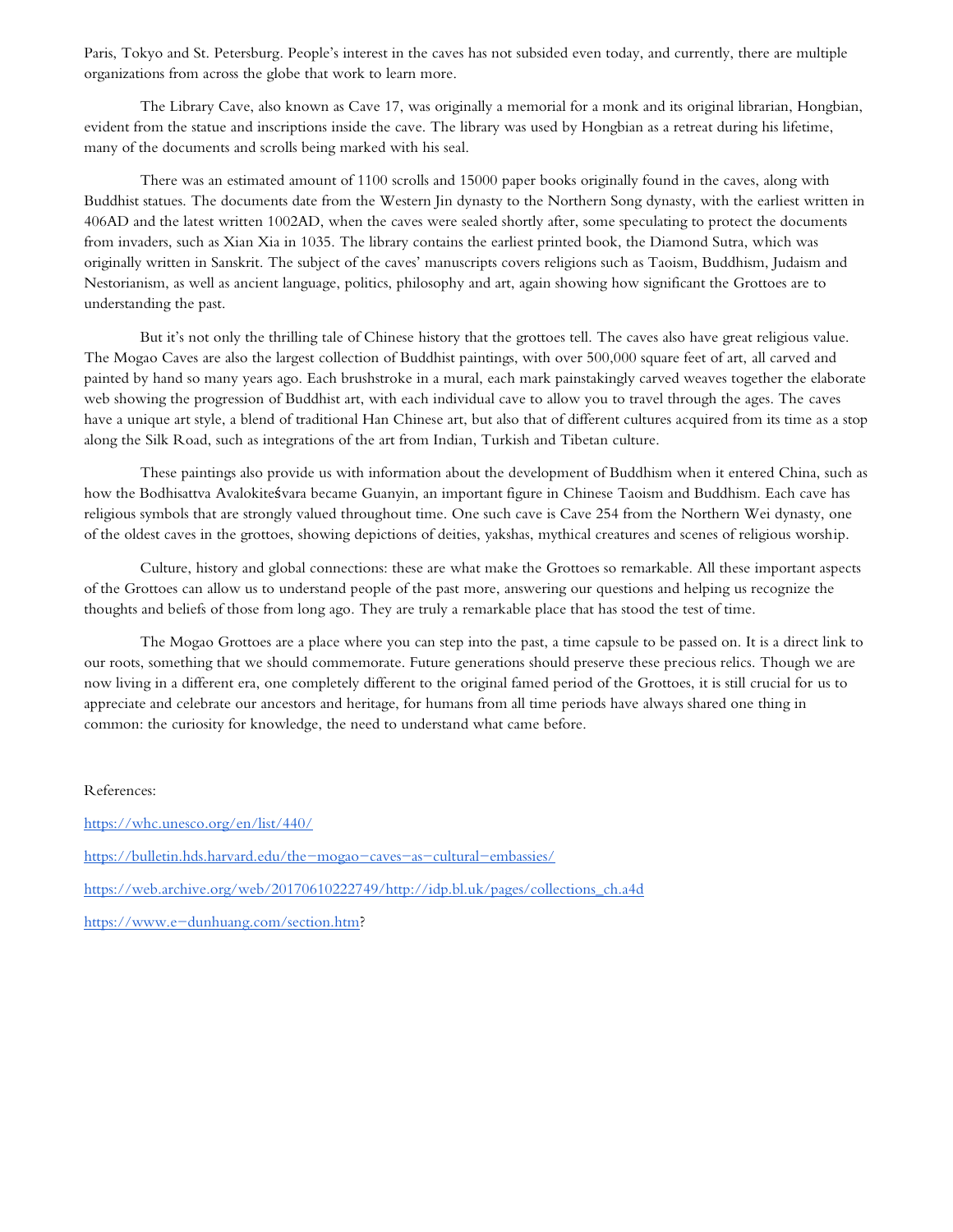# The Mogao Grottoes: A Reservoir of Culture and Heritage

### Heep Yunn School, Lau, Yin Tung - 13

Over the centuries, the talents of our ancestors have never failed to amaze us as they put together fragments of our history. In China, an oasis city named Dunhuang was one of the cultural centres in China due to its history as a frontier garrison during the time of the Silk Road. In the wide and plain deserts there, southeast to its centre, a magnificent collection of seven hundred ancient Buddhist caves and nearly five hundred temples lie along the Daquan River, standing out from its fellows with its uniquely attractive paintings and sculptures. Named 'the Mogao Grottoes' after an ancient district and meaning 'none higher', these caves have an unmatched value to the study of ancient culture and Chinese heritage. As we delve deep into the heart of the caves, what invaluable knowledge can we find concealed beyond the sand?

The Mogao Grottoes are a magnificent collection of Buddhist caves with a total decorated surface area of more than 500,000 square feet. Consisting of four major Buddhist Caves: namely the Western and Eastern Thousand Buddha Caves, Five Temple Caves, and the Yulin Caves, the Mogao Grottoes have invaluable information about Chinese culture, like life in Buddhist monasteries, stored in manuscripts, clay sculptures, textiles, murals, and ornamental designs. Stories of the Buddha and related figures can be found in these exquisite artworks which span between the Sixteen Kingdoms period and the Yuan Dynasty. It reflects the change in Buddhist cultures and is proudly the world's largest collection of Buddhist art; such a feature has even crowned it the 'Oriental Louvre'.

The Mogao Grottoes carry Buddhist stories from more than 1,600 years ago, recorded with ten centuries worth of ancient art. They began construction in about the 4th century and the cave temples were carved by hand. The oldest 7 caves are from the Northern Liang dynasty during the Sixteen Kingdoms period, which is alarmingly far from now. Since then, they have acted as a sanctuary housing manuscripts and relics. Legend says that a Buddhist monk had a vision of a thousand buddhas inside the caves thirty-three centuries later, in 366 A.D. and was first inspired to excavate the caves. Some believe that this gave the caves their other name 'The Thousand Buddha Caves'.

Carved into the cliffs, the caves are a place of isolation and offer a tranquil environment for monks or Buddhists. They were then used for Buddhist activities like pilgrimage, worship, and meditation; patrons like emperors, important social groups or figures and the military funded the construction of caves in the Mogao Grottoes, beautifully painted and organized in elaborate detail. During the Tang dynasty, there were over a thousand of these cave temples and in the Middle Tang dynasty, 80 caves were built. An astounding number of caves were also completed in the Sui and Western Xia dynasties.

As a cultural centre, trade, commerce, and cultural exchanges occurred frequently in Dunhuang, especially during the era of the Silk Road which encouraged further exchange of culture between China and other countries. During this period, the development of the Mogao Grottoes was at its peak and pilgrims, monks, nobles, and scholars settled in the Grottoes to meditate or carry out translations. A humongous number of caves were built, including two enormous Buddha statues. In addition, the Grottoes are home to the world's third-largest Buddha. Yet, the Mogao Grottoes was abandoned and forgotten for a long time when the golden age of the Silk Road had passed. Fortunately, they were rediscovered many years later by a Taoist named Wang Yuanlu.

Among the 735 caves of the Mogao Grottoes, there are more than 400 preserved caves coming from a different period, full of their own significance. Yet, the most remarkable one is probably Cave Number 17, or the Library Cave. It used to be a memorial cave for a local monk from a wealthy family, and features a hoard of nearly 50,000 ancient manuscripts, silk banners and paintings, fine silk works and other textiles dating back to before the 11th century. Some said that the variety of works there was what could not be fitted in the rest of the cave shrines. It was sealed sometime after 1002 A.D. and has remained unopened until discovered by a priest. We can still picture life during ancient times through the records in these works, which is a priceless addition to the treasures of Chinese heritage.

What must be mentioned is the gem of all these books, the Chinese *Diamond Sutra*, also the earliest complete and dated printed book which came from the year 868 in the Tang Dynasty. It features stories of the Buddha, which was exceptional from the typical Buddhist manuscripts during that period due to its creative nature. Woodblock printing is shown in this manuscript as well, and the *Sutra* is the earliest dated version that uses such type of printing.

Other than that, many interesting ancient skills are shown in the Mogao Grottoes. Artists had to paint in the caves with scaffoldings under dim light. The sculptures are constructed with a wooden frame, padded with reed, modelled with clay, and finally, painted. Some of the larger ones even have stone for a core. More than 2,000 of these brightly painted sculptures are present in the Grottoes, where there sits a 100-feet tall Buddha statue. Different Buddhist figures are seen in various postures, and they developed from being heavily influenced by Indian cultures to being more characterized by local Chinese styles. Rock-cut architecture is also portrayed in the cave temples, which features soft gravel with square central columns. Moreover,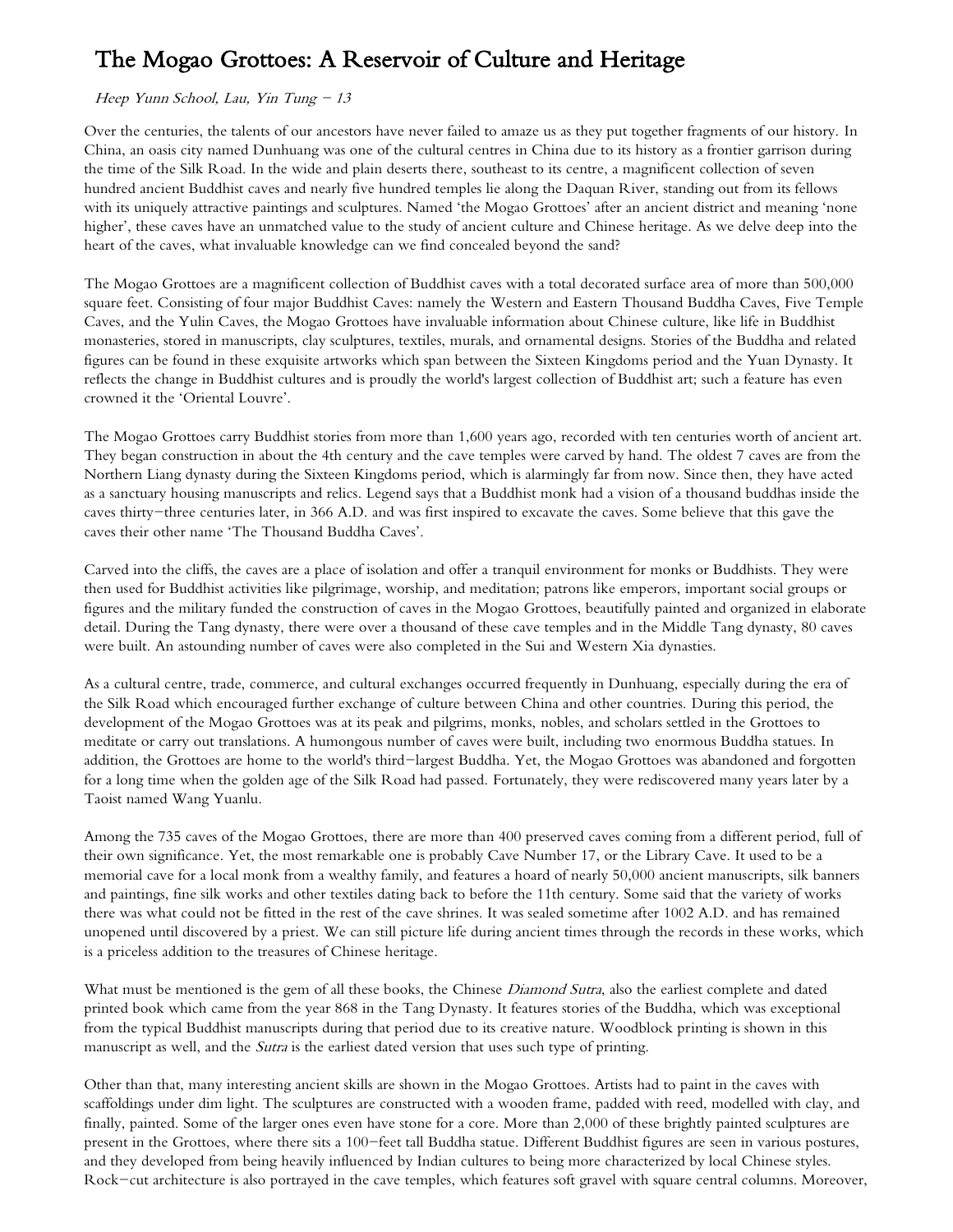the textiles feature a humble patchwork of different scraps of cloth. The paper and ink used in manuscripts are made of hemp and other materials, reflecting the changes in the development of Chinese paper-making. Furthermore, due to the rough surfaces of the cave temples, soil and other materials were used to cover them and valuable mineral or natural pigments were used to paint the murals, portraying colourful stories or portraits.

The Mogao Grottoes are also of great importance to our understanding of the evolution of Chinese art and culture: from having a trace of Indian styles and emphasizing spiritual elements, to integrating art from different Chinese cultures, and finally identifying Western or Tibetan influences through the dynasties. In terms of Western influence, it was shown in wall paintings in the caves, which featured some stories from the West like that of the nine-coloured deer. Moreover, the documents are astonishingly written in at least 20 languages and feature Taoist or even Judaist ideas, which prove the prosperity of China's development in terms of trade and cultural exchange with other regions, especially during the time of the Silk Road. The art styles shown also integrate with arts from Central Asian regions like the Turks. In addition, the art from different dynasties can be seen in these cave shrines, like Cave 45 which depicts representative murals and sculptures from the Tang Dynasty.

However, even after narrowly escaping destruction when foreign religion was banned, and when countless Buddhist works and architecture were destroyed during the reign of Tang emperor Wuzong, the Mogao Grottoes are facing new threats. Apart from natural disasters like the inevitable sandstorms and damages caused by inconsiderate tourists, wall paintings suffer from flaking of paint and the plaster may also be detached, damaging the original work. Despite the challenges to preserve this valuable historical site, archeologists have utilised innovative methods to exhibit these precious historic treasures to the world. Virtual Reality is one of the ways adopted to make digital copies of these caves, for instance. In the Hong Kong Heritage Museum, one of these exhibitions was once held with the aid of projectors, headsets, interactive screens, video games and audio guides. What is more, a Digital Exhibition Center covering an area of 100,000 square metres, can be found near the Grottoes, which aims to preserve some of the exquisite art featuring Dunhuang culture and history, making use of multimedia tools. Technology, therefore, has been proven to be a desirable tool to preserve history and as a bonus, create interesting ways for the public to learn about this ancient knowledge, integrating the new and the old. The mash-up of technology and history might even bring us unexpectedly creative insights in the future!

Finally, the Mogao Grottoes is a cultural centre that can take us through a tunnel back in time to witness the amazing works of our ancestors and the blossoms of Chinese culture. This Buddhist palace has provided us with a mine of knowledge and crucial reminders of our cultures to explore in the future. What more secrets will this elegantly mysterious maiden reveal to us in the centuries to come?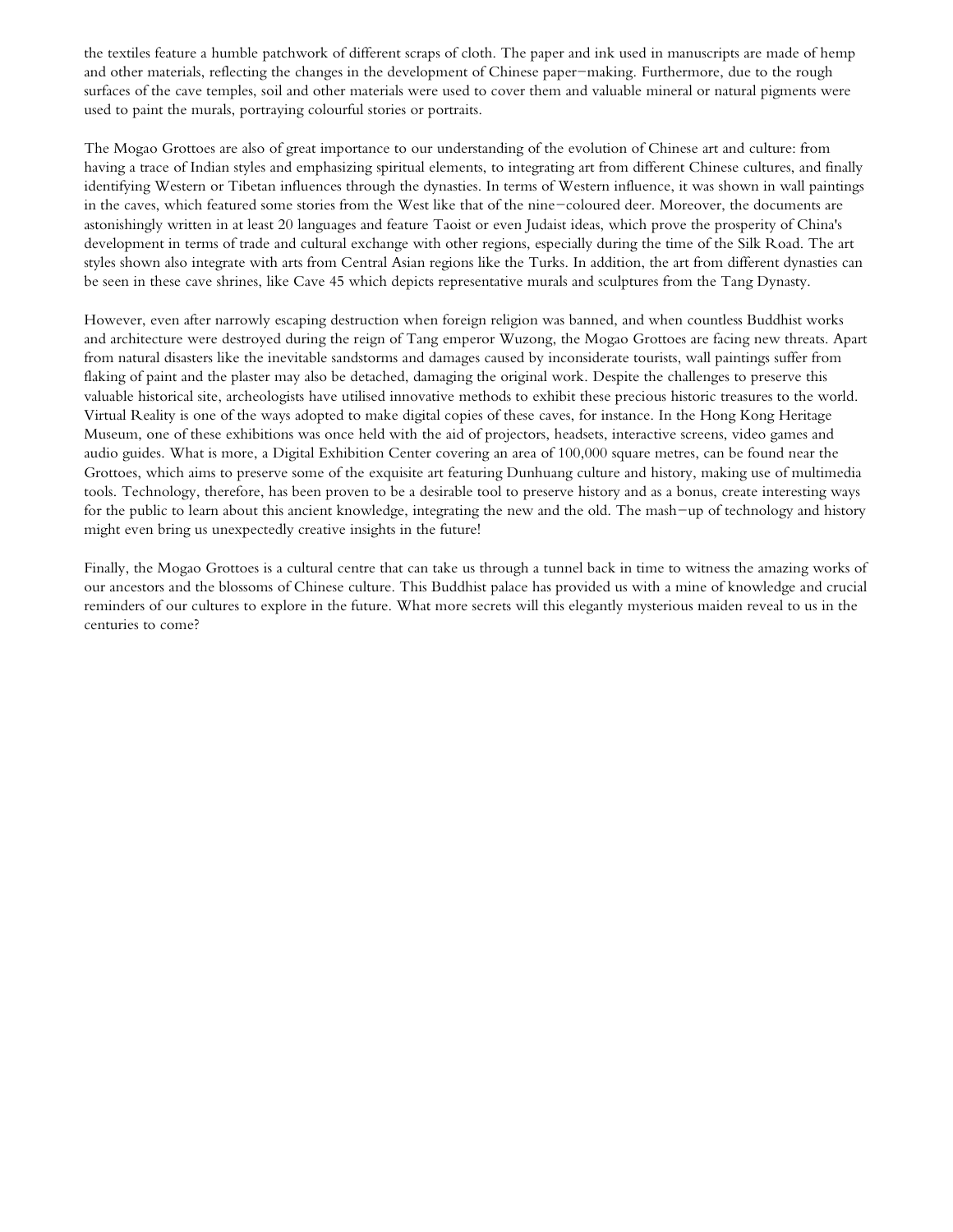### New Tales from the Mogao Grottoes

### Immaculate Heart of Mary College, Li, Yin Ting  $-13$

In the North-West of China, there is a road called The Silk Road. In The Silk Road, there are many large and small grottoes along the road.Among the numerous grottoes,there is a world famous grottoe called 'Mogao Grottoe'.

When I first heard of the Mogao Grottoes, I was 12. I participated in an exhibition that was held by the Hong Kong Heritage Museum.I was attracted by the magnificent architectures, sculptures and murals. It's a pity that the hour is not long ,so I didn't know much about Dunhuang and the Mogao Grottoe. As I am curious to look into deeper of the Mogao Grottoe,I've searched a lot about it.

As for its name, at first it was called "Mogao Caves", Mo means "desert" and also "no". If it is no, the Mogao Caves refers to "the caves in high place of the desert". Also, according to the Buddhism term, "Mo" should mean "no", and "Mogao Caves" means that there is no higher and better caves than the peerless ones.

The Mogao Caves was first excavated in the second year of Jianyuan in the pre Qin period, namely, 366 AD. The caves endured more than 1,000 years eversince for ten dynasties, including the Dynasties of Beiwei (386 AD  $-$  534 AD), Beizhou (557 AD - 581 AD), Sui (581 AD - 618 AD), Tang (618 AD - 907 AD), Song (960 AD - 1279 AD), Xixia (1038 AD - 1227 AD), Yuan (1271 AD - 1368 AD), etc.

I know you are now curious about who built the Mogao Grottos .After more than 1,000 years' construction, there are nearly 600 existing Grottoes in the Mogao Caves. There are many disputes about the builder of the Mogao grottos .Βut the cave builders are mainly three forces: the cave owner, the benefactor and the craftsman. The cave owner is the owner of the cave. The benefactor is the one who donated money and helped the cave owner to build the cave. The craftsman is the specific operator of the cave construction. According to the actual needs, they can be divided by their competency, the sculptor, the painter, the carpenter, etc.

However, only the cave owner and benefactor are recorded in the cave. The relationship between the benefactor and the craftsman is a kind of servitude and employment, and the caves generally do not record the craftsmen. In the caves, you can find the answer in lots of mural paintings of the benefactors and cave owners, including the great clans, eminent monks of Dunhuang, as well as the common people from all walks of life.

The Mogao Caves of Dunhuang are not used for living for the normal residents, but for monks to cultivate themselves according to a religious doctrine. As recorded in the ancient inscriptions, the very first monk who started when he had traveled to Dunhuang in 366 AD. During the sunset, he went to the foot of a mountain, and the sunray came down to the top of the mountain, which seemed to show the image of a thousands of Buddhas. So the monk decided to dig a Buddha grotto on the cliff opposite the mountain, which became the first cave in Dunhuang. Later, with the development of Buddhist activities, the number of caves increased day by day, and the caves making was booming and lasted for more than 1000 years. In addition to the scenery coincidence, during the Buddhism's eastward spreading period, there were many Buddhists who preached Dharma among the merchants of the western regions who traveled along the silk road.

The Buddhist monks from the West stopped here to spread Buddhism, translated Buddhist scriptures, set up temples. Therefore, Dunhuang had become a place where Buddhism was flourishing, which contributed to the construction and development of Mogao grottoes.

Then you may think,why Was the Mogao Caves Built on the Cliff?

The grotto temple is a place for Buddhism activities, which is not much different from other temples. According to Buddhism, monasteries and temples need a clean environment, free from the interference of secular life as much as possible. Therefore, the mountain and forest have always been the sites selection for Buddhist temples and grottoes. Many famous mountains have temples. Compared with normal monasteries, Grottoes have specific requirements, that is, at least there should be cliffs to be dug. The Mogao Caves is located on the cliffs of Mingsha mountain formed by river erosion in the west. It is not only far away from secular life, but also because of the existence of Daquan River, which forms a quiet natural scenery. The dryness is more suitable for the preservation of sculptures and murals in the grottoes, and the sedimentary rock is also suitable for excavation.

In the Ming and Qing Dynasties, because of the historical changes, the Mogao Cave were gradually forgotten and left untouched.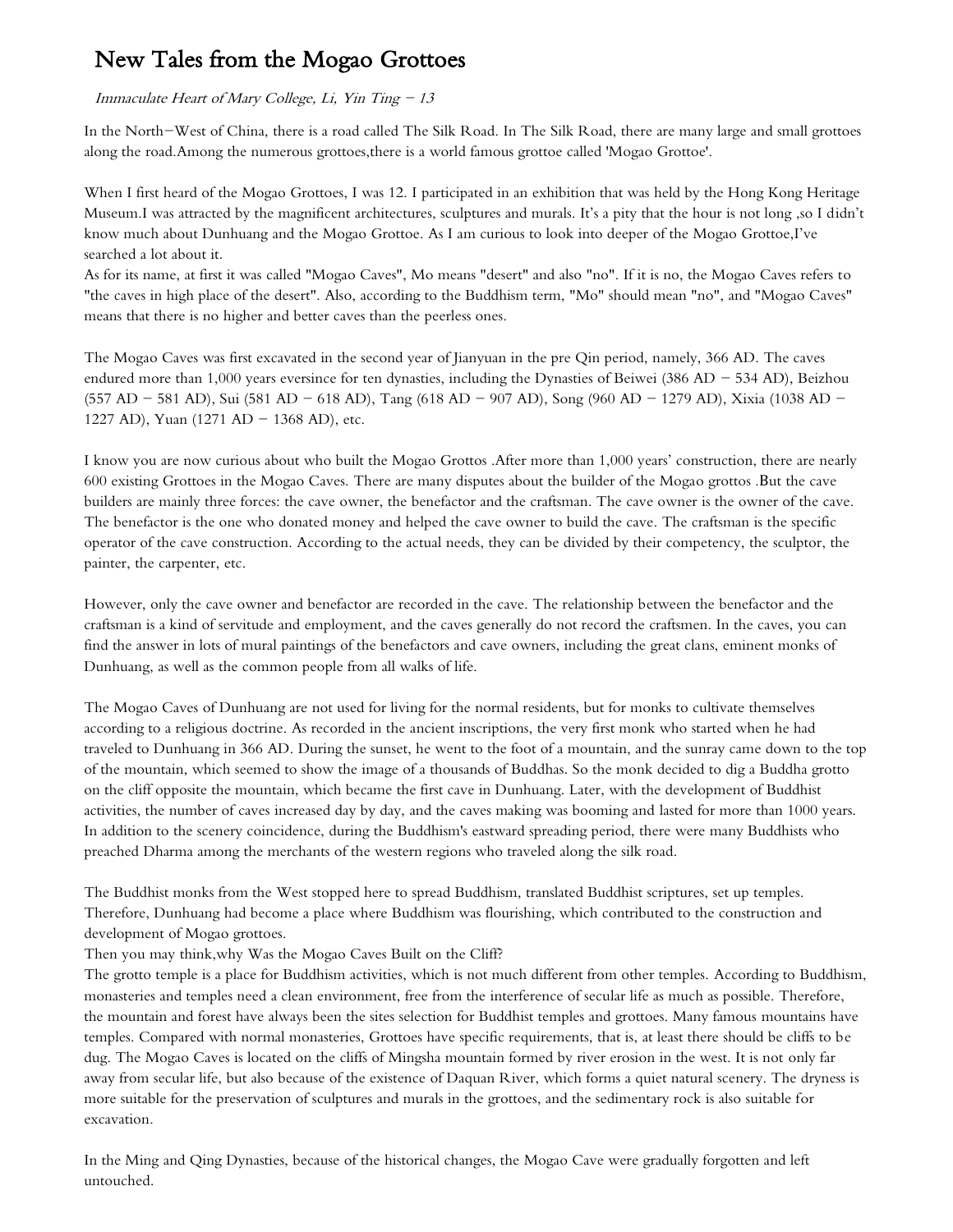In 1900 A.D., a Taoist named Wang Yuanlu had come to the Mogao Caves and settled down for years. When cleaning the grottoes, he found a grotto with many ancient books and scriptures buried inside. He reported his discovery to the local governors. However nobody really realized their value until the news was known by a British explorer Stein who came to the Mogao Grottoes and bought a large number of these priceless scriptures, which created quite a stir in the archaeology field, and also attracted archaeologists and explorers from France, the United States, Japan and Russia to come here with bringing a large number of scriptures and murals to their home countries. The Mogao Caves is popped out from the desert land and known by the other side of the world and become more and more popular since then.

The Mogao Caves is known for a wondrous Archaeological find of ancient architectures, sculptures and murals. Due to their different functions, the caves were built in differet shapes and sizes; the sculptures are the highlights of Mogao Grottoes, which were placed in a prominent position in the grottoes; murals are full of the walls of the grottoes, which vividly represent the Buddhist thought and philosophy with plenty of colors and rich details. The Mogao Grottoes are beyond "treasure troves". Since the excavation of Mogao Grottoes in 366 A.D., it didn't stop until the Yuan Dynasty (1271 AD  $-$  1368 AD). Enduring so many dynasties, the grottoes had been fully dug out, so that later generations would even cover the original murals in the previous grottoes and redraw them. The mural we see now is actually a chronicle of millennial art. Different styles, shapes and cultures come together. It's no exaggeration to say that the Mogao Caves is the only place in the world that artists who have lived in different periods in over one thousand years can compete with each other at a same site. Such a magical thing can only happen in Mogao Grottoes. In addition to architecture, colored sculptures and murals, a large number of scriptures discovered here are scattered around the world, recording the history, culture, religion of different nationalities along the silk road. It is a profound find for archaeological research, and thus formed the studies of Dunhuang.

After I had got more informations about the Mogao Grottos, I was amazed by those magnificent architectures, sculptures and murals, also admire the spread of its long History and culture. I hope Ι can witness its true face one day!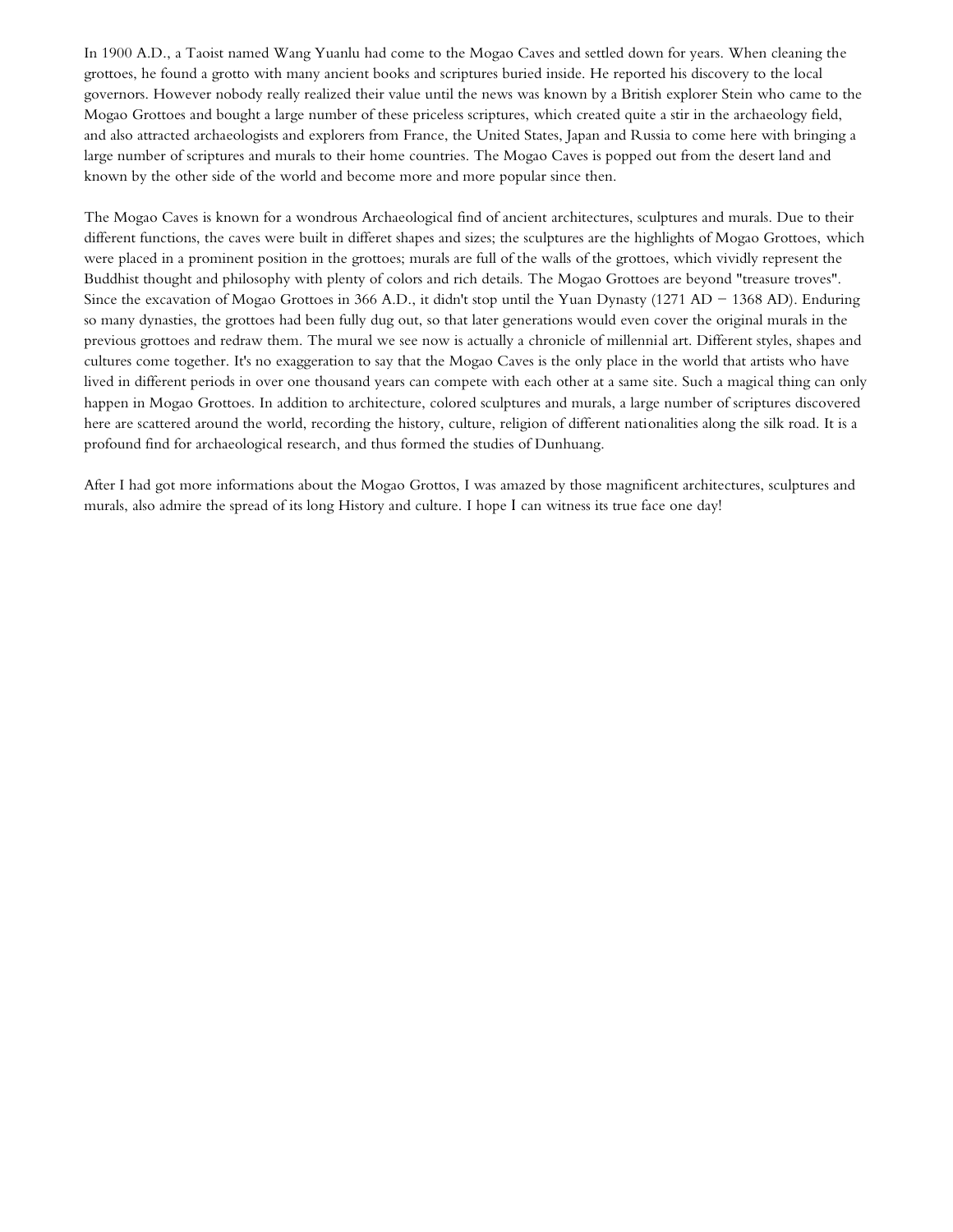# Mogao Grottoes, a place of treasures

### Immaculate Heart of Mary College, Tang, Nok  $Yi - 12$

In one boring afternoon, I came across with a film about George Hogg, a man who stayed in China during war time, helping a lot of homeless orphans. Therefore, I looked up something interesting about this story, and it was so amazing to know that the renowned Mogao Grottoes was the stunning background of some of the scenes in the movie.

The Mogao Grottoes are also called Thousand Buddha Grottoes and Caves of the Thousand Buddha. It is a system of 500 temples 25km (15mi) located southeast of the Center of Dunhuang. This oasis was founded at a religious and cultural crossroads on the Silk Road ,in Gansu province, China. This holy place is also called Dunhuang Caves. This term includes other Buddhist sites, such as the Western Thousand Buddhist cave, Eastern Thousand Buddha Caves, Yulin Caves and Five Temple Caves, etc.

These caves have some of the finest examples of Buddhist art which is spanning a period of 1000 years.The first caves were dug in AD 366 as places for Buddhists' meditation and worship. The Mogao Grottoes are undoubtedly the best known among the Chinese Buddhist grottoes. The Mogao Grottoes and Longmen Grottoes and Youngang Gorttoes are the three famous ancient Buddhist sculptural sites in China.

The Mogao Grottoes and the Thousand Buddha Grottoes are the most precious treasures, unveiling Buddhism art to the world. In 1987, they were enlisted in a world cultural heritage site, being the most invaluable sculptural discovery in the 20th century. The caves cut into a side of the cliff which is 2 kilometers long. There were numerous amazing murals, sculptures and other objects in the Mogao Grottoes. These artworks were depicting various aspects of medieval world including politics, economics, culture, arts, religion, ethnic relations and daily life in western China. These also provide an abundance of vivid materials us, the descendants, to study.

Mogao Grottoes was named for its particular features. Mogao means 'desert'. The fact is Mogao Grottoes are really 'the Caves in high place of the desert'. According to the Buddhist term, 'Mo' means 'no'. Therefore, there is no cave which is higher than Mogao Grottoes.

Many people came to the Mogao Grottoes for seeing the ancient and precious colourful sculptures. There are 735 caves facing the direction of Sanwie mountain at the branch of Qilian Mountain in the East which is on the cliffs of Dangquan River and Mingsha mountain in the East. There are also have 2415 coloured sculptures and Sutra Caves were discovered in modern times. The Mogao Gorttoes ar Dunhuang are also called 'Caves of the Thousand Buddhas' It is a compound which consists of almost 750 caves, 492 of which contain over 45000 square metres of mural paintings and 2000 painted sculptures.

Mogao Grottoes have many statues and wall paintings which show the glory of 1000 years of Buddhist art. Carved into cliffs above the Dachuan River, the Mogao Grottoes south-east of the Dunhuang oasis, Gansu Province, it is indeed a hidden treasure. Mogao Grottoes was believed to have constructed in 336AD. From which, we can learn more about the great achievements of Buddhist art from the 4th to the14th century. There are 492 caves presently preserved, housing about 45000 square meters of murals and more than 2000 painted sculptures.

Moreover, Caves 302 of the Siu dynasty contains one of the oldest and most vivid scenes of cultural exchanges along the Silk Road. In the past ,the art work of Buddhist artworks were also under the spotlight of the world .The Buddhist art in the northwest region of China, the Mogao Grottoes are of unmatched historical value. These works exhibit vivid materials, showing various aspects of medieval politics, economics, culture, arts and beliefs in western China. The unique artistic style of Dunhuang art is not only the dazzling display of Han Chinese artistic tradition and styles assimilated from ancient Indian and Gandharan customs, but also a fusion of the arts of the Turks, ancient Tibetans and other Chinese ethnic minorities. Many of these masterpieces are actually the lost beauty in the ancient world.

In 1900 A.D., a Taoist named Wang Yuanlu came to the Mogao Grottoes and settled there for years. When cleaning the grottoes, he found a grotto with loads of hidden treasures, many ancient books and scriptures. He reported his discovery to the local governors. However, nobody really realized their value until the news was known by a British explorer Stein who came to the Mogao Grottoes and bought a large number of these priceless scriptures, which created quite a stir in the archaeology field, and also attracted archaeologists and explorers from France, the United States, Japan and Russia to come here with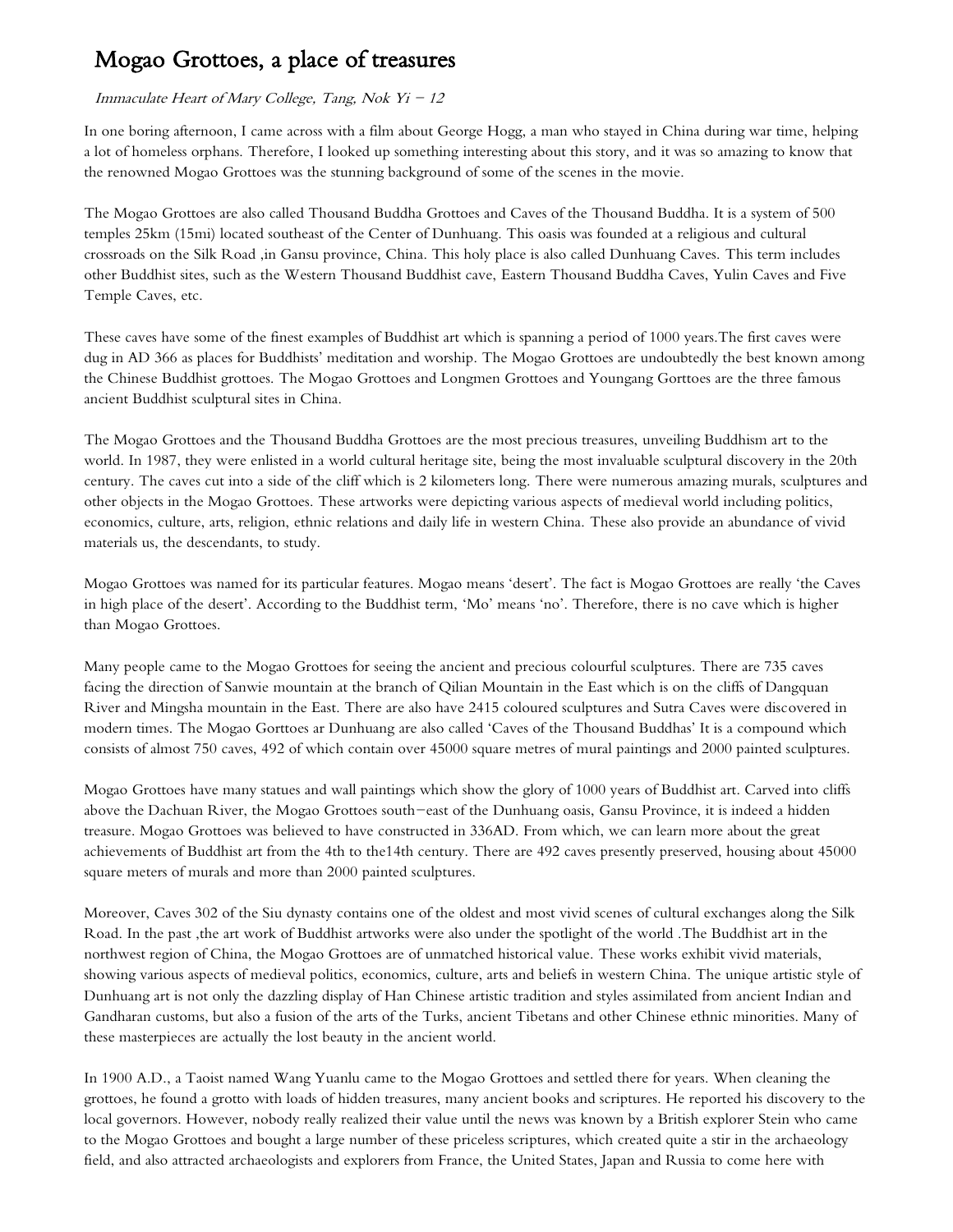bringing a large number of scriptures and murals to their home countries. The Mogao Grottoes is popped out from the desert land and known by the other side of the world.

However, when we traveled this place so much, there was some bad news about this place. On June 25, 1900, a crack in the ceiling of a desert caves Wang Yuanlu to look more carefully at the plastered corridor. Exploring further, Wang found an opening that led to one of the greatest of discoveries: a cave containing some 50,000 manuscripts, sealed and unseen for as long as 900 years. The discovery would revolutionize our understanding of medieval China, the Silk Roads, Buddhism, and other fields besides. And it would lead generations of Chinese nationalists to paint Wang Yuanlu as one of the great villains of modern China.

Although Wang Yuanlu found Mogao Grottoes, people still think that he is not a good person. Firstly, he reported to the government, but no one cared about it because the government's interests at the time were in vogue, and the place was remote. No one looked at him. Seeing no one was paying attention to him, he decided to work on his own. The news was likely to go abroad. In 1907, one came from the United Kingdom. Of explorers heard that the Mogao Grottoes had discovered the sutra cave not far away, and they came to the Tibetan Mogao Grottoes not far away. They bought 24 boxes of sutra books and various cultural relics for 500 taels of silver and shipped them back to the United Kingdom. When home came to Mogao Grottoes, they all returned with a rewarding experience.

Until 1910 that the Qing government noticed its value and returned the remaining documents and cultural relics to Beijing, so that the devastation of the Mogao Grottoes was not complete, and many foreign explorers finally took the walls of the Mogao Grottoes directly away and try to removed the entire Mogao Grottoes.

With the government's ignorance, and the world understanding of this place was so limited, and a large number of precious cultural relics lost outside the country, Dunhuang Mogao Grottoes alone have a rare piece of the book, Buddha statues, experience, and other cultural relics fell into the United Kingdom, France, Japan, Russia and The hand of the United States, now many foreign natural objects are hidden from the Mogao Grotto treasures, the United Kingdom have the many cultural relics, but it is well-preserved. However, the cultural relics are not for us. This king's greed caused us a historical and cultural holocaust.

Wang Yuanlu was an unlikely figure to change the fate of the Mogao caves. In his recent book, The Compensations of Plunder: How China lost Its treasures. Justin Jacobs describes Wang as an "itinerant Daoist priest who took up residence in a derelict temple and appointed himself protector of the Mogao Caves. Valere Hansen adds that Wang was a former soldier who had turned to Daoism later in life. In any case, Wang took it upon himself to restore and maintain the caves. With no training and few resources, his efforts were slow and ad hoc.

With the effort many put into protecting such a great and holy place, we do have to respect this place and only if we cherish what we have, we would appreciate the hard work done in the past and the glory of the ancient world. Though we may not have the chance to contribute to the restoration of the place, we can, as students, study more about this place and introduce it to others, bearing in mind that it is a holy place which can lead us to the spiritual world which transcends all our desires in our material world, guiding us to have a more meaningful life as well.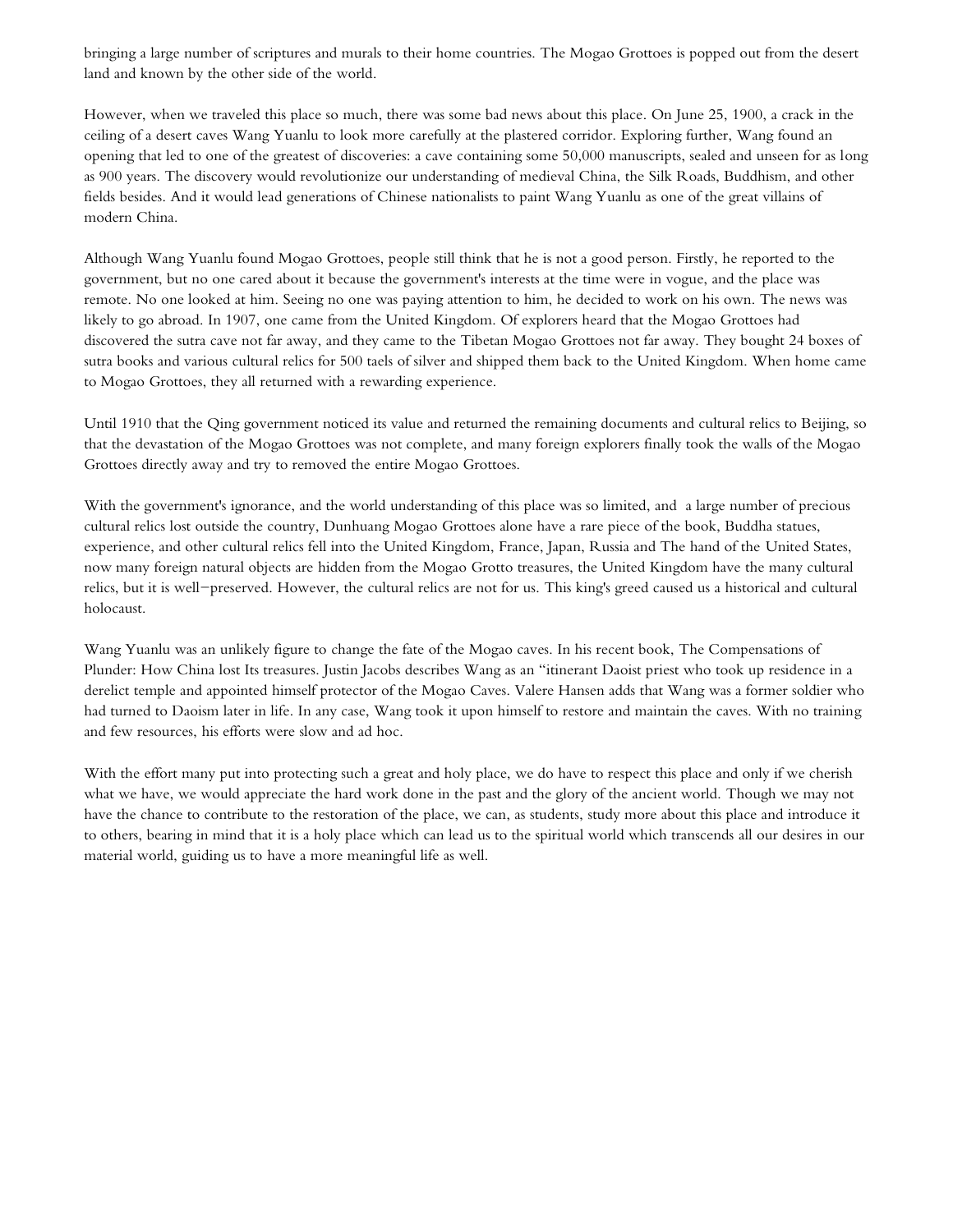# The Mogao Grottoes, the holy place

Immaculate Heart of Mary College, Zhao, Kangru  $-12$ 

Ancient and legendary, enormous and wide,

### The epitome of devotion, the way to a new life.

Some may call it a library, some may call it an exhibition, but some will call it home. Push away the doors of mystery, may only deep secrets roam." The Mogao Grottoes, mystical and atavistic, famous for it's stories, legends, is a well-known place of interest and relic in China. I read about it and its brief introduction inside an old history book in primary 4 with my mum. It specifically drew my attention abruptly when I read the story of the monk, who got strongly inspired after seeing a vision on top of a mountain and started excavating the caves. Since I have always been deeply invested in historical buildings ever since I was very young, I was curious and puzzled on the more abstruse historical facts and legends behind the Mogao Grottoes. To add up, my mum beside me kept giving me insistent encouragement on searching. With eagerness, I rushed to grab my laptop, then immediately searched up "Mogao Grottoes' ' on the search bar. After some quick browsing, I ended up on the UNESCO World Heritage Site for more precise information about the majestic and spectacular Mogao Grottoes, which started my journey of research.

The Mogao Grottoes, also known as the Thousand Buddha Grottoes or Caves of the Thousand Buddha, is quite a complex system including an enormous number of 500 temples, famous for their statues and wall paintings, showing the beauty of glory, which has up to 1,000 years of Buddhist art. It's 35.5 m high, located 25 km southeast of the centre of Dunhuang, an oasis located at a religious and ethnic crossroad on the Silk Road, in Gansu province, China. Besides, it is also considered as one of the most important antiques in the Buddhist economy. The ancient Mogao Grottoes was first excavated in the second year of Jianyuan in the pre Qin period, namely, 366 AD. The caves had indeed endured more than 1,000 years, including the Dynasties of Beiwei ( 386 AD - 534 AD), Beizhou (557 AD - 581 AD), Sui (581 AD - 618 AD), Song (960 AD - 1279 AD), Xixia (1038 AD - 1227 AD), Yuan (1271 AD - 1368 AD), etc. Moreover, it was first constructed by Northern Wei and Northern Zhou, who were the members of the ruling family at the time. As it reached the peak of the Tang Dynasty(618 to 906 AD), the number of caves rose from 500 to over a thousand, and it was then burgeoned during the short period of Sui Dynasty(581 to 618 AD). Ever since the Sui Dynasty and Tang Dynasty, the Mogao Grottoes had become a place for the people to pursue the inner piece of the material world.

Almost most tourists were impressed or had their breath taken away when they had seen the extravagant scenery of the Mogao Grottoes. On the cliffs of Dangquan River and Mingsha mountain in the East, there are 735 caves facing the direction of Sanwei mountain, the branch of Qilian Mountain in the East. Also, there are 2,415 coloured sculptures and 45,000 square meter's murals in the cave. During the past decades, more than 50,000 ancient scriptures and documents in the Sutra cave were discovered and unveiled to the world. From some documents, we learn that the Mogao Grottoes were not used for living for the ordinary residents, for monks it is the ideal place to meditate, not just on the Buddhist structure, but to connect and completely immerse themselves, hoping to find a way to meditate on the scriptures and prayers.

There was a story about a monk named Yunzen, who was one of the most well-known and prominent stories among every Chinese family. The monk travelled to Dunhuang in 366 AD. As the sun was setting, he went to the foot of a mountain, and was absolutely struck by the sunray which came down to the top of the mountain, and in that vision, he saw a vision of a thousand Buddhas. The monk was then inspired and decided to dig a Buddha grotto on the cliff opposite the mountain, which became the first cave in Dunhuang. Later, with the development of Buddhist activities, the number of caves increased day by day, and the caves boomed and lasted for over 1,000 years. In addition to the scenery coincidence, during Buddhism's eastward spreading period, there were many Buddhists who preached Dharma among the merchants of the western regions who travelled along the Silk Road. The Buddhist monks from the West stopped here to spread Buddhism, translate Buddhist scriptures and build the temples. Therefore, Dunhuang had become a place where Buddhism was flourishing, which contributed to the construction and development of the ongrowing Mogao Grottoes.

However, time flies like the blink of an eye, and more than 1000 years later, travellers and tourists started to take other routes and lost their interest in Mogao Caves. Therefore, the Mogao Caves located in the Dunhuang district of Gansu province were totally forgotten as a lost legend. Later, during the 1900s, luckily, local and international school-explorers rediscovered the caves, finally unlocking its breathtaking and the hidden secrets - there were hundreds of caverns, storing up some of the world's finest paintings, sculpture work, and literature  $-$  including the oldest ones in the world.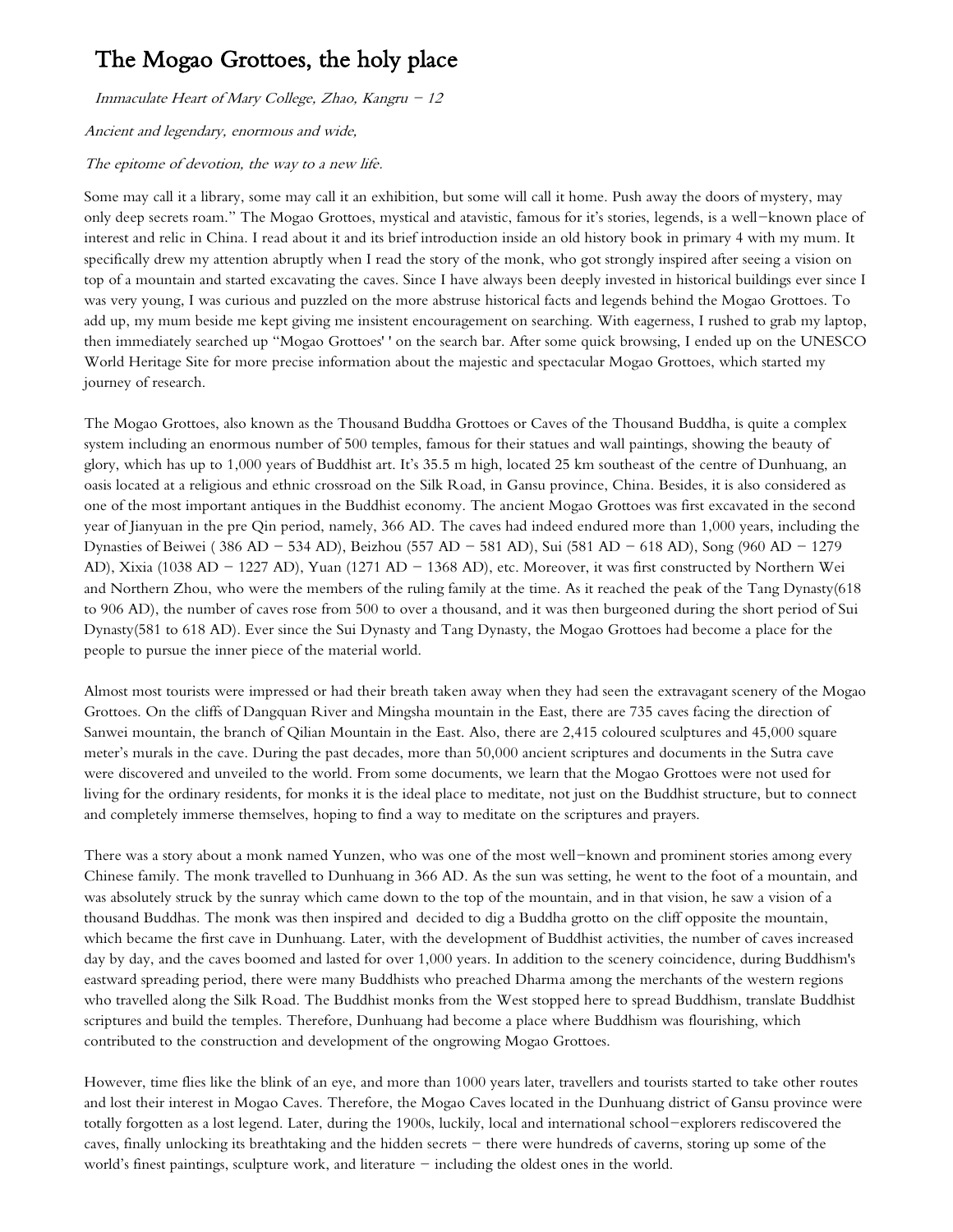"It was like a tunnel to a lost world in the past," said some of the scholars who visited there. In coincidence, around that time, a Taoist, named Wang Yanlu, also made a huge discovery – as he was clearing the sand of the Mogao Grottoes, he accidentally found a hoard of manuscripts in the main cave. This discovery attracted the attention of many archeologists like Aurel Stein and his group, bringing back the attention that Mogao Grottoes deserved. Later, a well-known scholar named Lou Zhengyu edited some of the manuscripts and was then published in 1909 as "Manuscripts of the Dunhuang Caves".

After reading all of the information I have found, I definitely think that I have learned a lot from the Mogao Grottoes' admirable background stories and facts. Sadly, due to the Coronavirus outbreak, I don't think that we would get a chance to experience what the Mogao Grottoes has offered us. However, we should always have faith and hope as the ancient glory did not fade, and the holy place, Mogao Grottoes, is always a holy place for us. Nowadays, we truly need a place, a sanctuary for refreshing our mind and strengthening ourselves to deal with future uncertainties.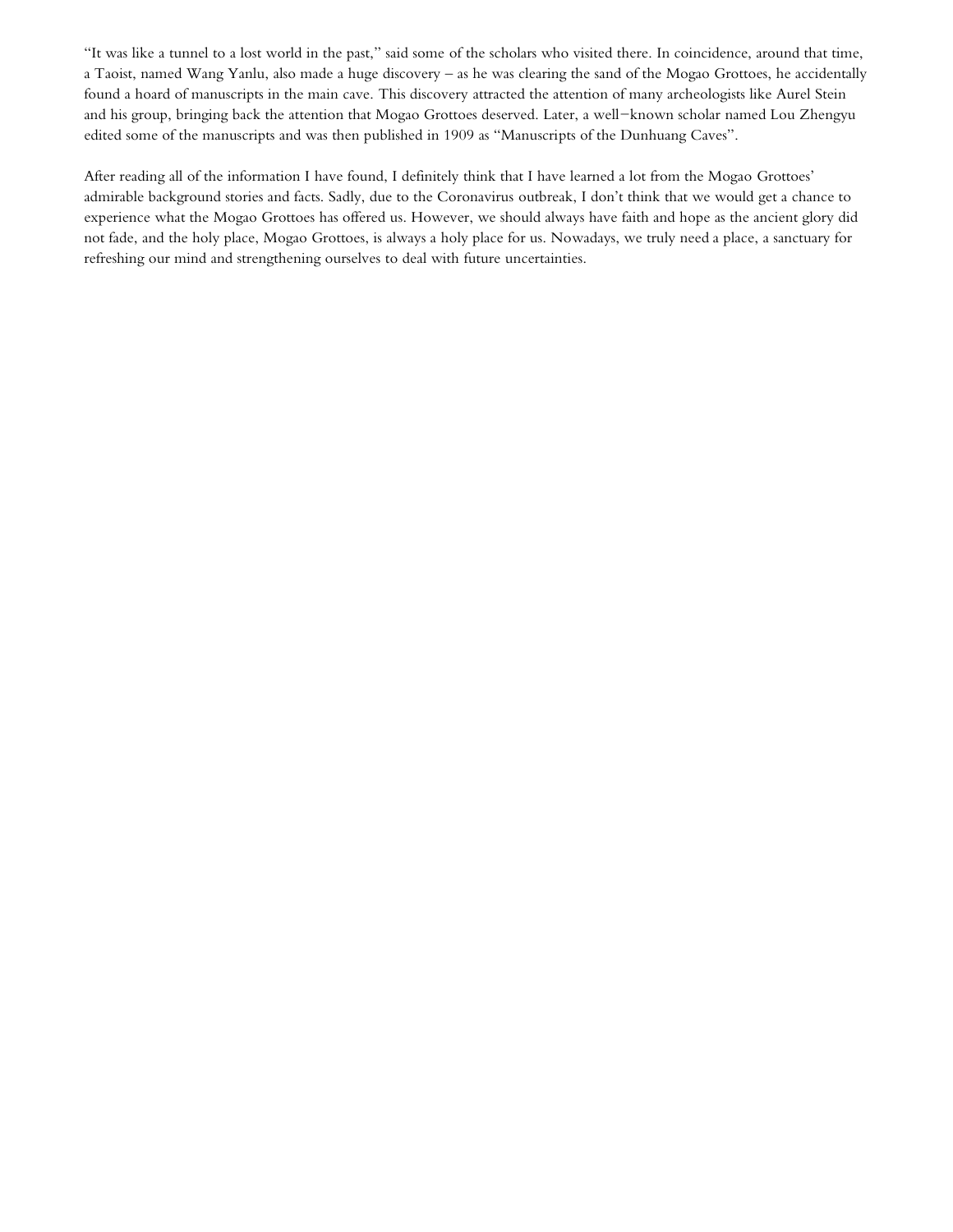# Tales Hidden in the Mogao Caves

### Ling Liang Church E Wun Secondary School, Alvi, Huda  $-13$

History is like a labyrinth; both are tangled webs humans love to unravel. So many secrets lie hidden, just waiting to be unveiled. Yet with its similarity to the perplexing coils of a labyrinth, history can mislead us with all the lies said long ago and the truths which were left unspoken. It is difficult to find proof of things buried centuries before or trace thoughts of people who have been taken to their graves. It is nearly impossible to find a person who has practically been erased from existence.

However, the truth does find its way out if someone persistently follows it. No matter the absurdity of the task, someone will leave no stone unturned to unveil the camouflaged truth.

Every king or emperor known to the world wanted his reign to be filled with success and prosperity. They instated promising individuals to handle valuable posts, all in the name of having a bright future filled with luxuries. They hoped shining gold and twinkling jewels would gleam in their auspicious treasuries that ultimately earned them more respect and glory. Sometimes they would forget to reward the efforts others made to achieve their dreams. At times they callously took credit for others' work.

The Tang Dynasty was an imperial dynasty of China that ruled from 618 to 907. It was the golden age of Chinese art, culture, and traditions. Poetry was also an important part of Chinese heritage. Poems written by the famous Li Bai and Du Fu are still taught and memorized by many. Emperor Xuanzong of Tang had raised his empire's wealth and brought ease into the lives of his people though the peace was not long-lasting. There was success in the earlier years of his rule but with success, there always comes failure, which is not often a blessing in disguise.

All the books, texts, and scriptures I have read from libraries all over China affirm that with the growing affluence of the Tang Dynasty, the emperor began to leave his royal duties to advisers and spent his time on personal leisure. He abandoned schemes to expand his territories and to protect his empire, claiming to have done too much work in his prime. His negligent and dismissive behavior had led some historians to believe he was just a puppet king to a mightier emperor and that all those accomplishments were never truly his. They proposed the idea that someone close to him had been in control the entire time. Up until the rise of the An Lushan Rebellion.

Standing in front of what seemed to be the entrance of the Mogao Caves, located in west-central China in the Dunhuang district of Gansu Province, I readied myself to meet with history. Surrounded by the endless waves of dunes, the crispy scent of grit was ubiquitous. This awe-inspiring forgotten legend was rediscovered in the past couple of months and 43 out of many more caves are being explored by both local and international researchers. Other teams have unearthed sculptures made by the Buddhist monks and carefully dusted interiors of several caves to see paintings dating back to 406 AD.

When I first arrived, as part of a local exploring group, to witness the revival of this historical monument, I was amazed by the sheer height of Mogao Grottoes and shocked by how a place with such high significance could be forgotten by the thousands who had made pilgrimage to this location. I could feel the heat of the blazing desert sun slowly cool down the more I ventured deeper into the Mogao Caves. Although this place had been deserted for thousands of years, it still had the sense of peace previous monks must have felt. It also seemed like a safe place for asylum seekers who might have had the emperor chasing them.

In this specific cave I am in charge of, there are dozens of handcrafted statues of the Buddha, mythical creatures are also drawn. The most common are paintings of dragons ranging in all colors of the rainbow with a few red-crowned cranes circling the walls. I can also see some portraits of spirits soaring on gusts of winds which were mostly painted in white to complement with the various hues of blues. Even the ceiling of this Mogao Cave was decorated with The Three Hares motifs that originated from the Sui Dynasty.

There are also rolls and rolls of scriptures scattered on the ground written in languages such as traditional Chinese and Tibetan. I picked a few frail sheets of paper and skimmed through the sentences. They are mostly ancient manuscripts about religion, philosophy, and poetry written to demonstrate how the Mogao Grottoes mountain was created as a sacred Buddhist space.

After I was done reading the papers in my hands, I placed them in a container against the wall to take back to my research camp. I moved some more books around but one in particular caught my eye. It was a worn leather-bound book filled with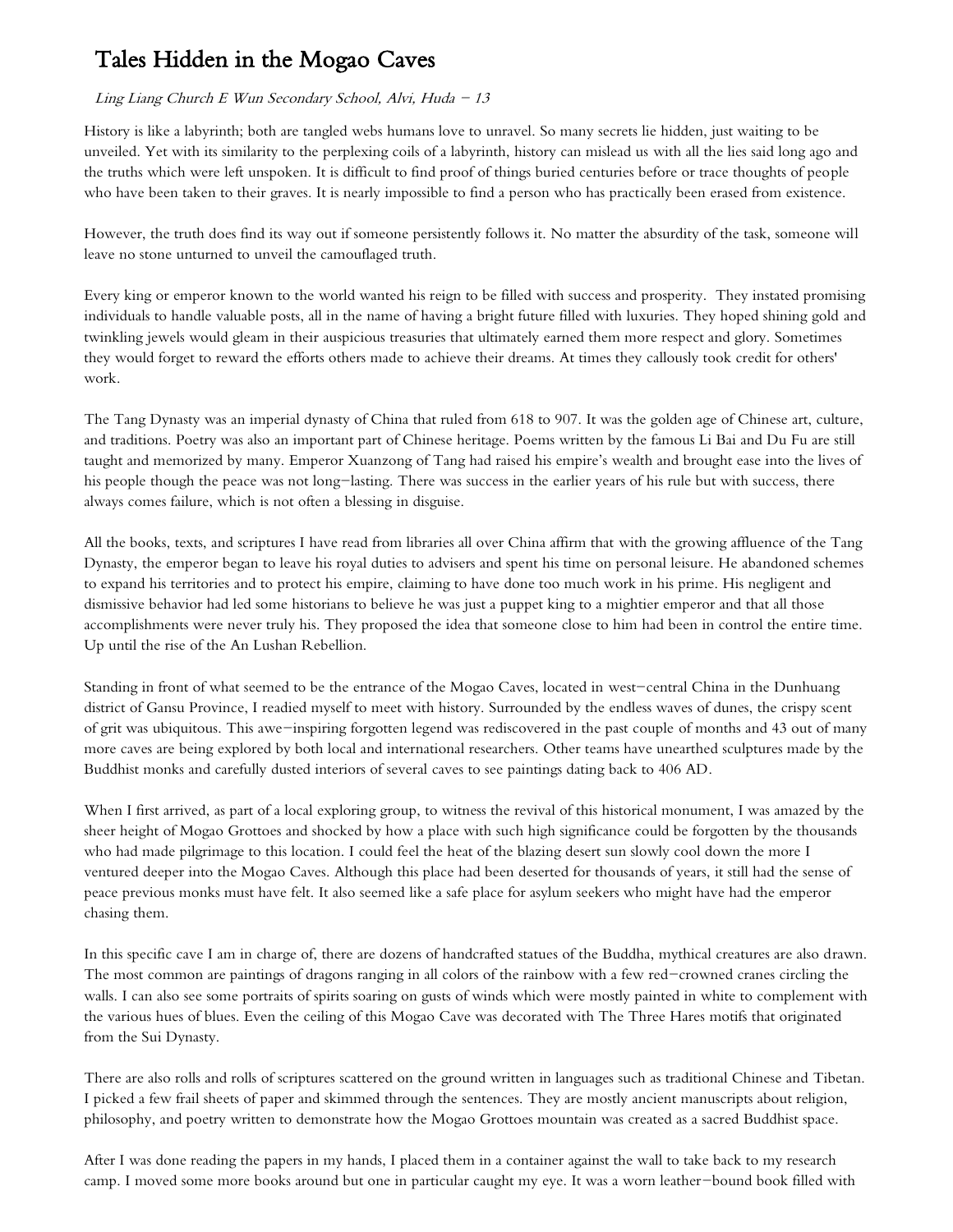sketches on yellow-aged paper. Cracks and creases had long formed in this book yet the captions written in black ink were still legible. The calligraphic words were recorded in precise strokes of the Chinese characters. In a way, it gave off a sense of elegant feminine handwriting.

On the very first page, a map of China during the High Tang Dynasty was drawn in surprisingly accurate detail. Fires burned in certain parts of the empire and a wall of flames engulfed the Emperor's residence. The illustrator was creating the rage that helped fuel the An Lushan Rebellion. The next few pages were covered in sketches of horses. It started with a silhouette of a slender woman riding a mighty horse fit for royalty. Its mane was braided and adorned with priceless pearls. The last horse was a timid-looking one. It was standing outside the Mogao Grottoes with its head hanging low. The rider's shadow was drawn facing the mouth of the caves. Wisps of hair had escaped the rider's hairdo and were flowing in the direction of the wind.

On the right side, there were three vertical lines of words noted in precise strokes of a fine calligraphy brush. The meaning roughly translated to: There I am not, but the heat of flames embraces me, as it runs its course to incinerate those deserving. The last row was scrawled on sharp and viciously as if the writer was writing with a blade instead. I assumed the riots against the Tang Dynasty are referred to as the flames and its course must mean the An Lushan Rebellion since its track was drawn a couple of pages back. However, I didn't understand the meaning behind the words the heat of flames embraces me.

I flipped through a few more pages in hopes of finding an explanation. There were multiple portraits of monks dressed in Zhiduos. Their names were written next to the sketches and how the owner of the book was grateful for the haven they provided her with. I turned over a couple more pages until I saw the drawings change to passages. Brother, it said, you still haven't found me. Then again, you wouldn't know how to. I wondered why Father wasted his love on you. You were only ever a disappointment. You couldn't handle being an Emperor, all you did was pay people to bear the responsibility. How is it working out for you? Your entire empire is now on the brink of collapse. The word your was scratched out to write my.

It was then that I realized the owner of this book was the sister of Emperor Xuanzong of Tang. The person who was also keeping an entire dynasty afloat until she decided to leave her kingdom, her home, and the An Lushan Rebellion in the hands of her incompetent brother. All because she wasn't given credits for her achievements. After that page, there were only reports she had written taking claim of all the things she had accomplished by herself that her brother took credit for.

On the last page, there was a statement that said: There will always be someone out there who will search for every truth and my existence will be known, no matter how hard you try to erase me from history. And as she had said, someone had indeed found her. However, her name wasn't written anywhere. I stretched the spine back gently and shook it softly. A slip of paper fell out and my boots made a squeaky sound against the sandy ground as I bent to pick it up. I could make out the faded words Tang Huifen. It was her name that meant intelligent, just like how she will soon be recognized as.

I brought back my discovery to the team director who ordered that cave to be prioritized first. To search for more proof of the presence of Tang Huifen. And to expose the lies of the Great Emperor Xuanzong of the Tang Dynasty.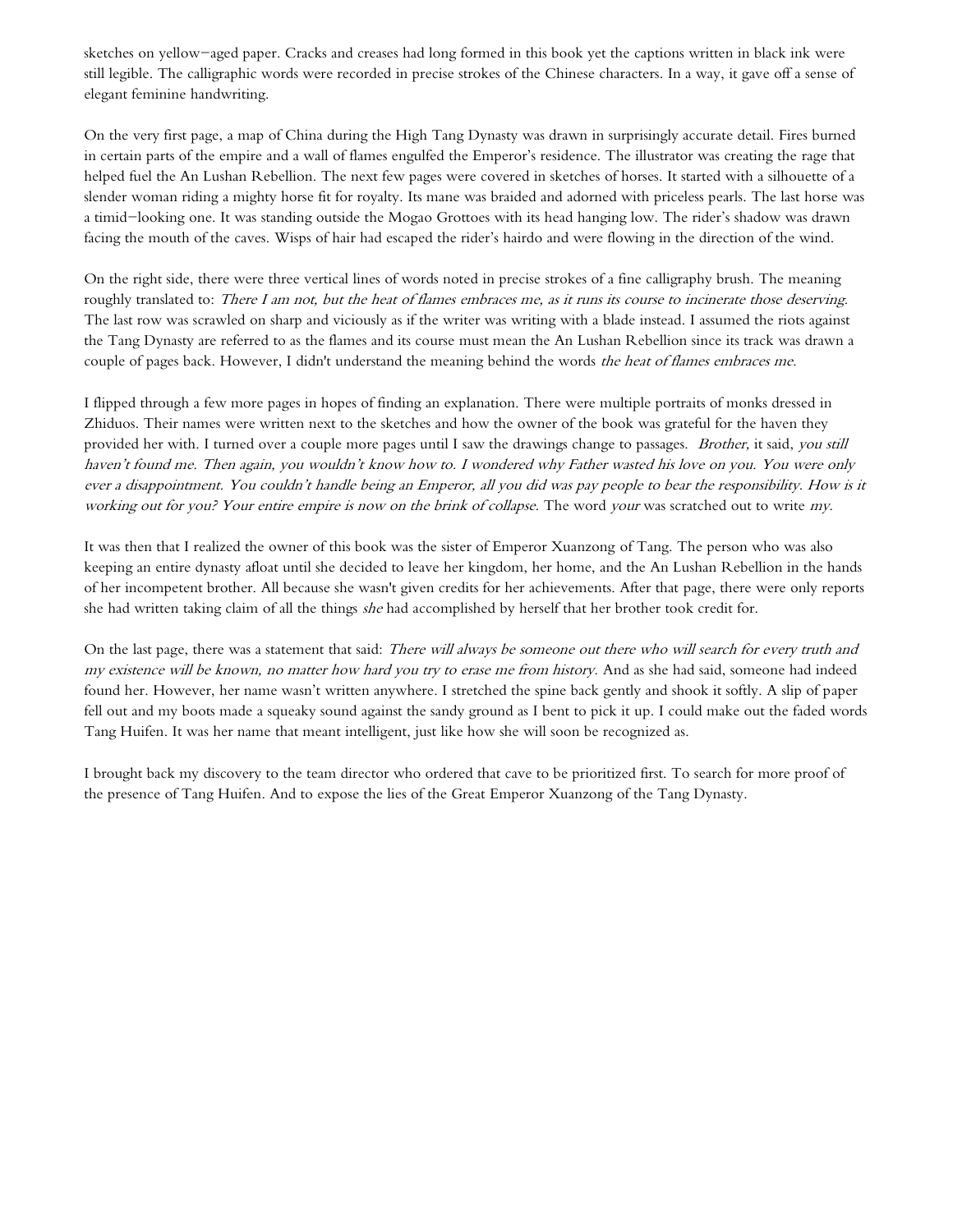### Heritage

### Marymount Secondary School, Kwok, Hin Tung Hilari  $-14$

Mogao Caves are very valuable historical relics that bring us a view of what the art of sculptures and carvings looked like in the China past. It is fascinating to me in terms of its historical value and its artistic value. The Mogao Caves are first found in AD 366 and can be found today on the Silk Road in China.

The Mogao Caves have a long history dating back to the Tang dynasty, I appreciate how it can be preserved throughout the years allowing us to explore its artistic value and the history behind it. Being a construction of Buddhism, many monks build more and more caves, accumulating to over a thousand of them that we can find nowadays. The caves also depict many social affairs and the culture of those ancient times, I believe that this helps historians figure out more about the situations back then. The long history of the Mogao caves also enables them to portray the evolution of Buddhism beliefs.

Its artistic value makes it fascinating for me. I think that the artistic value of the Mogao Caves is worth exploring. It is known that there are around two thousand sculptures there and many paintings as well, they mark the significance of artworks throughout different dynasties. The cave paintings are also drawn with the unique Chinese art style and show the art history's evolution as well. It is irreplaceable and can't be replicated easily nowadays.

Being a heritage, the Mogao Caves' long history allowed it to excel in its job to bring us historical information and also artistic value, making it fascinating for us to explore its significance and value.

### A Factsheet for any Traveller

### Marymount Secondary School, Yau, Yau Long Anna  $-14$

A total of 492 Buddha Grottoes and caves are located in the city called Dunhuang in China, attracting tourists from different countries to visit. These caves were carved by hand by Buddhist monks starting from 1700 years ago, under the sponsorship of local officials and wealthy families, who wished to build karmic merit and to perform an act of veneration.

An interesting fact about these caves is that they were disused for hundreds of years until they were found in the early 1900s. The silk road was disused from from the early 1400s and these Mogao caves were soon to be forgotton, luckily during 1890 a Daoist monk names Wang Yuanlu appointed himself as guardian to these caves, which soon led to the earliest discovery of the world's earliest printed dated book, the Diamond Sutra. The earliest book that was completed and printed with an attest date of 868, is among the most notable book in the library cave, and this discovery has helped us discover how people used to carve on wooden blocks and books were printed on strips of paper and past together to form a scroll, and these scrolls are now kept in the british library.

In the Mogao caves there are different statues and famous paintings hidden in the caves and to this day artists and creators are still trying to reciprocate and study the art that is found in the caves from different dynasties to continue to produce this kind of art.

Overall the Mogao caves are very fascinating and it is a great location for people to go visit and learn more about them.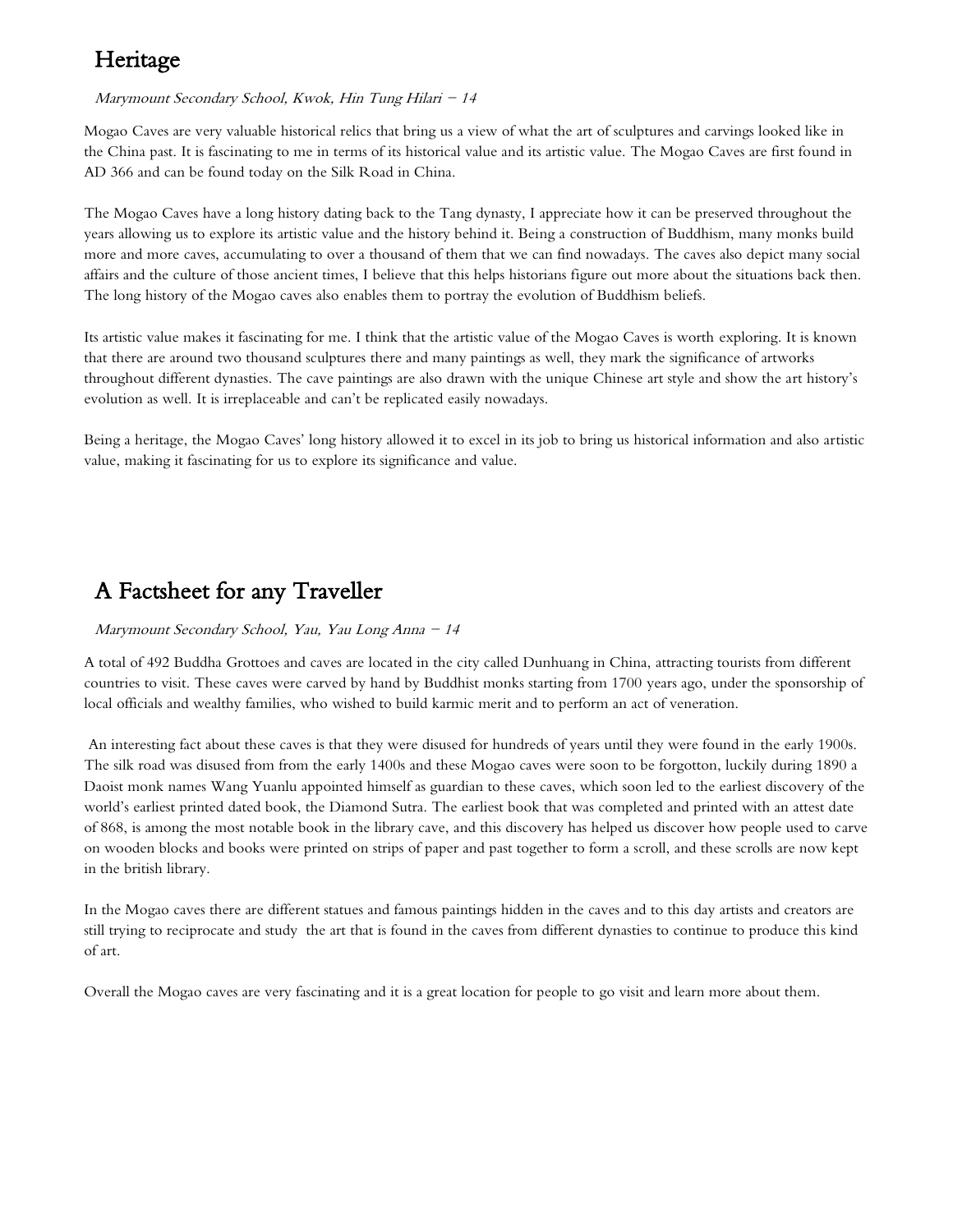### Journey Along the Silk Road

### Shanghai American School - Pudong, Lin, Gina - 13

I sit on my couch, stare out the window, a book in one hand and a computer on my lap. We were all in lockdown during the pandemic, away from the rest of the world. We weren't able to travel, indulge in nature, and what hit me the most was how we couldn't see our family and friends. So, when Covid restrictions relaxed and my parents started planning a road trip, I was overjoyed. Living in China, we wanted to explore its beautiful scenery, rich culture, and delicacies. That is why we decided to go on a road trip to experience every aspect of this country. Our grand plan was a driving from Shanghai all the way to different parts of the Silk Road in China. The main city we stayed at was Dun-Huang. We wanted to explore more of this city because it had unique landforms, religious and historic sites, and modern shows.

On our way to Dun-Huang, we passed by Jing De Zhen, Nan Chang, Xi'an, and Qing Hai. Each town had its unique styles and exciting sites to visit. Finally, after 3,100 km and 35 hours of driving, we reached Dun-Huang. In the three days we have stayed in Dun Huang, we have visited multiple sites, such as Ya Dan (a fascinating park filled with historical stones), Yue Ya Quan (a well-known dessert location), the night market, and their famous Dun Huang show. Our final location was the Mogao Grottoes.

In the Mogao Grottoes, there are over 750 separate caves that use to be available mostly to practice Buddhism. Luckily, we got to visit eight caves and learned about their history. Even though pictures were prohibited, we were able to see their unique styles of art and how they changed throughout the dynasties. The art in each cave portrayed the fascinating stories of Buddhism and lead us into the past. The dim lighting casted shadows on the great statues looming over us. From each piece of artwork, I could see all the texture in their clothing, their distinct expressions, and their shiny eyes, which helped the stories come to life. The evolution of the art throughout the dynasties which was also very interesting to see because of the change in style and color of the murals and statues. Next to the ancient Buddhas were flying apsaras, floating creatures that brought joy with their lively music and dances. The final cave we visited was filled with priceless artifacts. It was the library cave. Even though it was just a miniature sized cave, it was filled with priceless ancient Buddhist scriptures, paintings, and many paper scrolls.

When we left the site, my head was still swarming with all the history I just experienced, like the flying apsaras. In the Mogao Grottoes, the Buddhist stories came to life which taught us so much more about Chinese history and the development of this religion. In 2 weeks, we have experienced the most thrilling road trip. We drove through a flood, saw a sandstorm, trekked the desert, and experienced Chinese history. This experience is definitely one of the most memorable trips I have been to and taught me so much about my cultural roots.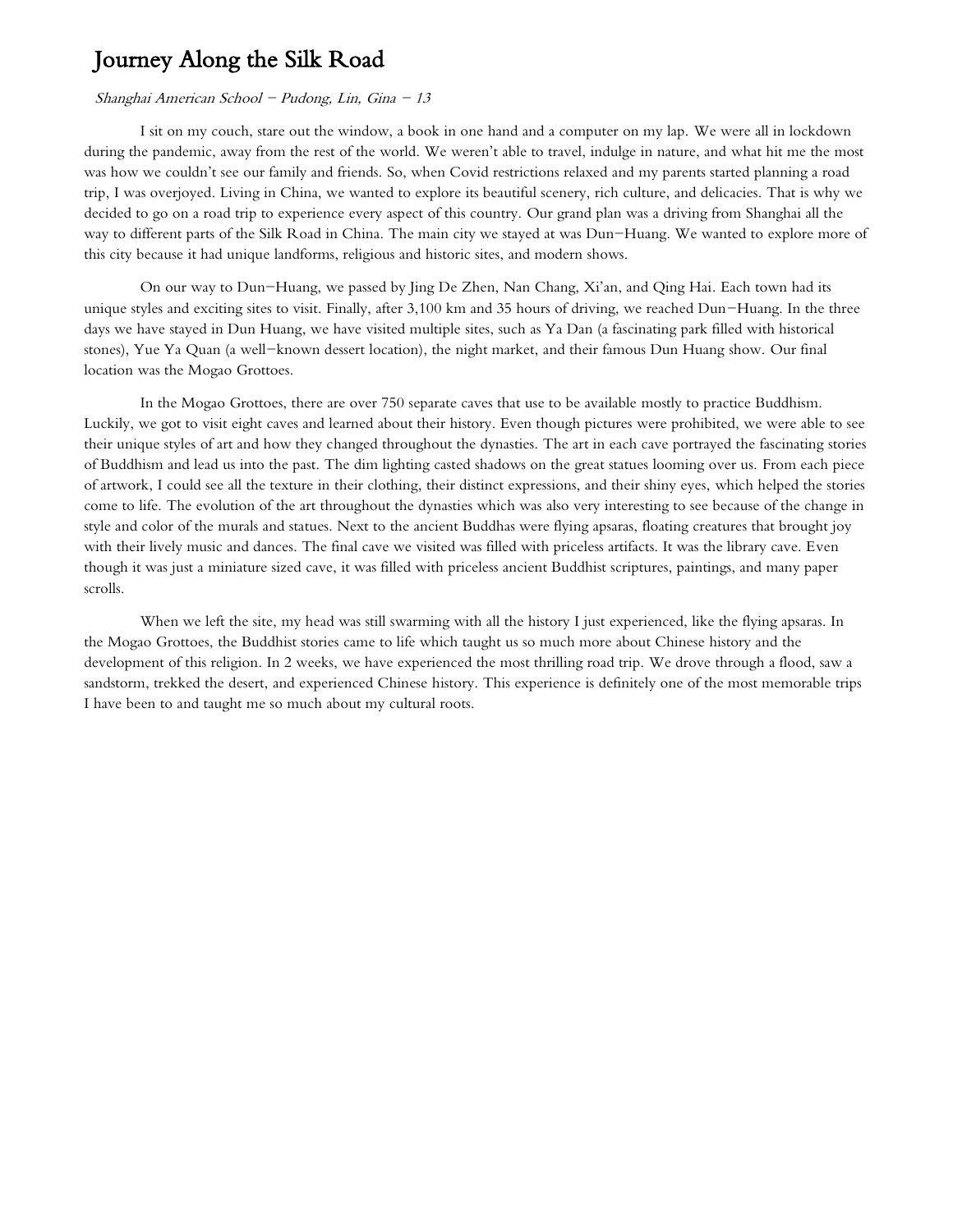### Story of the Mogao Grottoes

Singapore International School, Lim, Jie Xun Lucas  $-12$ 

Much more than a 1000 years ago,

A monk walked along the dusty silk road, shoes kicking up small plumes of sand. I'm nearly there, keep on walking, I can see the palm trees! The relentless sun beat down on him as the glare overpowered him as his eyes squinted to see the nearby oasis and cliff. He stumbled into the oasis and made a beeline for the water, and squatted down to drink the cool water gratefully. No water seemed sweeter than this to him. When he had drunk his fill, he looked up at the cliff face and suddenly, a bright flash of light blinded him. When he came to, an image of the Buddha stared down at him from the cliff, casting a radiant aura while the statue itself seemed to be made of pure gold. He gasped in shock, jaw hanging open. This was definitely a vision, sent to him by the Buddha himself. Just as quickly as it appeared, it disappeared. The monk shook his head, clearing it, and looked at the cliff face with a new wonder. He thought to himself, this is a sacred place, but how can I let others know too? He wondered.

Looking in his small bag, he found several digging tools, food, and some harvesting tools. He saw plenty of edible vegetation around the oasis, and a thought formed in his head. Since this was a popular stop in the commonly frequented silk road, why don't I build a shrine here? And since Buddha appeared in the mountain, I should carve a cave! A shrine to Buddha, and a statue while I'm at it! He immediately took out his shovel and tools and started to work, slowly chipping away at the cliff, limestone chunks flying out from a small hole dug into the side of the cliff. The hole got larger as the day went by, and many a curious traveler wondered at what he was doing or chipped in a bit themselves, helping speed along the process of digging. The shovel made quick work of the small hole, and the monk curled up inside, tucking his woolen robe around his body and covering himself with a few palm leaves for blankets and warmth. He spent the night sleeping in his hole, mind filled with determination to complete his task.

The next morning, dawn was breaking out over the oasis, and some animals came to the lake to drink. They paid the monk no heed, as they had seen many others cross the silk road in large groups. He went back to his work, redoing his steps from yesterday. He dug a hole continuously, tirelessly, but at least he had the shade of his previous hole. Occasionally, the monk stepped out from his work and took some gulps of water, before resuming his arduous work. Finally, he had completed a small cave in which he rested. Monks that passed the silk road saw his work, and questioned him about his intentions. He responded by recounting his vision of Buddha and explaining his work here. Several monks were excited and decided to help, while others went on their way, promising to inform everyone of their plight and bring assistance as soon as possible. Soon, many others of monks and interested people heard of their doing across the land, and in a short span of time, there were hundreds of workers, toiling at the cave that was slowly but surely taking shape. This was all sponsored by the richer people looking to do some good and earn some favour among the monks.

After almost a decade, the mogao grottoes were finally completed with beautiful statues, paintings, holy scripts and a library room. The monk added the final touches to the cave, placing the diamond sutra (the world's oldest book) in the library cave. The temples of Dunhuang were completed and open. The next few years were the temples busiest, with hundreds of monks and people who frequented the silk road stopping by at the oasis to have a break or pay their respects. The Buddha that perched on the cliff face stared regally down at the visitors, while the shrine within had several nirvana statues lying down serenely. The trade was roaring, with spices, cotton, wool, fur, ceramice, embroidery, medicine, tools and many more. The mogao grottoes were at its height. Then, in 1006, the monks that lived in the mogao grottoes heard of the distant conquest of the buddhist kingdom by the islamic conquerors from kashgar. They were worried that the islamic warriors would conquer and take over the grottoes. Reluctantly, they started to seal up the cave, saying their goodbyes to the ancient temple and hiding their manuscripts in small cubbyholes. They finally evacuated and sealed the cave tightly, worried about their fountain of knowledge here being breached and sabotaged. They started leaving in droves, scared of the looming threat of invaders. They packed their camels, and departed for safer areas of the country, fleeing the islams. The monks fled the country, seeking a safe haven for themselves. The islams did not find the mogao grottoes, letting it live to see another day.

The mogao grottoes soon became just a dusty old legend in the desert, abandoned and forgotten. However, in the 1900's monk Wang Yuanlu led an expedition to rediscover the mogao grottoes from the ancient legends. They went to the same cliff and found the seal, disguised cleverly with plants and rocks, excavated it carefully using precise tools, so as not to damage anything inside, and… a musty, old cave, with very dry, dusty air, and not a single trace of life. The explorers ventured into the cave, one by one stepped into it while holding out torches and exploring the cavern slowly, the cave rooms starting to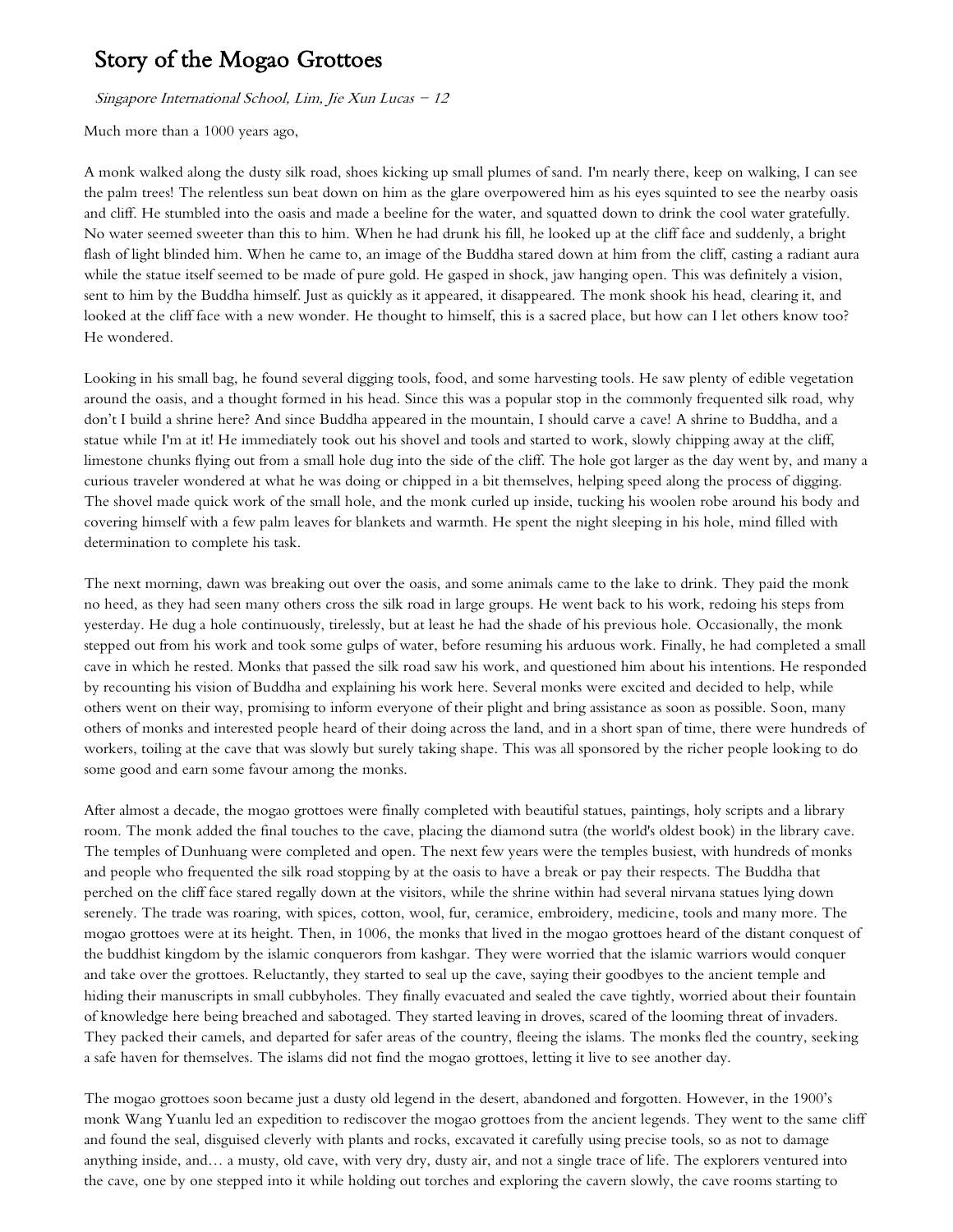branch out into different sections and the explorers searching for relics. Monk Wang entered into a cave, filled top to bottom with scrolls, some large, some small, some in cubbyholes, some scattered on the floor. But the one that caught his eye was a book on a lectern, but the thing that made him most surprised was the print. It was in ink! Was it possible that there was a printed book? If it was, this cave was well over a century old, if it was printed, this book would be the oldest printed book in the world! He walked over to the book and translated the words into the 'diamond sutra'. he picked it up, and started to examine it. He took up the book, dusted it off, and delicately flipped the pages. The paper seemed as thin as rice, the paper clinged onto the surface and I peeled it off slowly, and blew the accumulated dust. The diamond sutra unfurled in his hands, crackling softly. He rolled it back up and handed it to another person, saying sternly: "take care of this properly." The person nodded solemnly and strode out of the cave. They continued to explore, until they reached the end. They lit torches to cast bright rays of light upon the newly found nirvana statues. The people gasped in awe at the newfound historic discoveries. The explorers also found meditation rooms, more statues, and of course, the library cave. After they discovered the grottoes, word spread, and from over the world came hundreds of archaeologists, historians and the like traveled here to examine, decipher and study the newfound mogao grottoes. The grottoes were soon open, and by 1930, monks had flocked to this hotspot of ancient buddhist culture to pray and live. Soon, the mogao grottoes were opened to tourists, and in 1987, UNESCO declared it a world heritage site. Among the artefacts, it concentrated on Buddhist art and even had many manuscripts from different countries. Wang Yuanku, delighted at his discovery, felt proud of himself for making this groundbreaking discovery, especially for monks.

Children's laughter danced in the air as another bus arrived, spilling out dozens of school kids on a field trip, filling the air with a buzz of excited conversation. The flustered looking teachers ushered the children in, waving frantically, while the large Buddha, still intact after more than a millennia, gazed regally down at them from it's perch high on the cliff, and several signboards indicated the various historical relics, the history of the place, and also a handy map. Tourists jumbled into the entrance, excited to go in. The school group hustled quickly inside the grottoes while the long-suffering teacher asked them to be quiet. The Diamond Sutra sat majestically on a velvet cushion inside a glass display case. Ogling tourists surrounded it reverently, while reading the fact filled placard. People walked silently past the meditation cave, explored every inch of the library caves, marveled at the perfectly preserved paintings, and gazed at the well carved and designed statues, which a sign said the grottoes contained hundreds of rooms and more than a thousand Buddha statues in various different poses and places.

After a long, exhausting, but fun-filled and educational day, the tour group and many other tourists wrapped up and left on the jam-packed bus, brains filled with new knowledge about one of the most famous Buddhist spots in China. From the single monk that dug the cave by himself in the 4th century, the mogao grottoes has expanded and became an extremely important historical site, home to a melting pot of cultures, for Christian, Sikh and even Hebrew texts were found there. And the world's oldest printed book, the diamond sutra, lay in the desert until now, rediscovered and open to society. This place will always have a special place in a lot of people's hearts, especially monks with their new place, happy to have a newfound haven for their culture.

References: whc.unesco.org (when were the mogao grottoes built?) En.wikipedia.org (who built the mogao grottoes?) En.wikipedia.org (who is wang yuanlu monk)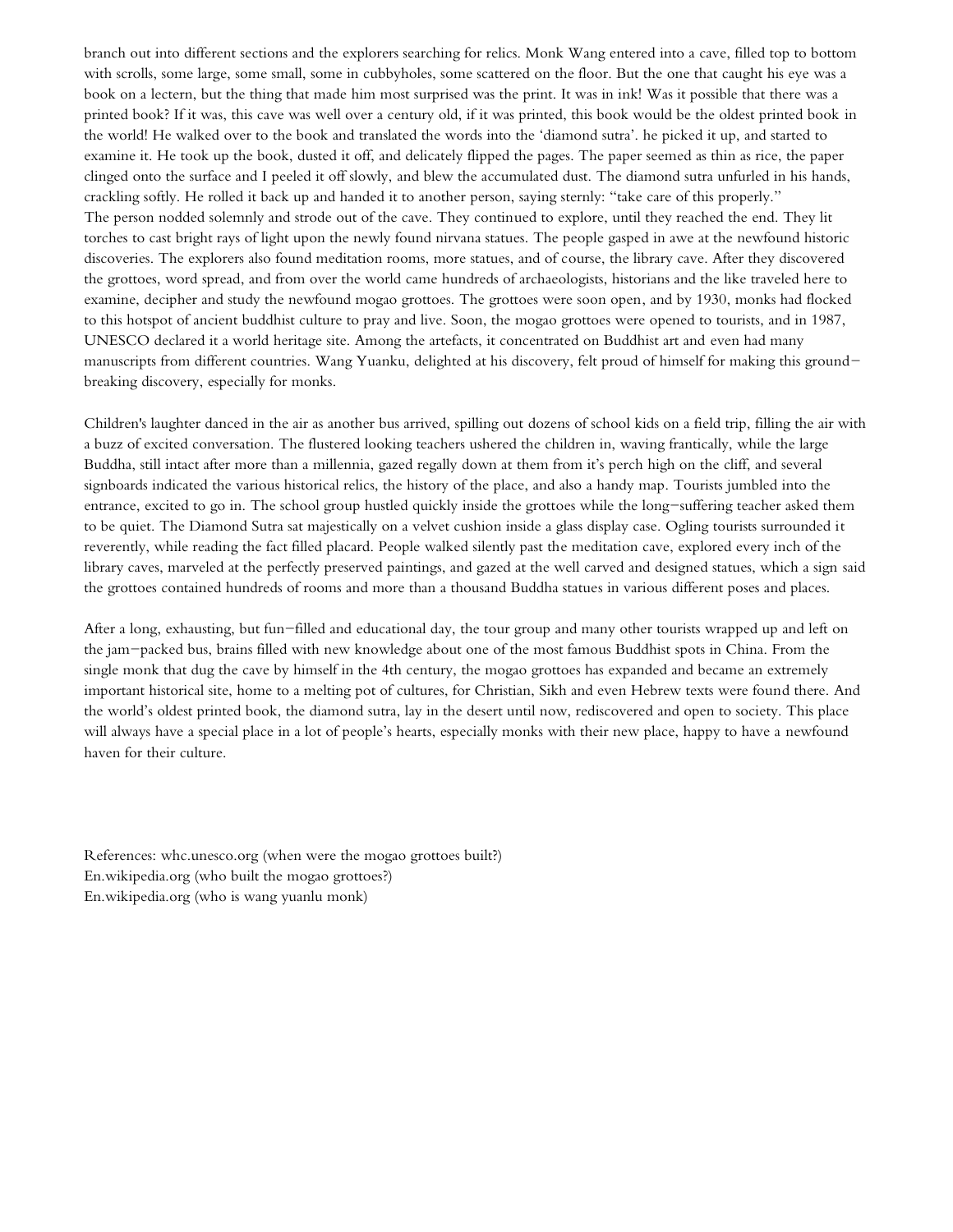### Mogao Grottoes- a place to explore

#### St. Joseph's College, Au, Yik Chun - 13

 The tale of the Mogao Grottoes started way back in the 4th century in the year 366. The caves were places of worship and meditation for Buddhists, and gained traffic with manuscripts and murals spanning over 1000 years. And then, it disappeared. Gone. It was not until the late 19th century when people rediscovered the caves. At least, this is what I know about it.

 When I received an invitation to write about the Caves, I have had a few questions on my head. Why was it made and then abandoned for so long? What have people done following its reappearance? Are the things people have done good for its legacy? These are what I hope to answer in this composition, not just to the readers, but also myself.

 The Mogao Grottoes were built by Buddhist monk Yuezun in Dunhuang, after the monk had a vision at the site. There are multiple sources from different authors which depict the exact same scene, so this tale is rather believable. From this, we can know that the Caves were well known at the time. The major caves were even sponsored by foreign dignitaries and Chinese emperors.

 Another reason for the Mogao Grottoes' success was its location. It was the main hub of commerce of the Silk Road, which attracted merchants in addition to Buddhists. The caves had even become a place of worship and pilgrimage for the public during the Sui and Tang dynasties. With sea-routes replacing the Silk Road, it was not surprising the Mogao Grottoes would lose appeal. The site went into gradual decline after the Tang dynasty and was completely abandoned during the Ming Dynasty.

 During the late 19th to early 20th century, western explorers were interested in the old Silk Road and the cities of Central Asia that were lost in time. Some explorers travelled through Dunhuang, where they were greeted by exquisite murals, sculptures and artifacts such as the Stele of Sulaiman, a stele that was erected in 1348 to commemorate the donors to a Buddhist temple at the Caves. The stele suggesting that more was to be found in the area, explorers estimated there to be half a million square feet of religious murals within the caves.

 With Dunhuang and its caves gaining attention, a Taoist monk with the name of Wang Yuanlu appointed himself as the guardian of some temples in Dunhuang and raised funds to repair statues. On 25 June 1900, by a stroke of luck, he found a trail of smoke coming from a cigarette. Following the trail led him to a walled up area where a small cave containing a massive hoard of manuscripts was found. He brought some manuscripts to interested officials, then re-sealed the caves following the order by the government of Gansu who was concerned about transporting these documents.

 Wang's discovery drew the attention of archaeologist Aurel Stein and his group, who were on an expedition there in 1907. He took many manuscripts along with the finest paintings and textiles. He was followed by Paul Pelliot, Otani Kozui and Sergei F. Oldenburg, others who held expeditions to the Mogao Grottles during the next few years.

 From Aurel Stein and Paul Pelliot's adventures, the West became much more interested in the Mogao Grottles. Scholars in Beijing saw the documents in Pelliot's possessions. Luo Zhenyue, a well-known scholar edited some of the manuscripts Pelliot had acquired into a volume called "Manuscripts of the Dunhuang Caves" which was then published in 1909. Zhenyue and others also persuaded the Ministry of Education to recover the rest of the manuscripts to send to Beijing.

 However, there were many issues. Not all the remaining manuscripts were taken to Peking, and of those retrieved, some were then stolen. There were rumours of caches of documents taken by local people, and Wang hid a cache of documents from the authorities was found only in the 1940s. In 1921, the caves were used by the local authority to house Russian soldiers who were fleeing the Russian Civil War, which left the caves damaged and vandalised. American explorer Langdon Warner removed a number of murals as well as a statue from some of the caves in 1924 and in 1939, Kuomintang soldiers stationed at Dunhuang caused some damage to the murals and statues at the site. These numerous events surely raise the question of how much effort was truly put into the preservation of the caves.

 At last, the situation of Dunhuang and its many artifacts started to improve in 1941. Painter Zhang Daqian and a small team of assistants stayed for two and a half years to repair the murals. The copies were then exhibited and published in 1943, making the art of Dunhuang more prominent and well-known. Over these 70 years, a lot of effort has been made. The Mogao Grottoes has been declared a specially protected historical monument by the State Council in 1961, and one of the UNESCO World Heritage Sites in 1987. 248 caves have been discovered since then.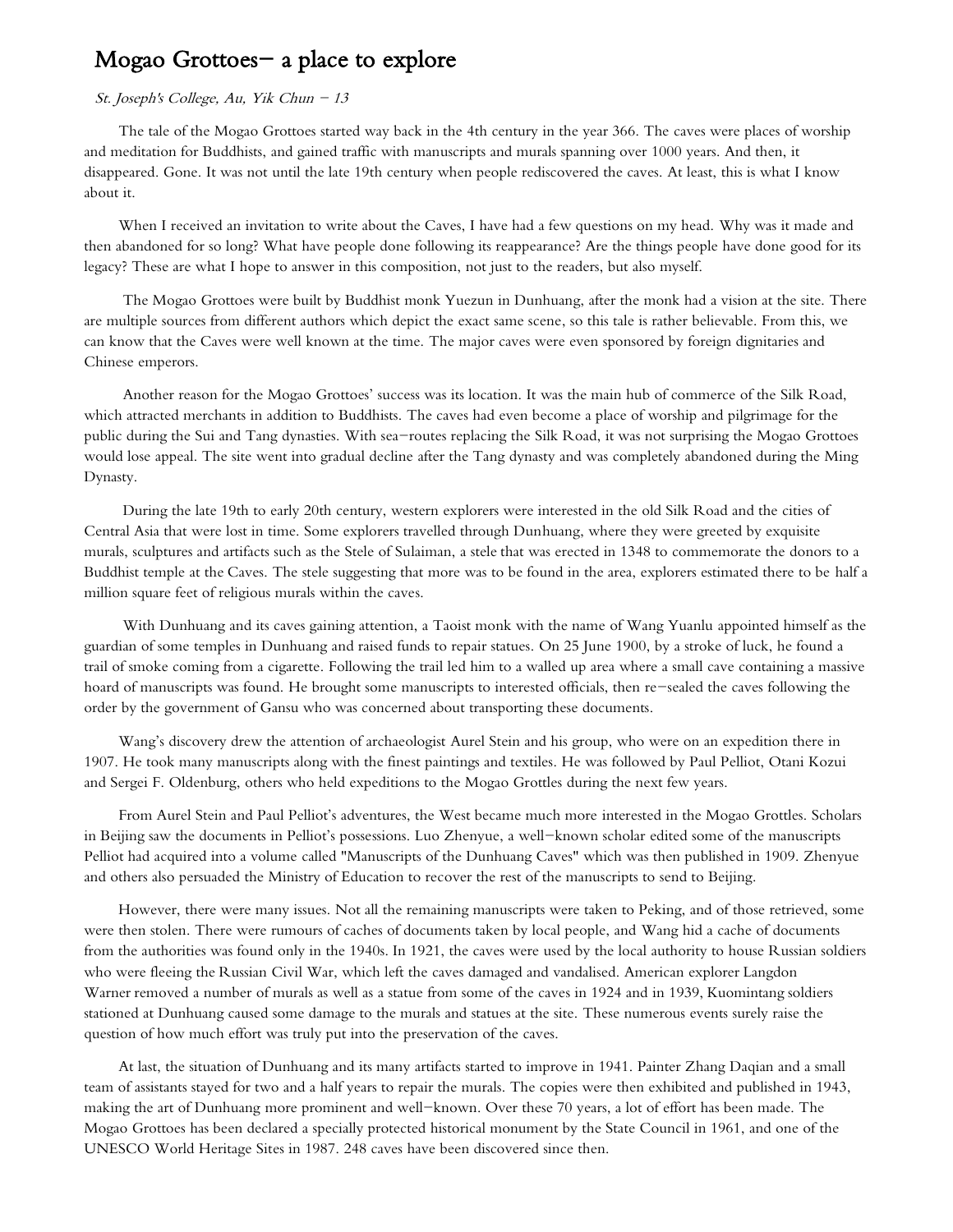Now, efforts are continuing to conserve and research the Mogao Grottoes and all that it holds. Its largest collections of contents in the caves are found in Beijing, Berlin, Paris and London. The caves themselves are also popular tourist attractions with some open for visiting.

 The Mogao Grottoes was made for Buddhist beliefs and practices, but is now a tourist attraction for visitors, some who do not even believe in this religion. Furthermore, many of its contents were damaged or taken for showcase in museums. Are the Caves of today still the same as what its creator, the Buddhist monk, had intended for it to be, or has the preservation work done too much harm to it? You decide.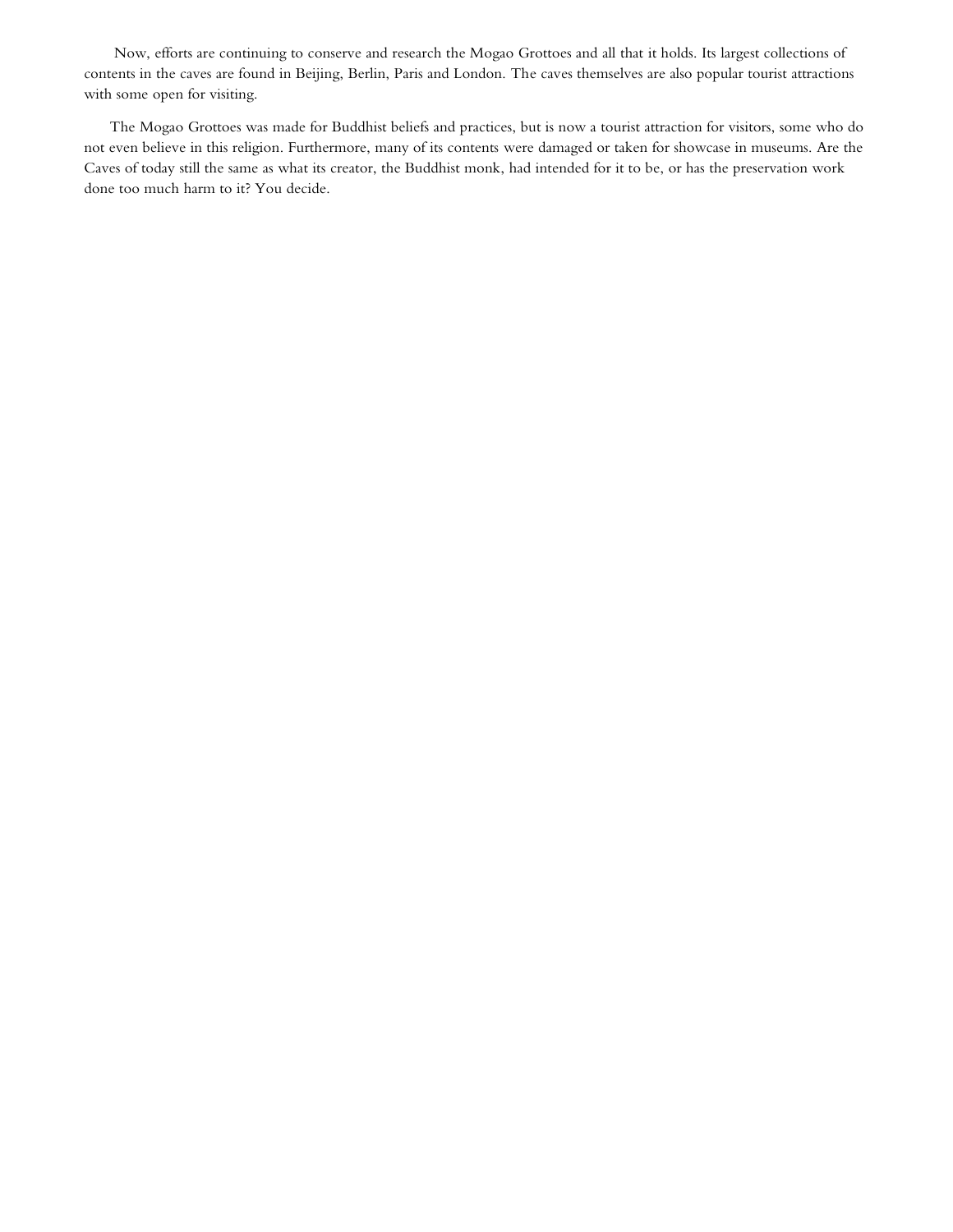# My Next Destination- Mogao Grottoes

### St. Joseph's College, Li, Ho Kiu Coleman - 12

I have never been to mainland China, so when my mother told me to look up where I want to go during summer vacation, I started searching for magnificent historical landmarks in China. That was when I came across the Mogao Grottoes. What an unfamiliar name! When I first saw the pictures of it, I couldn't take my eyes off the wonderful architecture. Mogao Grottoes in Dunhuang, China consists of many caves that contain a variety of priceless artifacts from olden China 17 centuries ago. The most fascinating feature about these caves is that even if they were founded by a Buddhist monk, evidence and artifacts there prove that Daoists and Christians worshiped there too. It seems that the Mogao Grottoes is the perfect example of a melting pot of different cultures and religions. Another thought-provoking question is the methods of construction. Without the technology we have nowadays, how could they construct so many caves that must have taken years or even decades to build? Let's join me to find out some answers to these intriguing questions.

Inside the Mogao Grottoes are different genres of art, such as stucco sculptures, wall paintings, silk paintings, calligraphy, woodblock printing, embroidery, literature, and music. So you see, tons of treasures are hidden inside the Mogao Grottoes. These wonderful artworks depict people or deities in the past. Some of them show old emperors; some of them portray animals serving humans, while some portray the lifestyle of olden China. One piece of art I really like depicts the Buddha sitting on a throne surrounded by hundreds of his followers, including servants and royal officials. They all press their palms together in front of their hearts, as if they are praying to their lord the Buddha. I find the painting very grand and spiritual. It shows people's respect for the Buddha and how religions were important to ancient people in their daily lives. It is a truly wonderful and spectacular scene.

There are sculptures and paintings of the Buddha hidden in some of these dens, and different generations of people have worshipped here on these holy lands. Today, 735 caves still remain. There are different types of caves in the Mogao Grottoes, such as the Wei caves, Zhou caves, Sui caves, Tang caves, and the post-Tang caves. All of these caves have a different history. Living for about a thousand years, they have survived earthquakes, floods, sandstorms and other various natural disasters and are still standing today. It is actually quite impressive that some of these caves can persevere that long without crumbling and breaking down.

If you think these temples only have Buddhist art in it, well, you're mistaken. Christian and Daoist texts were found in these caves as well. These discoveries show that followers of other religions have prayed and worshipped in these caves, reflecting the meeting of cultures from India, China, and Tibet. It is just fascinating to see how a landmark can allow people with different religions to coexist in peace. These historical caves are valuable for how they have made such a huge contribution to our knowledge about religions and lifestyle centuries ago.

Professional conservators nowadays are trying to conserve the mural art in these caves. Different companies had collaborations and projects together just so they could know more about these interesting yet mysterious grottoes. How do conservators conserve these thousand year old caves? Complicated steps are taken to preserve these magnificent pieces of religious art, such as using salt to preserve the artifacts.

Even professional archaeologists struggle to uncover the mystery of the Mogao Grottoes as much evidence has been destroyed since these caves were first created. These caves are proof of the ancient civilisation 17 centuries ago, and the artworks, the artifacts, the manuscripts are all part of people who lived in China a long time ago.

The conservation of the Mogao Grottoes faced numerous challenges and difficulties along the way. It is hard to do research in caves which are huge tourist attractions. Mogao Grottoes is a place where many fragile objects and paintings lie. These artifacts are so fragile even the wrong humidity may harm them as they were painted on mud and grass! The staff there has many rules for the tourists such as not letting them take photos as the flash may damage the frescoes of the paintings. One of the other ways to protect the artifacts is to measure the environmental data of the caves by installing sensors in the caves to measure the temperature, humidity, and the carbon dioxide levels to know more about the caves' basic information so they can conserve those artworks and artifacts more easily.

However, the most serious difficulties that most conservators face are people–vicious people like tomb raiders. They took thousands of priceless artworks and ripped dozens of paintings off the wall. These people just did not know how to appreciate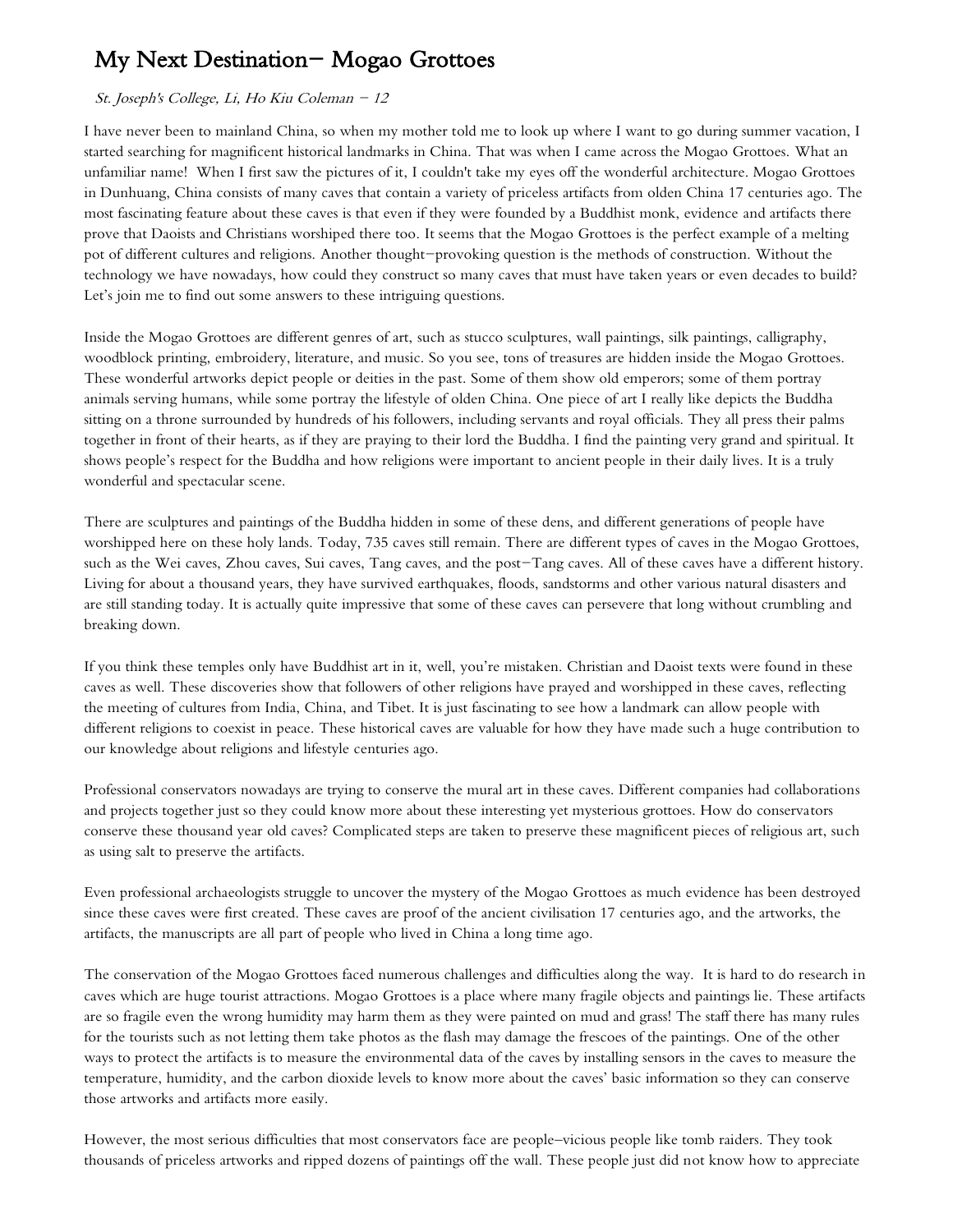art and what they did is truly wrong. Sand is also one of the conservators' biggest and also worst enemies. Its abrasiveness can endanger the integrity of the paintings.

Fortunately, the conservators are trying their best to recover the damaged items and came up with a solution for preventing sand from interfering with their massive project. They put up sand-resistant fences, so sand wouldn't easily get into the caves. A problem like this wouldn't put out the conservators' determination to uncover the truths about the Mogao Grottoes.

These caves are one of the most famous landmarks in China. According to research, about 1.4 million people visit here every year. This exemplifies how much love, respect and interest people have for this historical monument. Can you believe it? People have been having arguments, fights or even wars because of cultural and religious differences, and this landmark can change it all! Imagine all people with different nationalities and religious beliefs getting together and learning about other people's cultures and religions. This is essentially world peace! You may think historical events have already passed, so there is no need to keep knowing more about it. That is absolutely wrong! History allows us to know more about our culture and gives us a sense of identity. The Mogao Grottoes are marks of what happened in early Chinese history and a valuable place that we shall preserve and respect. We should be glad to even know that there are many historical treasures in the world like the Mogao Grottoes, and there are a lot more that we do not even know of! Conservators and explorers have much more to research about this place as these mysterious caves have infinite secrets that we have yet to discover.

After researching more about these caves, I really want to pay a visit there soon. I hope one day the hard-working archeologists and researchers will uncover all the secrets hidden in the Mogao Grottoes. Maybe one day, because of this historical landmark, nationalities and religious beliefs will not affect humans' relationships.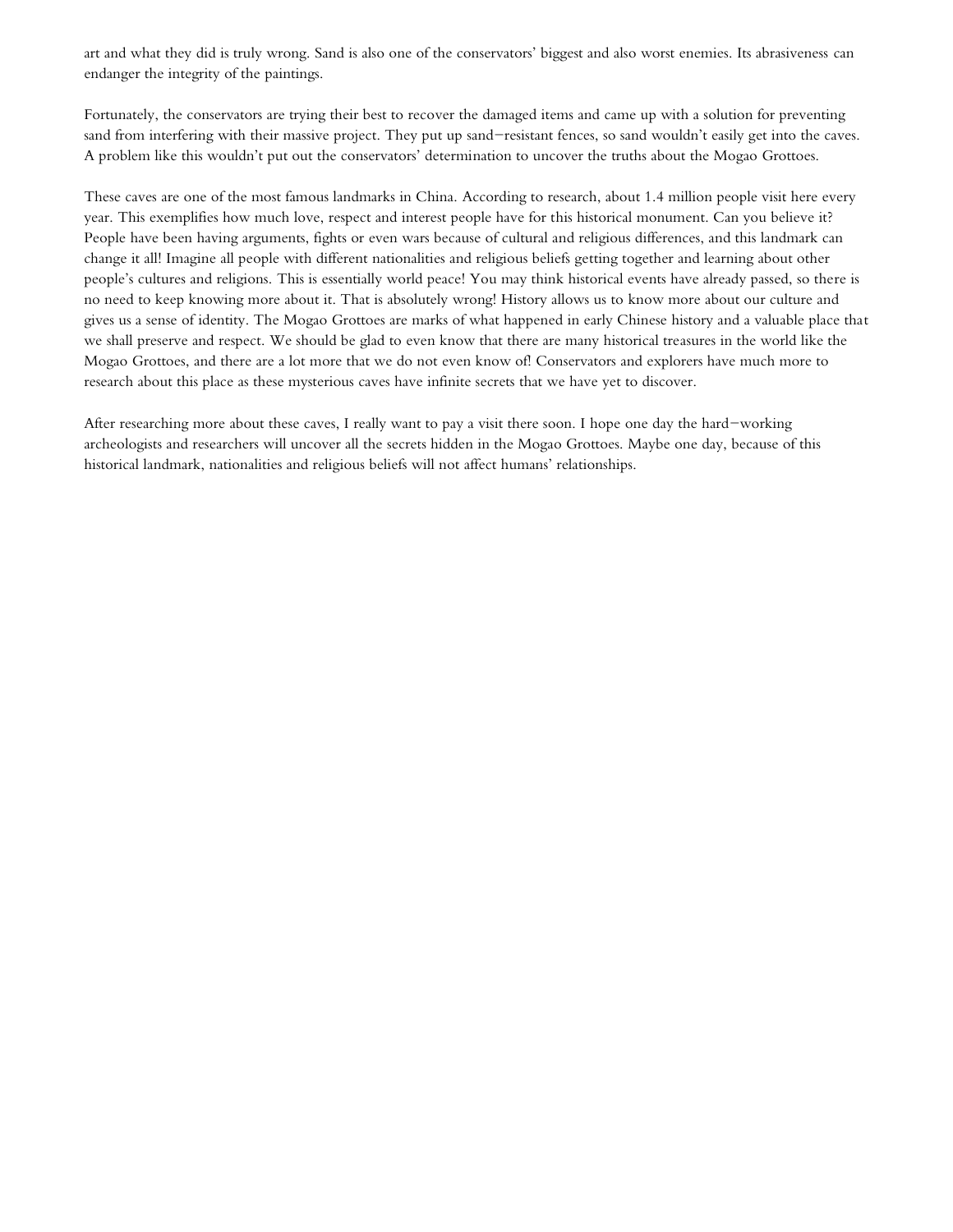# Cave Library- DunHuang Manuscript

### St. Joseph's College, Siu, Chung Yeung Aston  $-12$

When I first sat down at my desk, I recalled the times that I went to mainland China. The first memory I recollected was a modernized city with futuristic skyscrapers and a quickly-developing society. I never thought about the old and lost site of the ancient civilization. Thus, when I first looked at the title I did not help fussing over the theme. As much as I like history, the title did not exactly grip my attention. I thus interviewed people and researched the grottoes' past in order to complete the assignment. Nevertheless, the findings were beyond my imagination. Join me today through the time machine, where we now go back to AD 366, to explore the new tales of the Mogao Grottoes.

Before we start, let's try to paint a picture in our minds. Picture a temple, 5 stories high, with red outer walls. Got it? Good. Now, just keep that in mind, and multiply it by 500! Yes! There are about 500 of these temples currently sitting in the Guangdong Province, China. Got the image? Good. We're just getting started. After doing some research, I now learned to appreciate the culture and history behind the caves. I am going to talk about the rise and fall of the temples, and how it was discovered back in the 1900s. This is the story of the ancient civilization of Buddhism in China, and a new era for us young people to understand and explore our country's past.

First of all, I'm going to explore the location and the importance of the grottoes themselves. The temples and the caves were located in a crucial part of the silk road, the main commerce route back in the Tang Dynasty. It was known that all of the traders and merchants come in and out of China by this road. It was the backbone of the ancient Chinese economy and also a place where monks and pilgrims arrived to pass the knowledge of Buddhism from India. As time passed, monks and Buddhists settled down at the place now known as the Mogao Grottoes.

Standing for more than a millennium, towering over the Gangsu Province ( 甘肅省), the Mogao Grottoes are one of the oldest Buddhist artifacts found in China. In 1987, the grottoes was declared a UNESCO World Heritage Site, showing its importance and culture. When you stand in front of the temple itself, you'll find it surprisingly strange. The temples are carved into the caves and mountains, where half of the architecture seems to be submerged into the rock-hard mountains. The Mogao Grottoes certainly cover a large area, but today, we're going to dive deeper into the Buddha statue, and the legendary Cave Library- the DunHuang Manuscript.

Now I know what you're thinking. "What is so special about a statue and a library?" Honestly, I thought about that too. During my research, I tend to find more interesting and story-like traits of the grottoes, and believe it or not, I started to understand what the "library" actually contains. Instead of boring facts, the manuscripts, paintings, banners, and essays actually carried thousands and thousands of years of our ancient Chinese Buddhism culture.

During the Han Dynasty, the Emperor wanted a passage that could connect them to the outer world and what better way to do that than to build a road connecting over 2 continents? Until today, the Silk Road is still one of the most important cultural and economic sites in the world, even the modern Chinese government decided to create a new project based on the silk road, which was called the "Belt and Road Initiative". Slowly, a cultural establishment rose. Visitors and religious people from all over the world left their traces in the dirt, and it stills stands now.

Apart from the library's long history and profound culture, there are a couple of things about the Grottoes that are just amazing beyond what words can express. I'm going to share with you some interesting things about the astonishing cavern that I think will absolutely impress you.

Now, back to the library, the first thing you'll need to do before you decide to pay a visit to the gorgeous architecture, pay close attention to a little detail. "Cave" library. Yes, it's literally in a cave, in fact, the Dunhuang Cave Library is the first library known to be built inside a natural cave or naturally generated site, and to think that the people in the 11th century was able to create a perfect arch that lasted for more than a millennium! Think about it! Until today, architects and designers rely on high-technology measuring systems and machinery to help them design and create architecture, but during that time, there were no drills or electronic tools. The entire infrastructure that we see today was made solely by hand. Personally, that just blows my mind.

Secondly, when I did my research, I saw exquisite pieces of painting that immediately caught my eye, some unique, one of a kind, others were abstract, and only the painter themselves would know what it means. The artworks in the Cave Library is very special, some are about the daily lives of farmers, some are sculptures about ancient Chinese Gods, some are about religious rites or ceremonies that embedded thousands and thousands years of history inside, each containing a special story.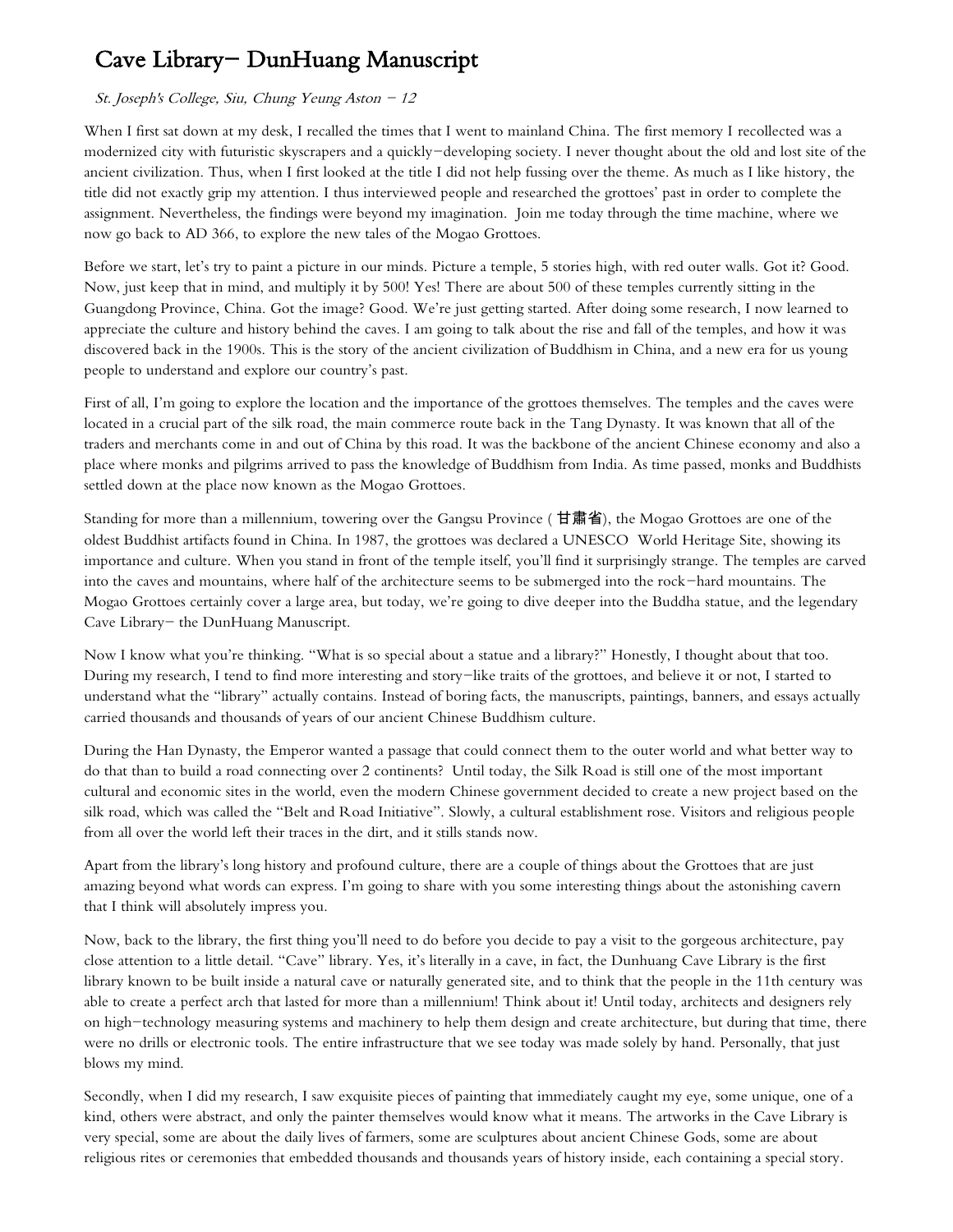Speaking of paintings, we've all heard of the famous painters: Van Gogh, Picasso, Leonardo da Vinci… but surprisingly, these people all thrived during the renaissance or the 19th century, which is when art became a trend. Most western paintings were painted by professional artists, whereas ancient Chinese paintings were usually made by monks or theorists. This is also another big difference between both the western and the eastern culture.

A recent discovery has shown that archeologists and historians have recovered replicas of murals, sculptures and paintings using Augmented Reality (AR) technology. To put it another way, we are slowly merging our present technology with the past, and this goes to show that humans using technology to create and preserve our past is now not a fantasy but a reality. AR technology helps us to have a better understanding of the beauty of these artworks, and teaches the next generation more about the lives and culture of the ancient Chinese.

Lastly, a library definitely can't miss books, and to the monks and Buddhists, the library is like the bible in Christianity. It carried secrets and stories about the narrative of the Buddha, and what is considered the tales and principals of the religion. In the long-lasting river of our history, the Buddhism religion attracted over 500 million people,, and carried the legacy onward throughout generations forward.

From my time expedition to the Mogao Grottoes to my virtual tour inside the Cave Library, there were countless wonders and excitement for me to experience. It deeply changed my perspective of the Buddhism religion and enhanced my appreciation of the world and its sophistication. I now truly understand and appreciate the value of the historical site. Stretching over 25 kilometers and over 500 temples, the Mogao caves are one of the biggest architectural infrastructure I've ever seen. It is a perfect for both Eastern and Western travel lovers, and is the described as 'eye-candy'. As the saying goes "Those who cannot study history are doomed to repeat it". The Mogao Grottoes have set a great example illustrating how our society has developed, and they have also revealed the secrets and theories of how it should continue. Its unique customs and religious significance has immensely enriched our connection to the past, as well as our relationship towards a better future.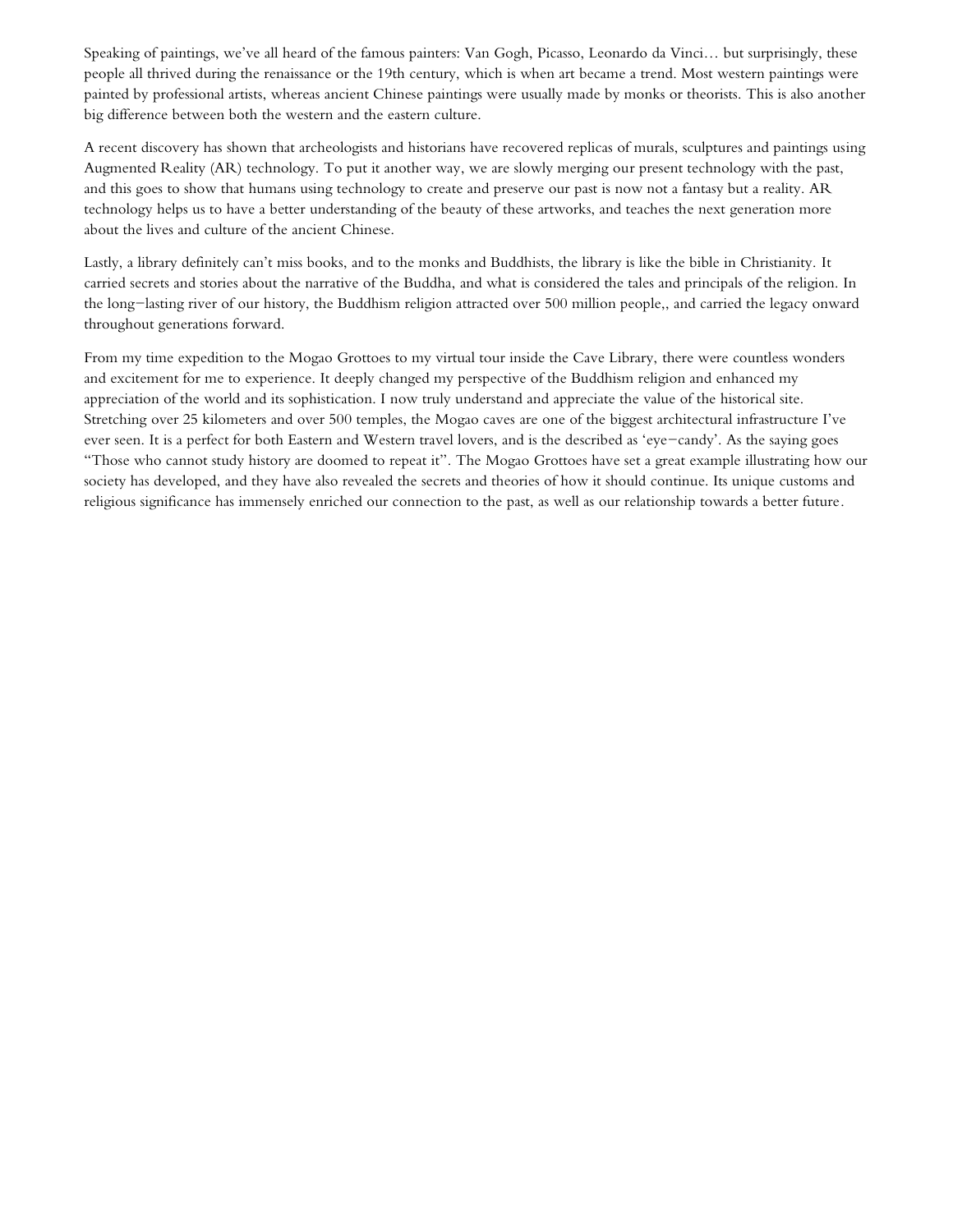# The Secrets of the Mystical Mystery – The Mogao Grottoes

### St. Paul's Convent School (Secondary Section), Chan, Wing Yan Dorothy - 14

In the vast, endless plain of desolated desert, there stands the preservation of culture, the sanctuary of generations, the representation of ancient civilisation – the Mogao Grottoes. This aesthetic work of art is nothing but breath-taking. Nothing can compare to its beauty.

Last summer vacation, I paid a visit to the Mogao Grottoes to witness the true splendour with my very own eyes. The Mogao Grottoes, also known as the 'Caves of the Thousand Buddhas', are a majestic treasure trove of art filled with religious overtones. Located in the southeast of the oasis city Dunhuang in Gangsu Province, it once was a flourishing intersection point of the Silk Road where businessmen, traders, pilgrims and travellers gather for intellectual exchange and pray for a safe and sound journey ahead.

In the seemingly insipid land, there lay countless hidden gems awaiting to be unveiled. In the early eleventh century, an unprecedented archive was concealed in a chamber, with up to 5,000 documents, hundreds of murals, artefacts, textile, and painted clay figures. It was first discovered by a Daoist, Wang Yuanlu, in 1990, then encountered by Western expeditions yearning to learn about the significance of the Caves. Marc Aurel Stein was one of the firsts. As an archaeologist, he was fascinated by the new discovery and bought thousands of manuscripts, fragments, paintings, embroideries and other artefacts from Wang. Other explorers even commented it as 'a tunnel to a lost world, a passage to a forgotten realm'. With such uncovered scriptures flowing around the world, global cultural integration was cultivated, with extraordinary cultural and religious cross-fertilization.

Once the Mogao Grottoes were in sight, I could immediately sense the artistic aura of the rich repository of Buddhist art. Approximately 492 cave-temples, over 700 man-made caves with more than two thousand statues lined the rock face, stretching far and wide to the extent of 1600 metres, all facing east. This is yet another silent but visually striking testimony of the complex geological location and architectural perfection. The walls are delicately ornamented with paintings of rich colours. Though they are from different dynasties, they seem to be conceived as a conceptual whole with sheer harmony of colour tones and recurring themes. The fundamental materials of the cave walls include mud, straw and reeds covered in lime paste; while statues are constructed with wooden armature, straw, reeds and plaster; whereas colours are embellished with mineral pigments with occasional gold and silver leaf, creating a vibrant atmosphere.

Entering each cave, the progression in design, painting style, and overall impression also signifies the changes in religious beliefs over history. Authentic characteristics of various societies in different times are unveiled through the description of its social appearance, prevailing religious rituals, sermons and ceremonies. In earlier-built caves, the origins of Historical Buddhists are depicted with unique influences from India and the West. Till the Sui Dynasty, the heyday of cave construction, depictions of the earliest signs of Silk Road Exchange could be seen: a camel, an earlier means of transportation, pulling a trading cart. Proceeding to the Tang Dynasty, Buddhism grew and prospered. Here, the ideology of Pure Land Paradise in contrast with terrors of hell, an essential role of Buddhism eschatology, thrived. It states that there is more to life than meets the eye and that they may eventually enjoy rebirth upon repentance and purification. This acts as a source of light and hope for the people suffering from wars, conflicts and natural disasters. Hence, it is regarded as the 'entrance to the Pure Land paradise', attracting many zealous followers of Buddhism to make a pilgrimage to pay their utmost respect, homage and devotion. They aim to cultivate a relationship with their internal being and spiritual self in a surrounding of tranquillity and simplicity with peace of mind, free from interference of temptations of the materialistic lifestyle.

Although the Mogao Grottoes have gradually been forgotten by the outside world as the passion for Buddhism dwindles to a trickle and the decline of the Silk Road, it remains as a world-renowned tourist attraction.

Inside a Mogao cave, there is an unconventional pattern: the centre figure is always a Buddha, surrounded by deities and attendants. I was overwhelmed by the grand, statuesque solemnity of the clay figure of Maitreya Buddha. Standing over 100 feet tall, it is known for being one of the tallest found across the globe! Enthralled by its gorgeous state, my thoughts drifted to the unparalleled history of how the first cave was founded. According to legend, in 366 AD, a monk named Yuezun sought for spiritual enlightenment on his religious path. During his prayer and meditation, he received inspiration and saw a golden bright light, so bright as if showcasing the glory of all Buddhas. He had a vision! A vision of a thousand radiant Buddhas. He then decided to create a shrine to pay tribute to Buddha, naming it 'Mogao', with an implication of peerless. This was how the Mogao Grottoes came about. Another divergent view of the origin of the Mogao Grottoes records that another Buddhist monk Le Zun was on his arduous journey to the Western Paradise. He made a stop by Sanwei Mountains, near Dunhuang when crossing the Gobi dessert. Having quenched his thirst with sweet waters from a special spring, he sat to admire the sunset. It was dusk. All of a sudden, the mountains started to glow. An extraordinary phenomenon revealed in front of his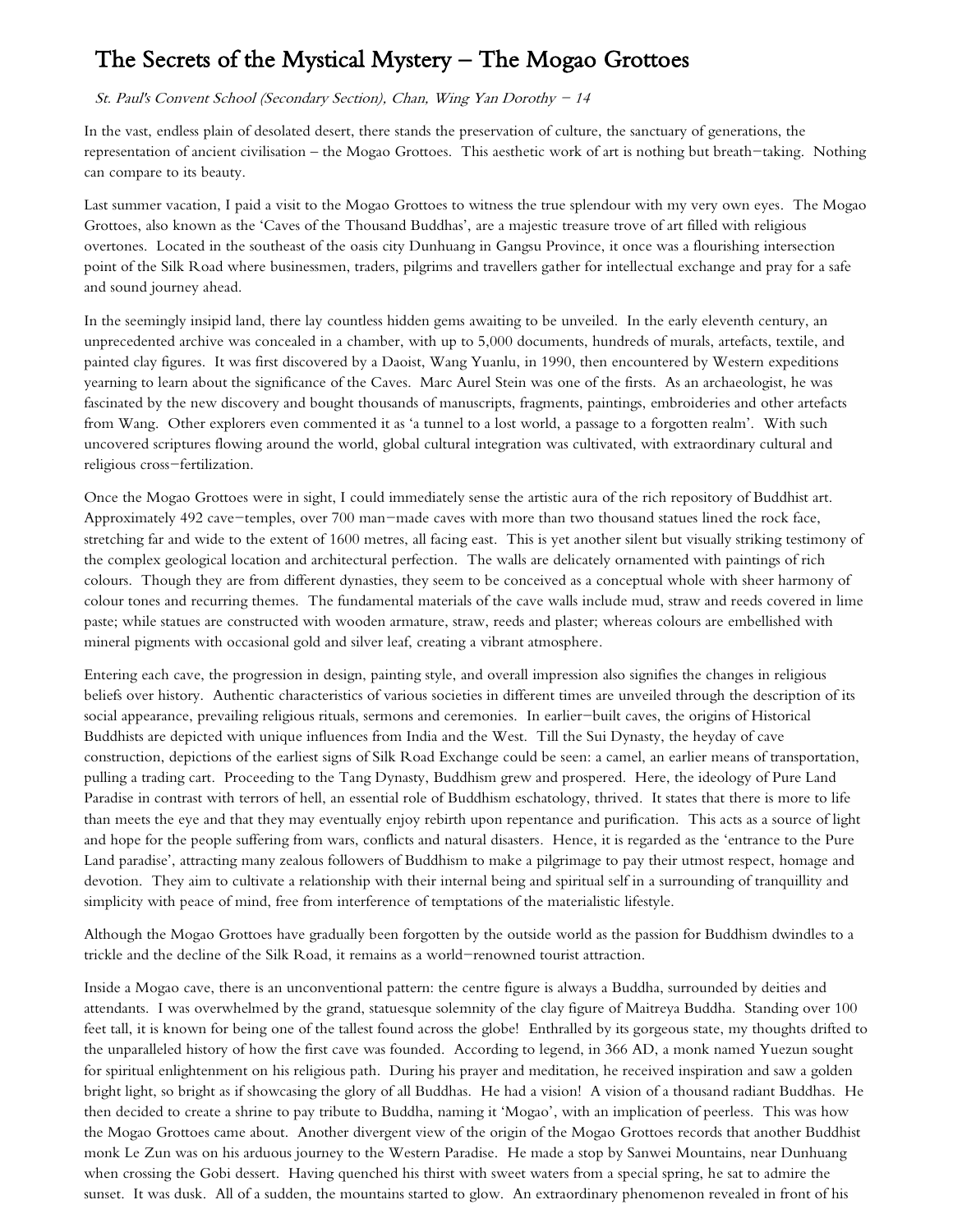eyes! As he raised his head, a superficial image of a glorious golden Maitreya floating in the sky was shown. Then, a thousand beaming Buddhas appeared alongside with flying fairies surrounding them with heavenly music. As a zealot, Le Zun was deeply touched and instantaneously decided to stay and celebrate his ethereal experience. Applying his past painting and sculpturing skills, he recreated his vision in the form of a Mogao Cave. To explain the abundance of the caves, as years passed, another Buddhist monk named Fa Liang experienced the identical vision at the same location, thus inspired to decorate a second cave with paintings and statues to visually depict the divine scene.

It is the most richly adorned monument I have ever seen! Now, it is not only the spiritual sanctuary of millions, but also a pinnacle of Chinese traditions and culture. It provides insights into various aspects of people from all walks of life, for instance, medieval politics, social conditions and ethnic relations in western China. The Mogao Grottoes are of unmatched cultural, religious and historical values, with abundant manuscripts and relics of rare languages, such as ancient Tibetan and Sanskrit, serving as exceptional reference in studying the ancient civilisations. Thus, it was named 'one of the world's greatest Oriental cultural discoveries'. Moreover, it serves as an irreplaceable role in foreign artistic exchange and preservation of the integrity of the traditional monastic settlement. The crisp dryness in the desert is most suitable for preservation of artworks and manuscripts, thus contributing to the conservation of this precious historical treasure. On top of garnering worldwide attention, it has also received national and global recognition, enlisted as one of the UNESCO World Heritage Site on account of its humongous supplementary and emending researching value of evolution of eras of ancient China.

The Mogao Grottoes are undoubtedly one of the most prized cultural heritages, bearing witness of the vicissitudes of generations of the Chinese civilisation. Though the colours on the walls may fade away over time, its mystical tales will remain engraved forever in the majesty of the sacred wonder.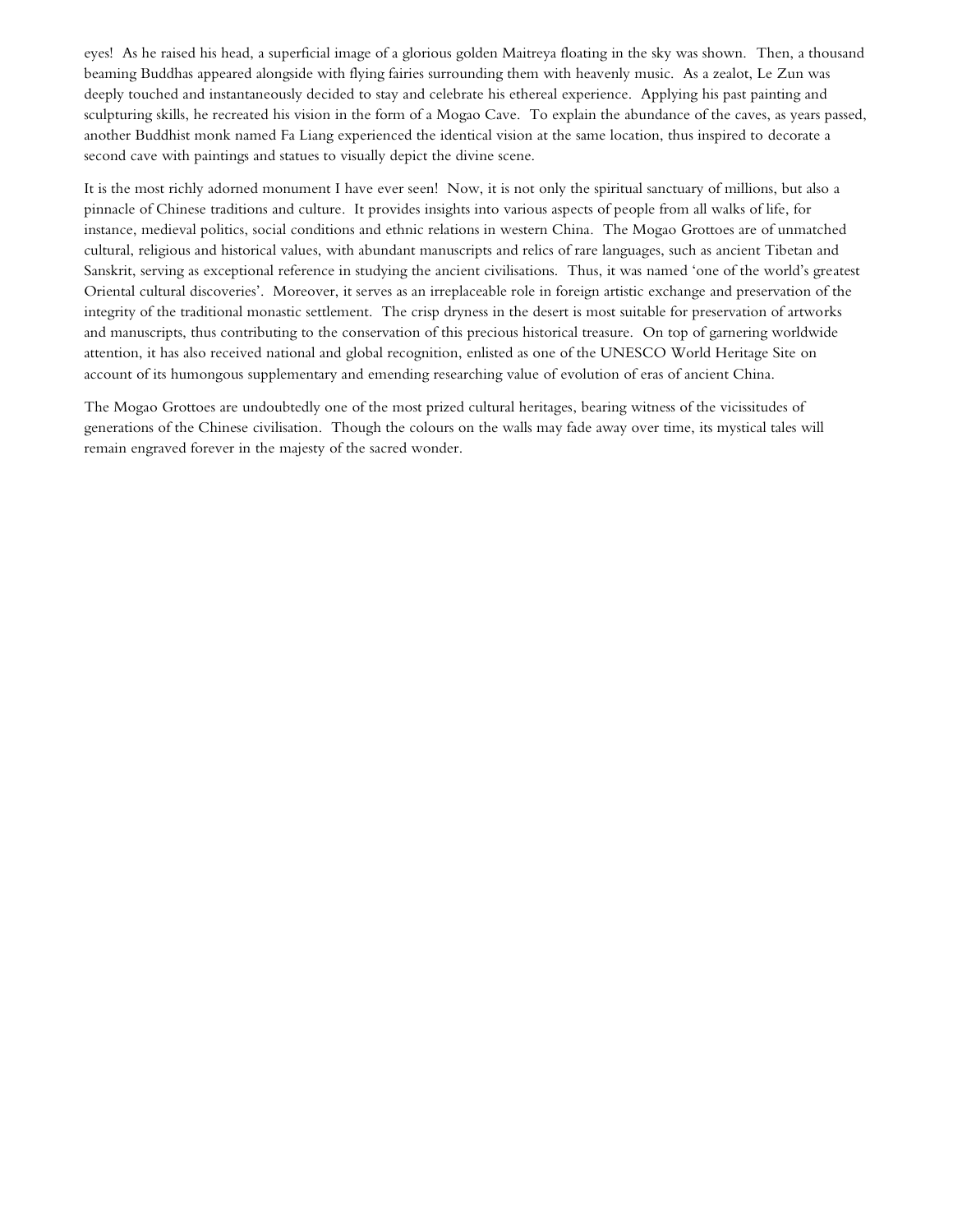# The Mogao Grottoes: A Place of Ancient Culture

### Tai Kwong Hilary College, Ho, Alvin  $-14$

Located in an oasis called Dunhuang on the Silk Road in Gansu Province, China, the Mogao Grottoes are a collection of an astonishingly large amount of perfectly preserved cave-temples - four hundred and ninety-two to be exact, according to UNESCO, on a two-kilometer-long cliffside. Also known as The Thousand Buddha Caves, they are well known for the historical treasures found within: ancient manuscripts as well as multiple pieces of art, from simple paintings to detailed sculptures and murals. The construction of the Mogao Grottoes were originally started by a Buddhist monk in 366 AD. Over time, many people from commoners to even royalty from old dynasties helped construct the caves and made them what they are now: a historical relic of a bygone age.

 Just above the entrance lies a seven-storey-tall temple, built into the face of the cliff. Painted red in colour, any visitors who approach it can't help but marvel at the sheer size of the majestic building. Yet, the true spectacle lies within... Of the four hundred and ninety-two caves, only a measly twenty are open to the public. The few caves available for tourists to visit are rotated regularly, so people might go back there a month or two later and find that the caves they see are completely different from what they saw the previous time. But, although the available caves are few, it doesn't diminish the glory of the antique paintings and sculptures within, available for tourists (and especially those interested in Chinese History) to gasp and gawk at.

 One especially famous cave within the Mogao Grottoes is Cave 17, otherwise known as the Library Cave. It was originally used as a memorial cave for a monk named Hongbian. But, for some unknown reason, it was walled off sometime during the 11th century. To this day, nobody really knows why it was walled off, but what's important are the manuscripts that were discovered within. Documents rolled up in scrolls, paper books and short texts as well as textiles and even figurines of Buddhas were found inside the well-preserved cave, totalling up to a massive amount of over sixteen thousand items containing valuable historical information. Although most of the treasures found within were taken away to multiple different places for examination by historians (the historians definitely had a field day at this discovery), the cave itself is still a wonder to look at. A Buddha statue, murals on the wall depicting the olden times and a couple of scrolls stacked on top of each other can be viewed by curious tourists.

There are a lot of different types of art in the Mogao Grottoes, ranging from simple paintings on silk and paper to large murals that fill up every space available on the walls of the caves. The paintings leap off the page (or in this case, leap off the wall?) at the tourists in awe of their beauty. The detailed and vibrant paintings display various elements from the Chinese and the Indian painting styles. The textiles found in the Library Cave include altar hangings, banners made of silk and more, which provide more knowledge as to the types of silk and embroidery available in the past.

 The Mogao Grottoes are one of the largest collections of ancient historical treasures ever known to man. Not only are they historically important, the paintings that can be observed are magnificent. All the caves that are open to the public are full of their own unique paintings, elaborate statues of Chinese, Greek and Indian gods as well as ancient architecture, so the Mogao Grottoes definitely won't disappoint any tourists who decide to visit this gem of a place.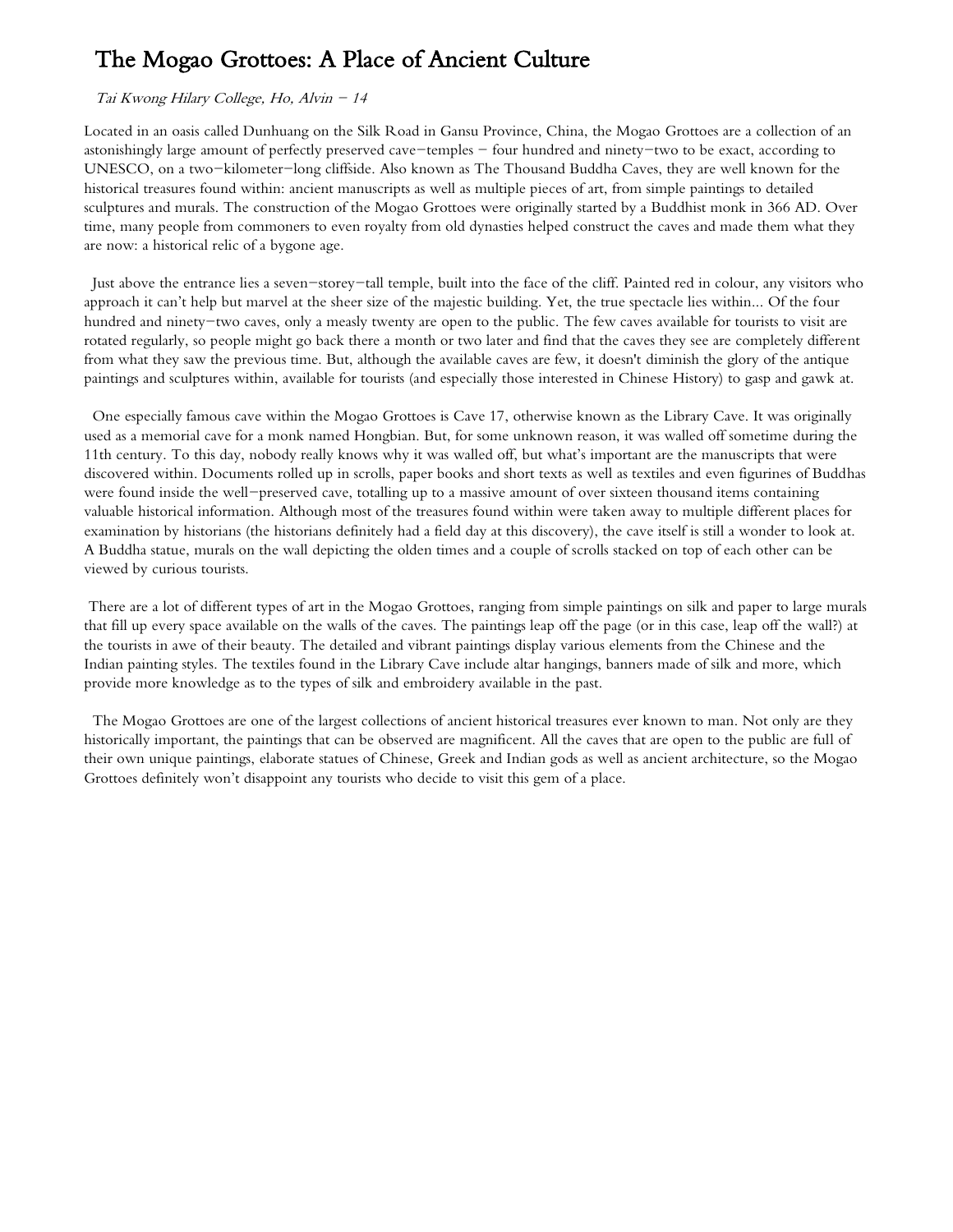# The Mogao Caves

### Tai Kwong Hilary College, Kwong, Sin Ying  $-12$

Excavated into a mile of cliff outside Dunhuang, an oasis town at the edge of the Gobi Desert, the ancient Mogao Caves came into the public eye in 1900, when a treasure trove of manuscripts was unearthed. Along with the astonishing discovery of these 50,000 ancient documents that can significantly change all the history books in the world, the world's largest collection of Buddhist art was found, as well as an intriguing amount of painted clay sculptures. It is, without doubt, the most remarkable discovery on this planet.

 The Mogao Caves are well known for their buddha statues and paintings. The inside of the caves is like a museum filled with art, decorated with art on the walls and brightly painted Buddha statues all surrounding the cave.

 In the deepest floor in the Mogao Caves, lies a chamber that is filled with gold, a gigantic gold Buddha statue, an enormous number of ancient scripts that record the history of medieval China. Also, a gigantic shelf and mind-blowing paintings that are somehow still perfectly intact perfectly, not even a crack.

 One of the scripts contains writing in English, with Isaac Newton's name on it. The script talks about Isaac Newton's childhood and his own problems. There are also a few other people in the script.

 The Cave has taught us how the old society worked and even with no technology they can still make something unique, one of a kind.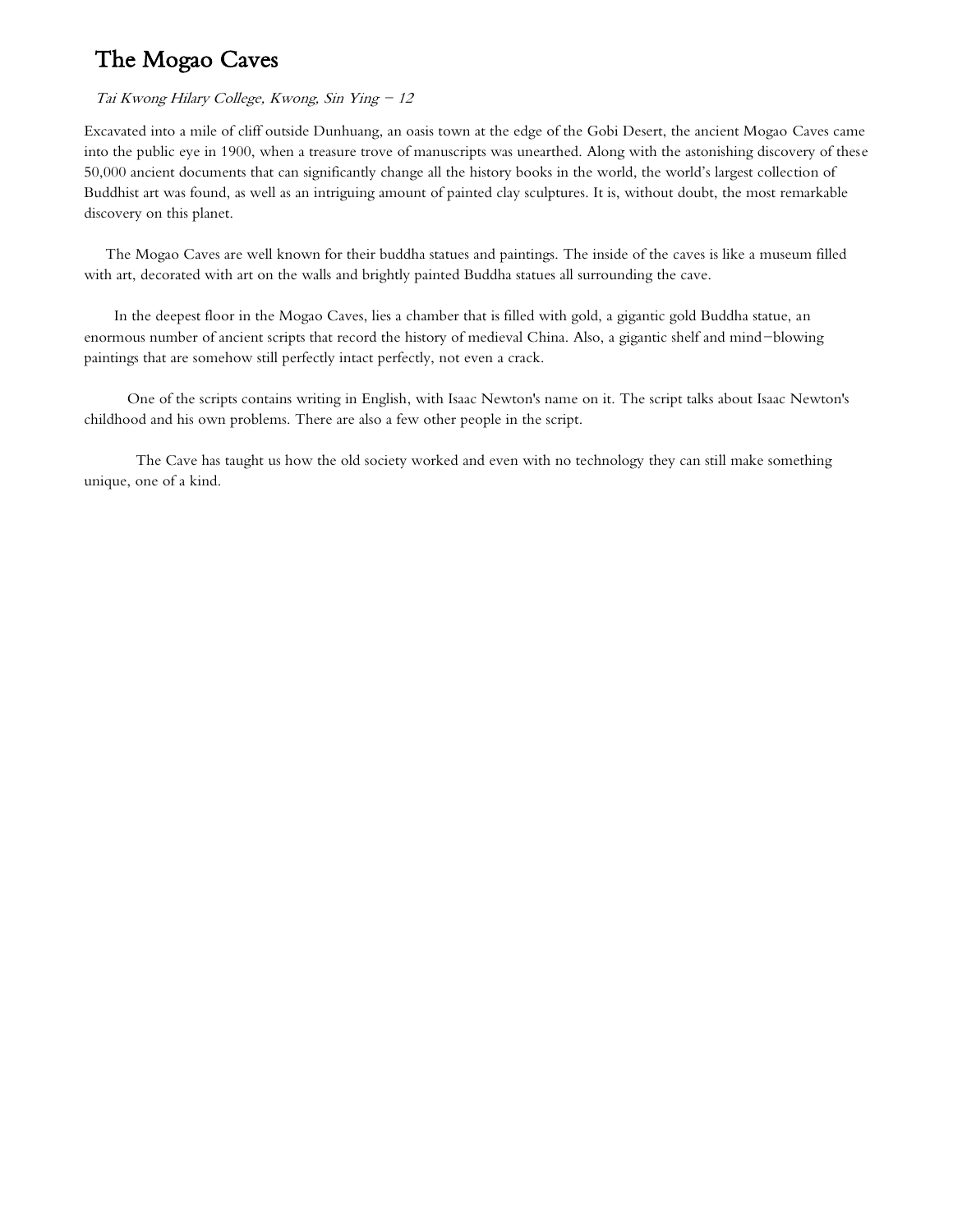### The Cave of a Thousand Buddhas

### The Chinese Foundation Secondary School, Jin, Ai Sha  $-14$

#### Introduction

 Mogao Grottoes is a nine-story cave situated at a strategic point along the Silk Route, which is today's Dunhuang. It is not only for Buddhism activities, but also a crossroad of trade, religious, culture, and intellectual influences. It is a very important gateway during ancient China. This cave is famous for its statues and wall paintings of 1000 years of Buddhism. It is now designated as one of the world's heritage sites.

#### What is inside this cave?

Have you ever been into a cave or thought about what is inside it? Well most people think that a cave is just simply a rock shelter underneath the ground, but not for the Mogao Grottoes. It is more than a cave. It is more like a complex carved into a cliff which has 492 caves of different sizes. Inside each Grotto, you can see impressive Buddha statues. There are more than 2000 colored statues that were carved 1500 years ago. Although the statues were carved a long time ago, they have been preserved very well. Up till now, the lines of the statues are still clearly shown and not a piece is missing! Moreover, there are mural paintings in the cave that can be found on the walls and roofs. The enlightening paintings are mostly stories about Buddhism, sutra illustrations, and the likes. In addition, you can learn about various aspects of medieval life, such as farming, war, and architecture. Furthermore, archaeologists have excavated some articles from the Grotto, about ancient China, which are of great research value.

### What makes the Mogao Grottoes so special?

You may be thinking it is just a cave with many different Buddhist artworks and statues, but what makes it so fascinating that people from all around the globe would like to visit it? One of the reasons is its background history.

Mogao Grottoes first served as a place for monks to meditate but then was developed to serve a monastery nearby. The family ruling the Northern Zhou and Northern Wei built many caves in it and it flourished. During the Tang dynasty, it became a place of worship and pilgrimage for the public. Since then, Mogao Grottoes became a center of trade along the Silk Road. It was the first trading town reached by foreign merchants entering Chinese-administered territory from the west. The caves witness the evolution of Buddhist art and the civilization of ancient China. They provide an abundance of vivid materials that depict various aspects of medieval politics, economics, culture, and arts, from western China. They were also a place of worship.

 There is actually an enchanting story about the Mogao Caves as a remote sanctuary of sacred wonder. Many made the pilgrimage to pay homage and witness its splendor with their own eyes throughout the centuries. According to a legend, there was also a little "behind the scenes" story about the building the Mogao Grottoes. There was once a monk named Yuezun who had a vision of a thousand radiant Buddhas on the cliff face which inspired him to begin excavating the caves.

#### **Conclusion**

The Mogao Grottoes is the world's largest, most richly endowed, and longest used treasure house of Buddhist art. It is an outstanding Buddhist rock art sanctuary. It represents a unique artistic achievement and played a decisive role in artistic exchanges between China, Central Asia and India. The Mogao Grottoes do not only display various artworks and sculptures of Buddhism, or they also act as an important gateway to the West, and witness the evolution of ancient China. China has developed from a primitive nation into a civilized country. But without the Mogao Grottoes, or much other historic architecture, we would not have discovered the unknown about the Tang dynasty or the Silk Road. We would not have learnt so much from the past, and China would not have developed so quickly and become today's world's largest trading nation. William Wordsworth once said, "Life is divided into three terms—which was, which is, and which will be. Let us learn from the past to profit by the present, and from the present, to live better in the future."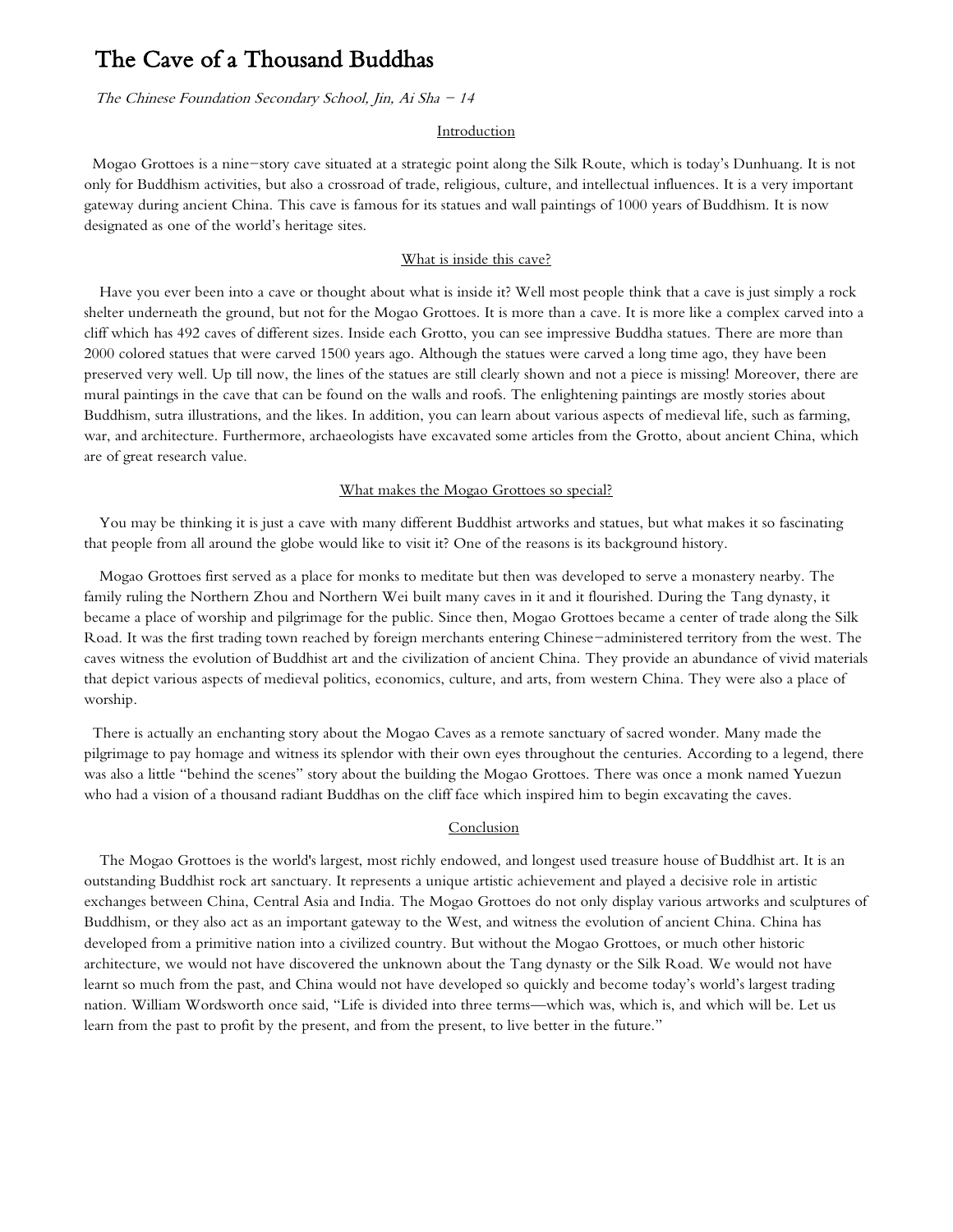### New Tales of Mogao Grottoes

The Chinese Foundation Secondary School, Tsui, Sophie  $-13$ 

#### Introduction

Have you ever been to a site where over a hundred caves were crafted by hand 1700 years ago? Today, I will be introducing you to the Mogao Grottoes which are in Dunhuang, China, somewhere along the Silk Route. The Mogao Grottoes, also known as the Thousand Buddha Caves. It is a site with a gigantic number of caves loaded with Buddhist statues. In fact, this place is one of the largest sites for grotto art in China and even in the whole world. According to a legend, a monk named Yuezun saw a thousand radiant Buddhas on the cliff, which inspired him to begin excavating caves. There are 735 caves, 2415 painted sculptures, and 45,000 square meters of frescoes. Inside each cave, there are hundreds of figures on it walls such as of Buddha and much palmsized artwork. Although there are thousands of Buddhas, the art and objects found at Mogao display the varied cultures along the Silk Road. For example, there are texts of different language such as Confucian, Daoist, and Christian at the site. Documents too, in multiple languages like Chinese, Sanskrit, Tibetan, and Old Turkish.

There are many fascinating and valuable historical relics which attract a huge number of tourists visiting Mogao. In 1987, Mogao was designated a UNESCO World Heritage site. Tourism activities at Mogao have been significantly increased since then. This posed a tremendous challenge to those conserving the Mogao caves.

### Dilemma

Due to the large number of visitors, the humidity and temperature inside the caves has increased. The moisture and the carbon dioxide exhaled by tourists is damaging the caves' frescoes and painted sculptures. Sand and wind also threaten conservation efforts. Archaeologists say that the caves are deteriorating more rapidly than in the past. Also, the scent of perfume sticks around in the cave for days and harms the frescoes, fading the colours. In order to promote sustainable tourism activities at the site while minimizing the damages on the frescoes, the government is using new monitoring technology and augmented reality to save the Mogao.

#### Solutions

Monitoring the cave interior environment is important to detect changes in the air quality inside the cave as it deteriorates. It is crucial to build an effective environmental monitoring system. The caves can then be closed temporarily for rest and treatment if the air quality indicators exceed certain values. Also, the opening of the caves can be done on a rotating basis too.

The deputy director of Dunhuang Research Academy said digitalising murals inside the Mogao is the most useful way to protect it. There will be 3D movies about the frescoes and sculptures in some caves displayed in the visitor centre, and visitors will be led to watch the movie before starting their tour of the real caves. This not only protects the caves but also helps the visitors to have a contextual understanding of Mogao. The academy also limits the viewing time for the visitors of the site. Although there are thousands of figures and Buddhas, the tourists cannot clearly see mural details under dim lighting and limited time, so high-definition prints are displayed in the museum, so that people can see the details clearly. The project has enabled the museum artefacts to be shown all around the world with 3D technology. However, because of the large amount of time and patience needed, many high tech companies leave soon after they said they want to contribute. Also, this project requires more financial resources because of the high cost of digitalization.

#### Other suggestions

Aside from the academy itself, tourists should also participate in the protection of Mogao. As tourists are responsible for breaking the ecological balance of Mogao Caves cultural site they should participating in the ecological environment construction. They should read and learn about the Mogao Caves Cultural Heritage Site's Code of Conduct and Rules for Visitors before entering the site. After that, tourists should be tested on whether they are allowed to touch or photograph the cave's frescoes, sculpture, and other crafts. The academy could also recreate the cave's exterior and the surrounding ecology of the cultural site to test if visitors are exposed to environmental pollution and damage through their travels. To make this information worldwide, the academy can use the YouTube channels to educate visitors on what they should do before visiting sites, and also to promote the spirit of protecting heritage sites.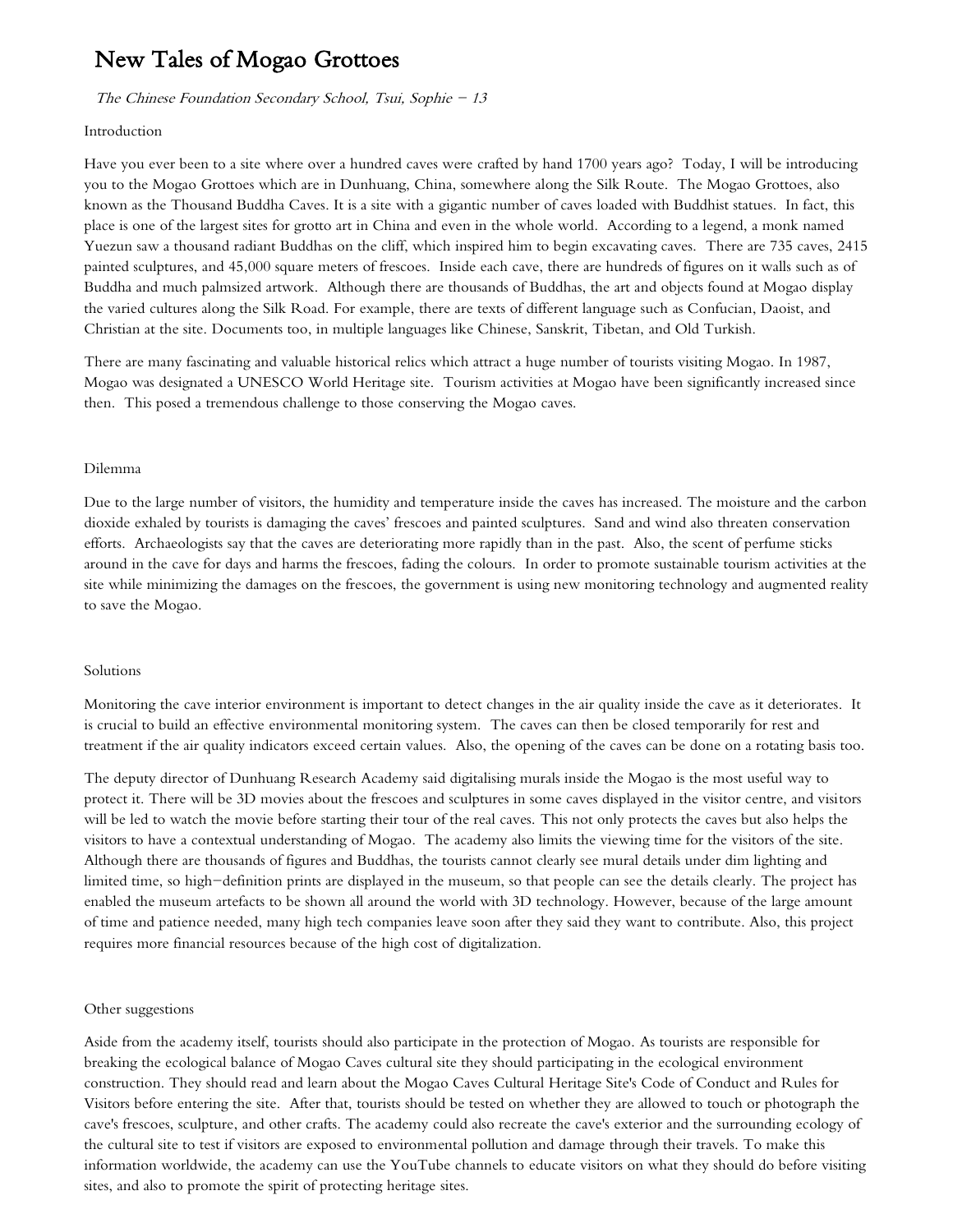Furthermore, educational programs about the history and the story behind each cave should be included in regular courses at primary and secondary schools. This process of patriotic education could be effective in the long term.

#### Conclusion

It is without doubt true that sustainable tourism is a crucial industry in China, but it is also important to preserve the heritage sites because they are valuable cultural assets. The Mogao grottoes should be regularly shut for maintenance. In addition, the academy should also hold fund raising activities regularly to speed up the funding of digitalization process. Aside from digitizing the site, the academy can make use of the latest AR technology to provide the visitors with an augmented reality guided experience. This can greatly reduce the need to go to the heritage site physically. Indeed, striking the balance between the needs of preservation at heritage sites and the development of sustainable tourism is still a great challenge which requires the academy and tourists to work together.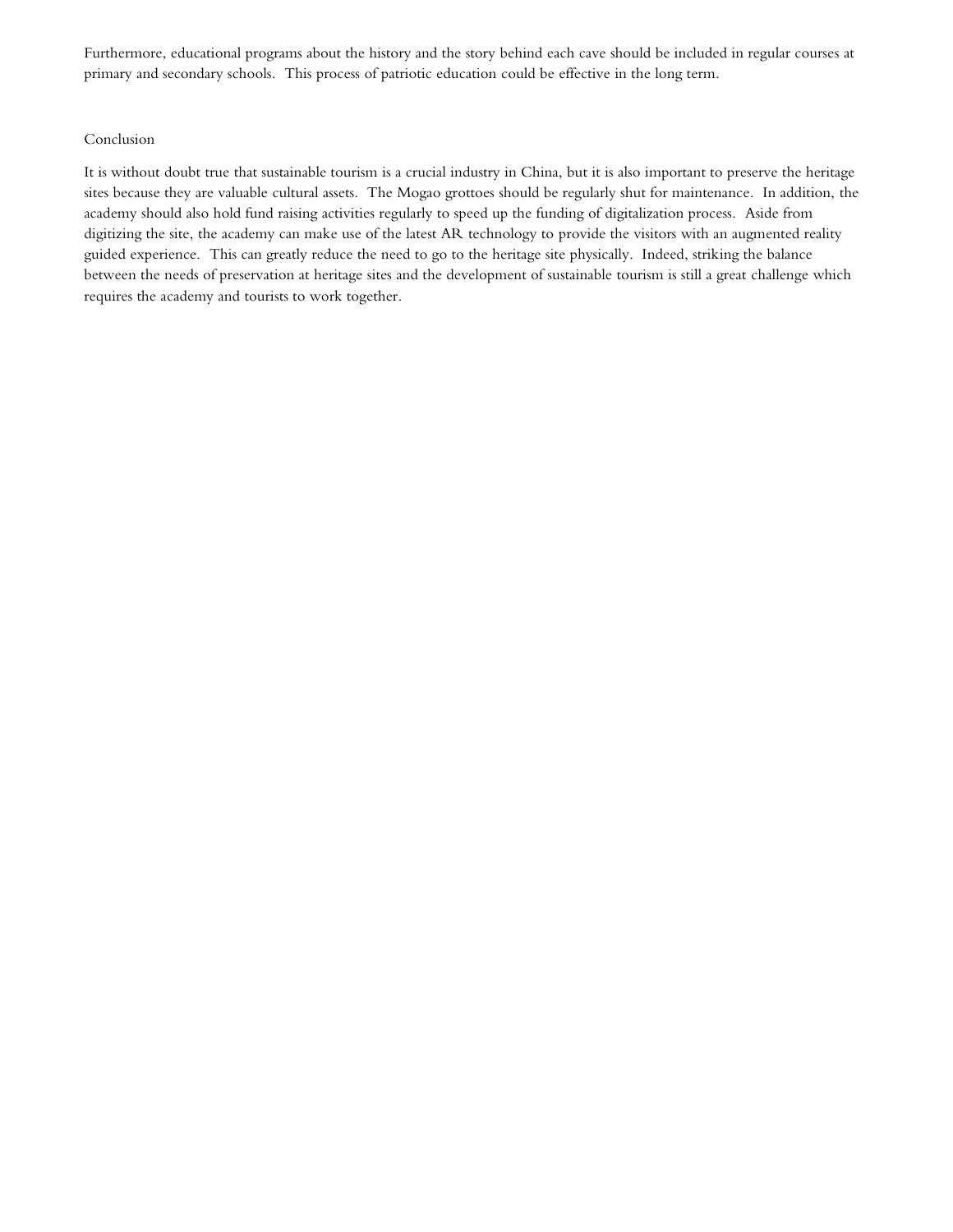### Mogao grottoes

### Wellington College, Shanghai, Yi, Ding  $-12$

The Mogao Grottoes played an important role in commerce, religion. As a strategic point on the Silk Road, it was long respected. Situated on the edge of the Gobi Desert, twenty-five kilometers to the nearest village. The mogao grottoes position makes it hard to imaging as a critical nerve center of the eastern part of the Silk Road.

### Cave 254

A classical example of a cave in the mogao grottoes is the cave 254 Constructed in the Northern Wei dynasty, and located on the middle section of the cliff, this is the earliest central-pillared [cave](https://search.e-dunhuang.com/search.htm?q=cave&page=1&type=1) at Mogao. It has a gabled ceiling in the front and a flat ceiling in the back. Under the two ends of the beam of the gabled ceiling and the molded rafters on both slopes are wooden brackets, a structure of Traditional Chinese architecture. Between the rafters are images of celestial beings holding lotuses.The flat ceiling in the back is connected to the ground by the central pillar, which has niches in all four sides for various statues. The large niche in the east side contains a cross-legged Maitreya Bodhisattva, which was originally flanked by four attendants, and now there is only one on the south side and two on the north side. On both sides of the nimbus on the [west wall](https://search.e-dunhuang.com/search.htm?q=west%20wall&page=1&type=1) in the niche are attendant bodhisattvas respectively above Vasistha and Mrgasirsa. On the ceiling of the niche are apsaras. The lintel is decorated with reborn children on lotuses. The niche beam shaped like a dragon is supported by two pillars wrapped in painted silk. Most molded figurines on the two sides or above the niche have been damaged, only a few are preserved. The other three sides each have two niches, one above the other. The upper niches shaped like the Chinese traditional gateway on the south and north sides each contain a cross-legged Maitreya bodhisattva, while the lower arch niches contain a dhyana Buddha. The upper niche shaped in the form of two spreading trees and the lower arch niche in the west side each contain a dhyana Buddha flanked by two attendant bodhisattvas out of the niche. There are molded figurines on the two sides and above the upper niche, which are blackened by sootiness.

Even though the mogao grottoes caves are mostly protected well in modern days but discovered I the  $20<sup>th</sup>$  century it is sure that it is gonna be trampled by intruders…

### The biggest theft of knowledge in human history

Dispute the fact the mogao grottoes are crucial to the Buddhist religion, one need to first know that the primary information of the mogao grottoes: the mogao grottoes is first constructed in 366AD it represents the excessive achievement of Buddhist art from the 4<sup>th</sup> to the 14<sup>th</sup> century. The mogao grottoes includes 492 caves which are presently preserved, applying about 45,000 square meters of murals and more than 2,000 painted sculptures.

Not only the statues and wall paintings are idolized, discovered in the nineteen hundred the Mogao grottoes has at least fifty thousand books, ninety percent of them are found about Buddhist. the books that were originally found in Mogao grottoes are spread widely around the world they are found in for example the British museum, the national museum of France, the Institute of Oriental Documents of the Russian Academy of Sciences. In 1910 there was only 8000 books that are collected by the national museum. Presently there 16 thousand books collected in the national museum of China. Recorded in 1910 there were fifty thousand books how can such a big amount disappear in a short decade?

Despite that the mogao grottoes is situated so far from human civilization it is expeditiously forgotten by human being,, but after it was discovered after the nineteen hundred, it became famous…

A Chinese master wang yuan Zhu when cleaning cave 16 he found a cave behind the walls of the corridors of cave 16 (after named cave 17)

### Cave 17

Constructed between the fifth year of Dazhong era and the third year of Xiantong era (851-862), cave 17 served as a memorial [cave](https://search.e-dunhuang.com/search.htm?q=cave&page=1&type=1) for Hong Bian, a Monastic Official in Hexi region in the Late Tang dynasty. It is located in [the north wall](https://search.e-dunhuang.com/search.htm?q=the%20north%20wall&page=1&type=1) of the corridor of Cave 16 and was discovered by Taoist priest Wang Yuanlu who lived at Mogao in the 26th year of Guangxu era of the Qing dynsty (1900). It is called the Library Cave because there were over 50,000 artifacts including Buddhist scriptures, social documents, silk paintings, embroideries, and Buddist utensils dating back to the fourth to the fourteenth centuries. The [cave](https://search.e-dunhuang.com/search.htm?q=cave&page=1&type=1) is square in plan with a truncated pyramidal ceiling. There are no murals on the four slopes or the ceiling center. An octangular altar is built in front of [the north wall,](https://search.e-dunhuang.com/search.htm?q=the%20north%20wall&page=1&type=1) on which a statue of the monk, Hong Bian sits. The [west](https://search.e-dunhuang.com/search.htm?q=west%20wall&page=1&type=1)  [wall](https://search.e-dunhuang.com/search.htm?q=west%20wall&page=1&type=1) contains a stele recording that Hong Bian was appointed the highest Buddhist official in Hexi region in the fifth year of